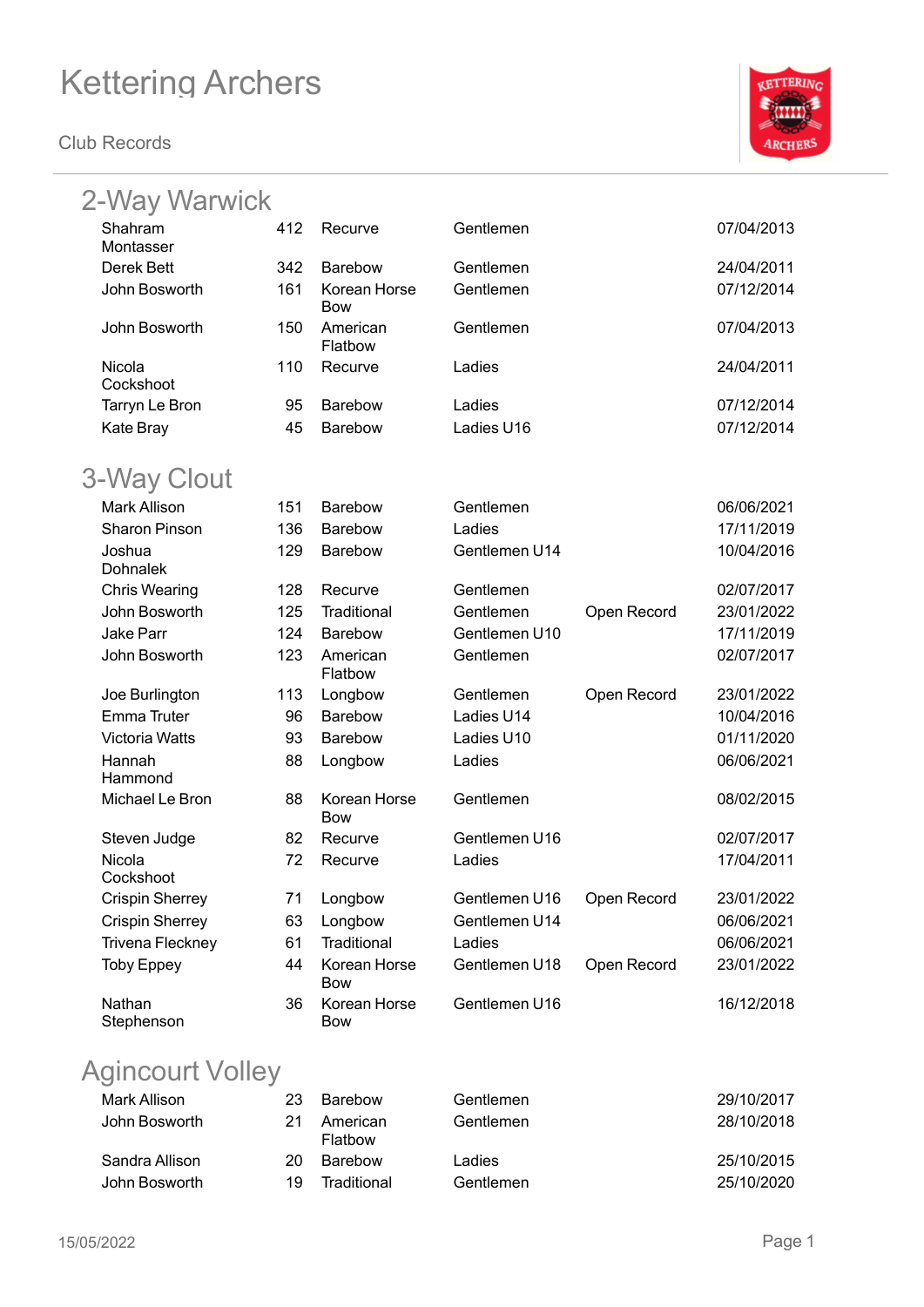

| <b>Geoff Holmes</b>    | 17             | Korean Horse<br><b>Bow</b> | Gentlemen     | 27/10/2013 |
|------------------------|----------------|----------------------------|---------------|------------|
| Alison<br>Brackenbury  | 15             | Recurve                    | Ladies        | 23/10/2016 |
| <b>Henry Sherrey</b>   | 15             | Longbow                    | Gentlemen     | 29/10/2017 |
| Roger Edmunds          | 14             | Recurve                    | Gentlemen     | 23/10/2016 |
| <b>Holly Parr</b>      | 12             | Barebow                    | Ladies U10    | 24/10/2021 |
| <b>Aethon Watts</b>    | 11             | Barebow                    | Gentlemen U16 | 24/10/2021 |
| <b>Jake Parr</b>       | 11             | Barebow                    | Gentlemen U10 | 27/10/2019 |
| Nathan                 | 10             | Barebow                    | Gentlemen U14 | 29/10/2017 |
| Stephenson             |                |                            |               |            |
| <b>Tavis Stringer</b>  | 5              | Barebow                    | Gentlemen U12 | 25/10/2015 |
| Amanda Smith           | 3              | Longbow                    | Ladies        | 25/10/2020 |
| Nicole                 | $\overline{2}$ | Recurve                    | Ladies U16    | 23/10/2016 |
| Brackenbury            |                |                            |               |            |
| Albion                 |                |                            |               |            |
| Shahram<br>Montasser   | 808            | Recurve                    | Gentlemen     | 03/07/2011 |
| Derek Bett             | 777            | <b>Barebow</b>             | Gentlemen     | 14/12/2008 |
| Susie Corke            | 769            | Recurve                    | Ladies        | 01/07/2004 |
| <b>Todd Burlington</b> | 647            | Recurve                    | Gentlemen U18 | 03/07/2011 |
| Julie Le Bron          | 449            | Barebow                    | Ladies        | 14/05/2017 |
| <b>Fred Aldridge</b>   | 380            | Longbow                    | Gentlemen     | 03/07/2011 |
| Nicole<br>Brackenbury  | 272            | Barebow                    | Ladies U16    | 23/04/2017 |
| Fred Aldridge          | 246            | Korean Horse<br><b>Bow</b> | Gentlemen     | 14/06/2015 |
| John Bosworth          | 205            | American<br>Flatbow        | Gentlemen     | 31/05/2009 |
| <b>Elaine Catt</b>     | 165            | Longbow                    | Ladies        | 01/09/2008 |
| American               |                |                            |               |            |
| Shahram                | 780            | Recurve                    | Gentlemen     | 07/10/2018 |
| Montasser              |                |                            |               |            |
| Derek Bett             | 742            | <b>Barebow</b>             | Gentlemen     | 20/05/2012 |
| Susie Corke            | 706            | Recurve                    | Ladies        | 01/04/2004 |
| Alan Course            | 629            | Compound                   | Gentlemen     | 12/04/2015 |
| Thomas Vessey          | 473            | Recurve                    | Gentlemen U14 | 01/04/2005 |
| Julie Le Bron          | 446            | Barebow                    | Ladies        | 04/06/2017 |
| Lee Brackenbury        | 427            | Longbow                    | Gentlemen     | 05/09/2021 |
| John Bosworth          | 424            | American<br>Flatbow        | Gentlemen     | 20/05/2012 |
| Nicole<br>Brackenbury  | 393            | Barebow                    | Ladies U16    | 04/06/2017 |
| John Bosworth          | 358            | Traditional                | Gentlemen     | 30/06/2019 |
| John Bosworth          | 307            | Korean Horse<br><b>Bow</b> | Gentlemen     | 04/06/2017 |
| John Bosworth          | 256            | Egyptian                   | Gentlemen     | 05/09/2021 |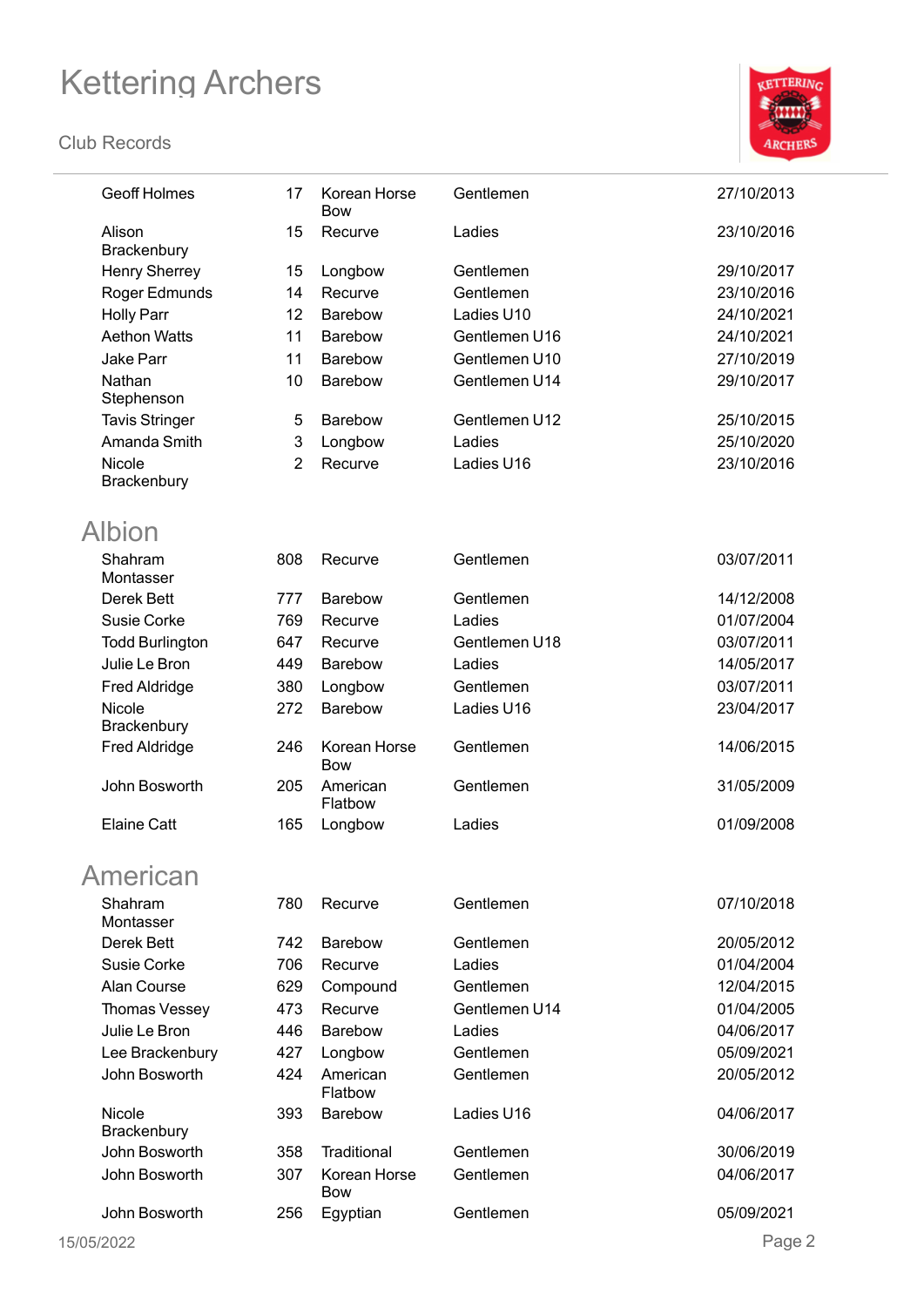

| <b>Elaine Catt</b><br>Seb Bishop | 146<br>104  | Longbow<br>Barebow         | Ladies<br>Gentlemen U18 |             | 01/04/2005<br>01/04/2005 |
|----------------------------------|-------------|----------------------------|-------------------------|-------------|--------------------------|
| American - Double                |             |                            |                         |             |                          |
|                                  |             |                            |                         |             |                          |
| Glyn Jones<br>John Bosworth      | 1381<br>471 | Recurve<br>American        | Gentlemen<br>Gentlemen  |             | 06/10/2013<br>15/09/2013 |
|                                  |             | Flatbow                    |                         |             |                          |
| Black Bear (100yds)              |             |                            |                         |             |                          |
| <b>Lottie Pinson</b>             | 140         | <b>Barebow</b>             | Ladies U16              |             | 31/03/2019               |
| Polly Woodings                   | 128         | Longbow                    | Ladies U16              |             | 30/09/2018               |
| <b>Emma Truter</b>               | 126         | Barebow                    | Ladies U13              |             | 04/10/2015               |
| Jasmine Forsyth                  | 125         | Compound                   | Ladies U16              |             | 19/09/2021               |
| Jamie Vidler                     | 119         | Traditional                | Gentlemen U10           |             | 19/09/2021               |
| Jake Parr                        | 113         | Barebow                    | Gentlemen U10           |             | 19/09/2021               |
| <b>Crispin Sherrey</b>           | 70          | Longbow                    | Gentlemen U14           |             | 19/09/2021               |
| Nathan                           | 64          | Longbow                    | Gentlemen U16           |             | 30/09/2018               |
| Stephenson                       |             |                            |                         |             |                          |
| Black Bear (140yds)              |             |                            |                         |             |                          |
| <b>Cheryl Wilks</b>              | 160         | <b>Barebow</b>             | Ladies                  |             | 19/09/2021               |
| Nicola Thrower                   | 160         | Recurve                    | Ladies                  |             | 29/09/2013               |
| Amanda Smith                     | 101         | Longbow                    | Ladies                  |             | 27/09/2020               |
| Lizzie Cantopher                 | 69          | Korean Horse<br><b>Bow</b> | Ladies                  |             | 04/10/2015               |
| Sam Lewin                        | 5           | Longbow                    | Gentlemen               |             | 29/09/2013               |
| Black Bear (180yds)              |             |                            |                         |             |                          |
| <b>Michael Thrower</b>           | 201         | Recurve                    | Gentlemen               |             | 24/06/2012               |
| Mark Allison                     | 198         | Barebow                    | Gentlemen               | Open Record | 27/03/2022               |
| John Bosworth                    | 152         | Traditional                | Gentlemen               |             | 05/12/2020               |
| John Bosworth                    | 144         | American<br>Flatbow        | Gentlemen               |             | 04/10/2015               |
| John Bosworth                    | 142         | Korean Horse<br><b>Bow</b> | Gentlemen               |             | 29/09/2013               |
| David Burnett                    | 139         | Longbow                    | Gentlemen               |             | 24/06/2012               |
| Black Bear (80yds)               |             |                            |                         |             |                          |
| <b>Jake Parr</b>                 | 107         | <b>Barebow</b>             | Gentlemen U12           | Open Record | 27/03/2022               |
| <b>Boxing Day Clout 160yds</b>   |             |                            |                         |             |                          |
| Glyn Jones                       | 222         | Barebow                    | Gentlemen               |             | 26/12/2017               |
| Nicola                           | 213         | Recurve                    | Ladies                  |             | 26/12/2012               |
| Cockshoot                        |             |                            |                         |             |                          |
| John Bosworth                    | 198         | Recurve                    | Gentlemen               |             | 26/12/2009               |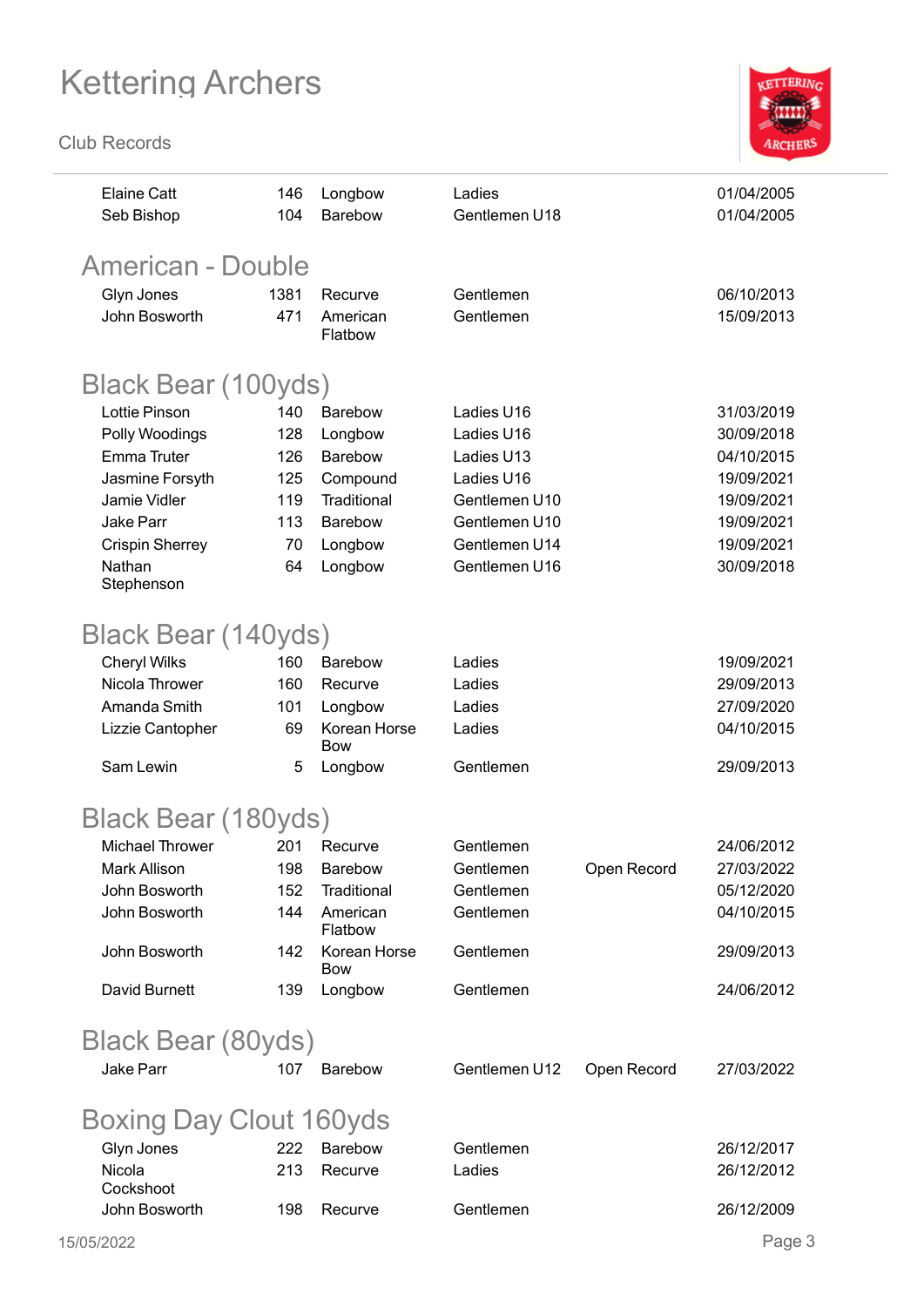

| John Bosworth             | 171 | Korean Horse<br><b>Bow</b> | Gentlemen     |             | 26/12/2013 |
|---------------------------|-----|----------------------------|---------------|-------------|------------|
| John Bosworth             | 166 | Traditional                | Gentlemen     |             | 26/12/2020 |
| John Bosworth             | 151 | American<br>Flatbow        | Gentlemen     |             | 26/12/2015 |
| Julie Le Bron             | 146 | Barebow                    | Ladies        |             | 26/12/2016 |
| David Doyle               | 134 | Longbow                    | Gentlemen     |             | 27/12/2018 |
| <b>Jake Parr</b>          | 124 | Barebow                    | Gentlemen U10 |             | 26/12/2019 |
| Lottie Pinson             | 122 | Barebow                    | Ladies U16    |             | 27/12/2018 |
| Scott Dunn                | 108 | Longbow                    | Gentlemen U18 |             | 26/12/2015 |
| Hannah<br>Hammond         | 82  | Longbow                    | Ladies        | Open Record | 26/12/2021 |
| Jamie Vidler              | 80  | Longbow                    | Gentlemen U10 | Open Record | 26/12/2021 |
| <b>Toby Eppey</b>         | 80  | Korean Horse<br><b>Bow</b> | Gentlemen U16 | Open Record | 26/12/2021 |
| <b>Cheryl Wilks</b>       | 62  | American<br>Flatbow        | Ladies        | Open Record | 26/12/2021 |
| <b>Crispin Sherrey</b>    | 39  | Longbow                    | Gentlemen U14 |             | 26/12/2020 |
| Bray I                    |     |                            |               |             |            |
| Derek Bett                | 289 | Compound                   | Gentlemen     |             | 03/11/1995 |
| Lizzie Cantopher          | 277 | Recurve                    | Ladies        |             | 15/11/2013 |
| Shahram<br>Montasser      | 273 | Recurve                    | Gentlemen     |             | 25/11/2011 |
| Derek Bett                | 264 | <b>Barebow</b>             | Gentlemen     |             | 15/11/2013 |
| <b>Todd Burlington</b>    | 237 | Recurve                    | Gentlemen U18 |             | 10/12/2010 |
| Julie Le Bron             | 217 | Barebow                    | Ladies        |             | 24/11/2017 |
| Val Ewart                 | 216 | Compound                   | Ladies        |             | 16/11/2012 |
| Emma McHarg               | 206 | Recurve                    | Ladies U18    |             | 01/12/2009 |
| <b>Todd Burlington</b>    | 194 | Recurve                    | Gentlemen U16 |             | 04/12/2009 |
| <b>Mark Allison</b>       | 185 | Korean Horse<br><b>Bow</b> | Gentlemen     |             | 24/11/2017 |
| Lee Brackenbury           | 182 | Longbow                    | Gentlemen     |             | 22/11/2019 |
| <b>Mark Allison</b>       | 180 | Traditional                | Gentlemen     | Open Record | 19/11/2021 |
| Alexander<br>Cummiskey    | 178 | Recurve                    | Gentlemen U14 |             | 25/11/2016 |
| <b>Lottie Pinson</b>      | 169 | <b>Barebow</b>             | Ladies U16    |             | 23/11/2018 |
| Glyn Jones                | 162 | American<br>Flatbow        | Gentlemen     |             | 25/11/2016 |
| <b>Alex Barratt</b>       | 122 | Barebow                    | Gentlemen U16 |             | 20/11/2015 |
| Kate Bray                 | 121 | Barebow                    | Ladies U18    |             | 20/11/2015 |
| Joshua<br><b>Dohnalek</b> | 118 | Recurve                    | Gentlemen U12 |             | 20/11/2015 |
| Lauren Bosworth           | 115 | Barebow                    | Ladies U14    |             | 01/12/2010 |
| John Bosworth             | 114 | Egyptian                   | Gentlemen     | Open Record | 14/01/2022 |
| J Homes                   | 90  | American<br>Flatbow        | Gentlemen U18 |             | 16/11/2012 |
| Seb Bishop                | 84  | Longbow                    | Gentlemen U18 |             | 01/01/2005 |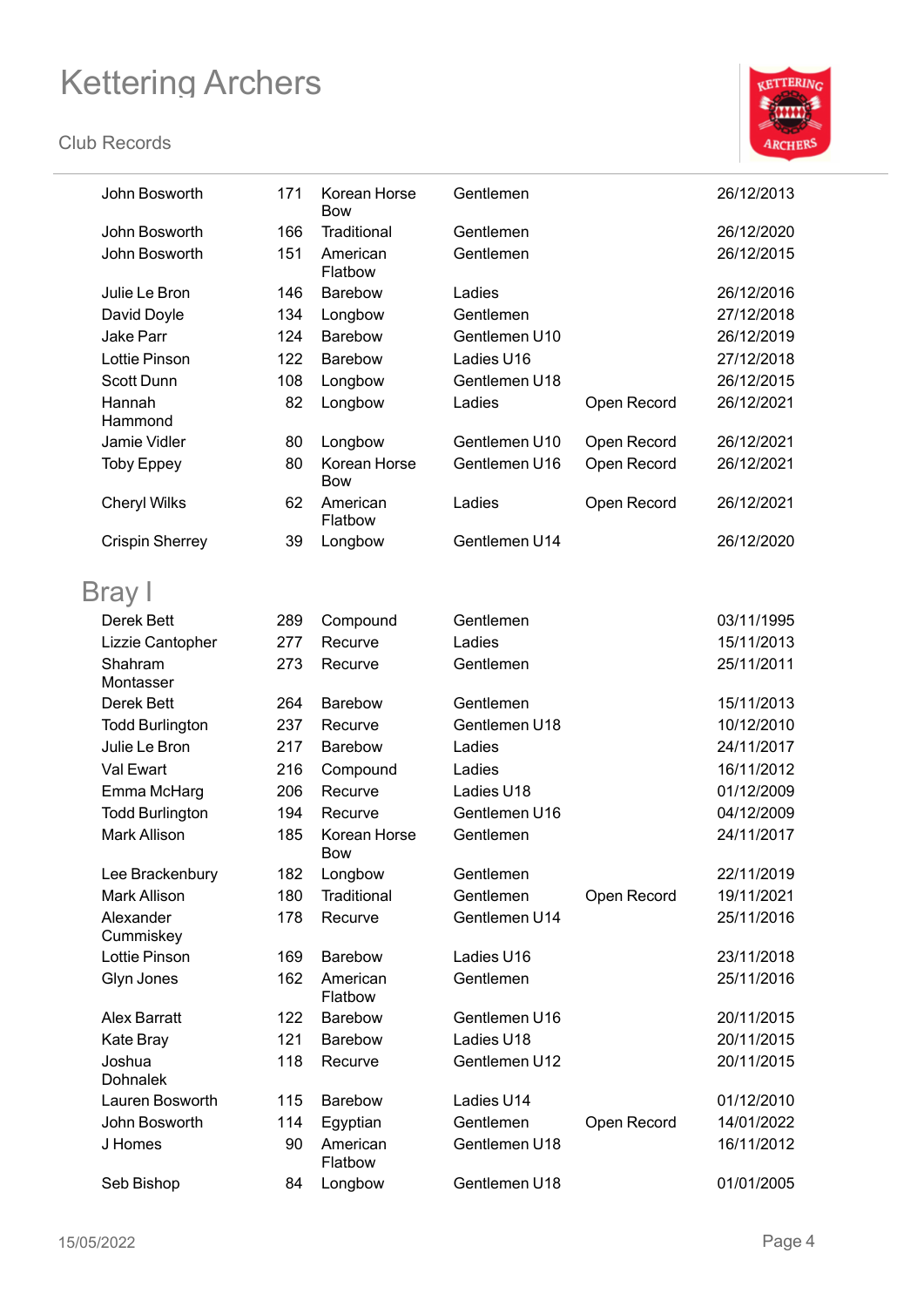

| Kayleigh<br>Dunkley                  | 81         | Barebow                 | Ladies U13    |             | 04/12/2009               |
|--------------------------------------|------------|-------------------------|---------------|-------------|--------------------------|
| <b>Elaine Catt</b>                   | 80         | Longbow                 | Ladies        |             | 01/12/2005               |
| <b>Scott Dunn</b>                    | 72         | Barebow                 | Gentlemen U18 |             | 14/11/2014               |
| Nicole                               | 70         | American                | Ladies U16    |             | 24/11/2017               |
| Brackenbury                          |            | Flatbow                 |               |             |                          |
| <b>Jake Parr</b>                     | 63         | Barebow                 | Gentlemen U10 | Open Record | 19/11/2021               |
| Scott Dunn                           | 38         | Longbow                 | Gentlemen U16 |             | 15/11/2013               |
| Phoebe Webster                       | 27         | Barebow                 | Ladies U10    |             | 23/11/2018               |
| Nathan                               | 24         | Korean Horse            | Gentlemen U16 |             | 23/11/2018               |
| Stephenson                           |            | <b>Bow</b>              |               |             |                          |
| <b>Bray I - Double</b>               |            |                         |               |             |                          |
| Alan Course                          | 549        | Compound                | Gentlemen     |             | 15/11/2013               |
| Lizzie Cantopher                     | 546        | Recurve                 | Ladies        |             | 15/11/2013               |
| Derek Bett                           | 536        | Barebow                 | Gentlemen     |             | 15/11/2013               |
| Shahram                              | 510        | Recurve                 | Gentlemen     |             | 15/11/2013               |
| Montasser                            |            |                         | Ladies        |             |                          |
| Julie Le Bron<br><b>Mark Allison</b> | 406<br>347 | Barebow<br>Korean Horse | Gentlemen     |             | 24/11/2017<br>24/11/2017 |
|                                      |            | <b>Bow</b>              |               |             |                          |
| Alexander<br>Cummiskey               | 289        | Recurve                 | Gentlemen U14 |             | 25/11/2016               |
| Roger Edmunds                        | 269        | Longbow                 | Gentlemen     |             | 23/11/2018               |
| Michael Le Bron                      | 256        | American<br>Flatbow     | Gentlemen     |             | 14/11/2014               |
| Lee Brackenbury                      | 238        | Traditional             | Gentlemen     |             | 25/11/2016               |
| Oscar Goodchild                      | 153        | Barebow                 | Gentlemen U14 |             | 14/11/2014               |
| Scott Dunn                           | 87         | Longbow                 | Gentlemen U16 |             | 15/11/2013               |
| Nathan                               | 44         | Korean Horse            | Gentlemen U16 |             | 23/11/2018               |
| Stephenson                           |            | <b>Bow</b>              |               |             |                          |
| <b>Bray II</b>                       |            |                         |               |             |                          |
| Alan Course                          | 278        | Compound                | Gentlemen     |             | 28/02/2016               |
| Shahram<br>Montasser                 | 276        | Recurve                 | Gentlemen     |             | 21/02/2014               |
| Derek Bett                           | 267        | <b>Barebow</b>          | Gentlemen     |             | 27/02/2015               |
| Lizzie Cantopher                     | 265        | Recurve                 | Ladies        |             | 24/02/2012               |
| Kayleigh                             | 246        | Compound                | Ladies U18    |             | 21/02/2014               |
| Dunkley                              |            |                         |               |             |                          |
| Joshua<br><b>Dohnalek</b>            | 235        | Recurve                 | Gentlemen U16 |             | 12/01/2018               |
| Julie Le Bron                        | 225        | Barebow                 | Ladies        |             | 24/02/2017               |
| Alison<br>Brackenbury                | 215        | Compound                | Ladies        |             | 12/01/2018               |
| <b>Todd Burlington</b>               | 212        | Recurve                 | Gentlemen U18 |             | 25/02/2011               |
| Lee Brackenbury                      | 208        | Traditional             | Gentlemen     |             | 24/02/2017               |
| Lee Brackenbury                      | 195        | Longbow                 | Gentlemen     |             | 21/02/2020               |
|                                      |            |                         |               |             |                          |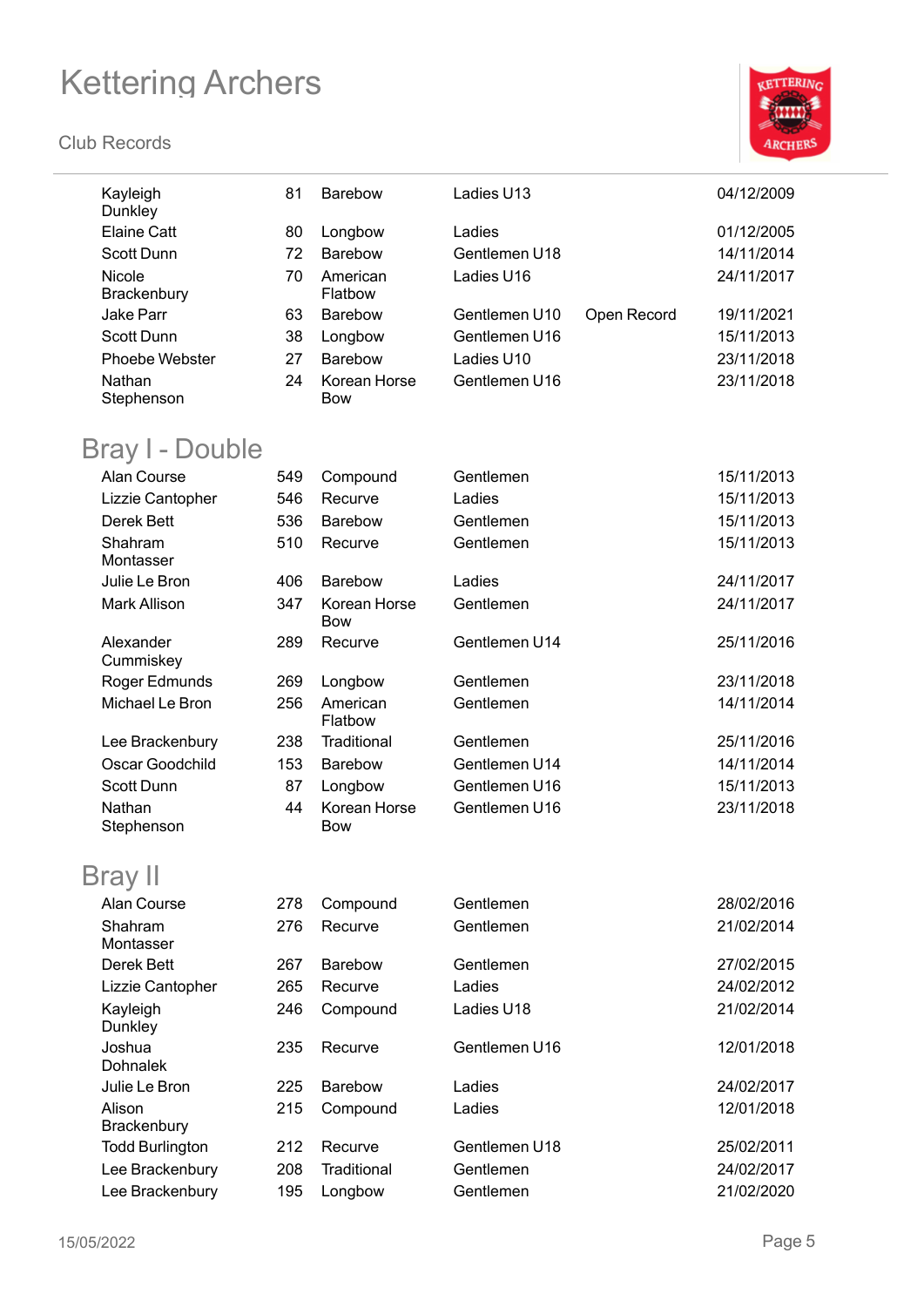#### **Club Records**



| Roger Edmunds         | 192 | American<br>Flatbow        | Gentlemen     |             | 21/02/2020 |
|-----------------------|-----|----------------------------|---------------|-------------|------------|
| Emma McHarg           | 182 | Recurve                    | Ladies U18    |             | 01/02/2010 |
| Sam Castle            | 181 | Longbow                    | Gentlemen U18 |             | 01/09/2004 |
| Fred Aldridge         | 150 | Korean Horse<br><b>Bow</b> | Gentlemen     |             | 28/02/2016 |
| Kayleigh<br>Dunkley   | 150 | <b>Barebow</b>             | Ladies U18    |             | 22/02/2013 |
| Nicole<br>Brackenbury | 146 | Recurve                    | Ladies U16    |             | 24/02/2017 |
| <b>Lottie Pinson</b>  | 145 | <b>Barebow</b>             | Ladies U16    |             | 11/01/2019 |
| Oscar Goodchild       | 143 | Barebow                    | Gentlemen U14 |             | 27/02/2015 |
| <b>Daniel Mills</b>   | 134 | Recurve                    | Gentlemen U12 |             | 28/02/2016 |
| Olivia Cole           | 133 | Recurve                    | Ladies U14    |             | 11/01/2019 |
| Nathan<br>Stephenson  | 120 | Recurve                    | Gentlemen U14 |             | 12/01/2018 |
| <b>Aethon Watts</b>   | 112 | Barebow                    | Gentlemen U16 | Open Record | 25/02/2022 |
| Lauren Bosworth       | 109 | <b>Barebow</b>             | Ladies U14    |             | 01/02/2011 |
| Nathan<br>Stephenson  | 107 | Traditional                | Gentlemen U16 |             | 21/02/2020 |
| John Bosworth         | 105 | Egyptian                   | Gentlemen     | Open Record | 25/02/2022 |
| Nicole<br>Brackenbury | 97  | American<br>Flatbow        | Ladies U18    |             | 12/01/2018 |
| Kayleigh<br>Dunkley   | 94  | Compound                   | Ladies U16    |             | 25/02/2011 |
| Daniel Simpson        | 81  | Barebow                    | Gentlemen U12 | Open Record | 25/02/2022 |
| <b>Scott Dunn</b>     | 80  | Longbow                    | Gentlemen U16 |             | 21/02/2014 |
| <b>Phoebe Webster</b> | 57  | Barebow                    | Ladies U10    |             | 11/01/2019 |
| Kieran Dunkley        | 52  | Barebow                    | Gentlemen U18 |             | 25/02/2011 |
| Simon Lovell          | 44  | Longbow                    | Gentlemen U18 |             | 01/02/2010 |
| Kieran Dunkley        | 43  | Recurve                    | Gentlemen U10 |             | 26/02/2010 |
| Kieran Dunkley        | 24  | Longbow                    | Gentlemen U14 |             | 21/02/2014 |

### Bray II - Double

| Shahram<br>Montasser  | 552 | Recurve             | Gentlemen     | 21/02/2014 |
|-----------------------|-----|---------------------|---------------|------------|
| Lee Barratt           | 529 | Compound            | Gentlemen     | 12/01/2018 |
| Derek Bett            | 514 | <b>Barebow</b>      | Gentlemen     | 01/12/2009 |
| Julie Le Bron         | 456 | <b>Barebow</b>      | Ladies        | 24/02/2017 |
| Nicola Thrower        | 456 | Recurve             | Ladies        | 21/02/2014 |
| Lee Brackenbury       | 381 | Traditional         | Gentlemen     | 24/02/2017 |
| Lee Brackenbury       | 376 | Longbow             | Gentlemen     | 21/02/2020 |
| Nicole<br>Brackenbury | 305 | Recurve             | Ladies U16    | 24/02/2017 |
| Roger Edmunds         | 305 | American<br>Flatbow | Gentlemen     | 21/02/2020 |
| Nathan<br>Stephenson  | 155 | Longbow             | Gentlemen U16 | 21/02/2020 |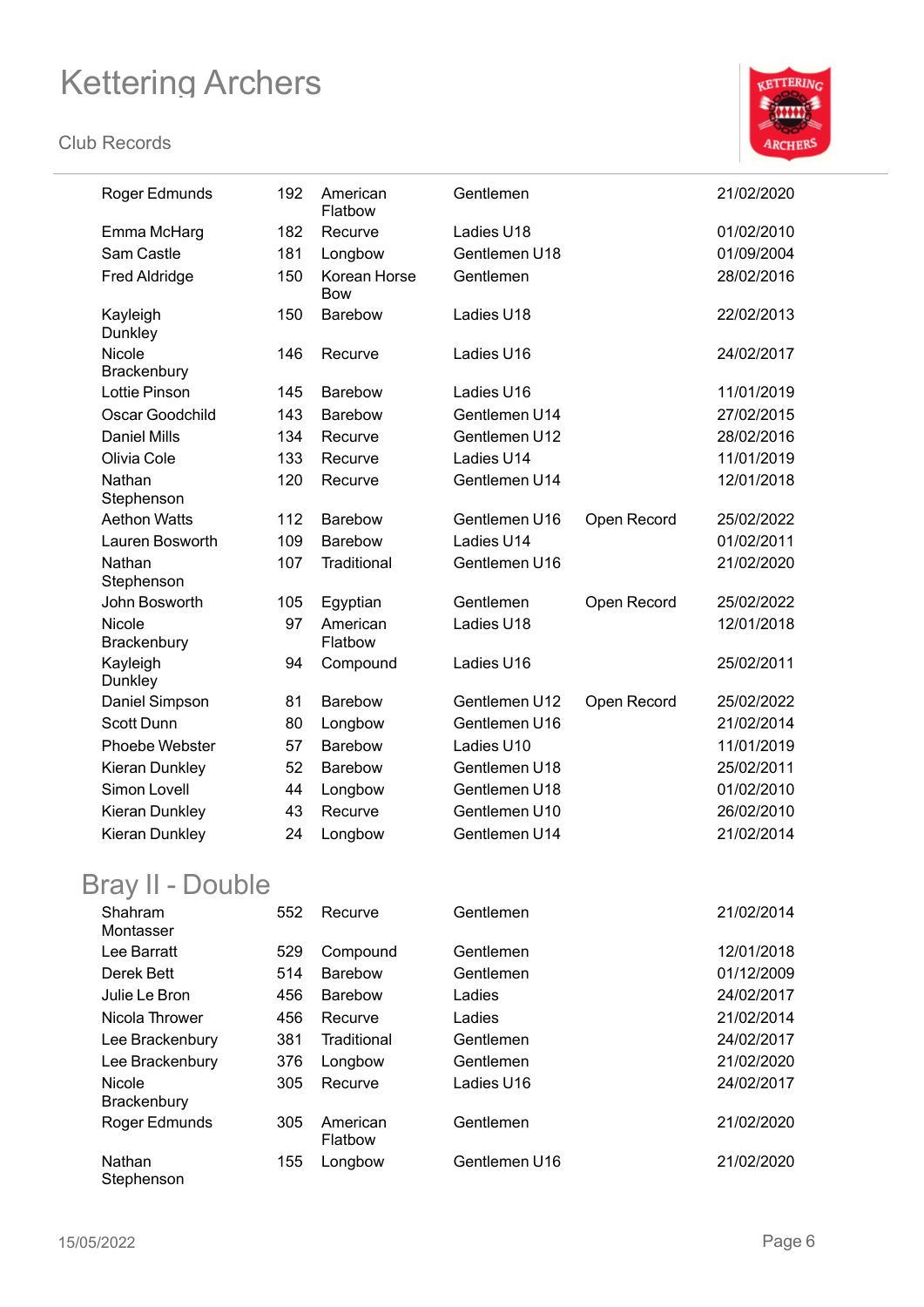

| <b>Bristol I</b>                |            |                            |                        |             |                          |
|---------------------------------|------------|----------------------------|------------------------|-------------|--------------------------|
| <b>Eddie Corke</b>              | 1006       | Recurve                    | Gentlemen U16          |             | 01/09/2003               |
| <b>Bristol II</b>               |            |                            |                        |             |                          |
| <b>Eddie Corke</b>              | 1134       | Recurve                    | Gentlemen U16          |             | 01/06/2003               |
| Kayleigh                        | 1017       | Compound                   | Ladies U18             |             | 14/09/2014               |
| Dunkley                         |            |                            |                        |             |                          |
| Emma McHarg                     | 807        | Recurve                    | Ladies U18             |             | 01/07/2010               |
| Nathan<br>Stephenson            | 117        | Korean Horse<br><b>Bow</b> | Gentlemen U16          |             | 15/09/2019               |
|                                 |            |                            |                        |             |                          |
| <b>Bristol III</b>              |            |                            |                        |             |                          |
| Emma McHarg                     | 975        | Recurve                    | Ladies U16             |             | 01/06/2009               |
| <b>Lottie Pinson</b>            | 846        | <b>Barebow</b>             | Ladies U16             |             | 15/09/2019               |
| <b>Todd Burlington</b>          | 817        | Recurve                    | Gentlemen U16          |             | 01/06/2009               |
|                                 |            |                            |                        |             |                          |
| <b>Bristol IV</b>               |            |                            |                        |             |                          |
| Kayleigh<br>Dunkley             | 708        | <b>Barebow</b>             | Ladies U14             |             | 01/07/2010               |
|                                 |            |                            |                        |             |                          |
| Cambridge                       |            |                            |                        |             |                          |
| Michael Tartaglia<br>Derek Bett | 333        | Recurve                    | Gentlemen<br>Gentlemen |             | 07/03/2008<br>09/12/2011 |
| <b>Sharon Pinson</b>            | 279<br>276 | <b>Barebow</b><br>Recurve  | Ladies                 |             | 07/12/2018               |
| <b>Eddie Corke</b>              | 237        | Recurve                    | Gentlemen U18          |             | 01/01/2004               |
| Emma McHarg                     | 227        | Recurve                    | Ladies U18             |             | 01/11/2009               |
| <b>Lottie Pinson</b>            | 227        | <b>Barebow</b>             | Ladies U16             |             | 06/12/2019               |
| <b>Mark Allison</b>             | 226        | Traditional                | Gentlemen              | Open Record | 14/01/2022               |
| Sandra Allison                  | 220        | <b>Barebow</b>             | Ladies                 | Open Record | 14/01/2022               |
| Val Ewart                       | 218        | Compound                   | Ladies                 |             | 07/12/2012               |
| Lee Brackenbury                 | 217        | Longbow                    | Gentlemen              |             | 06/12/2019               |
| <b>Mark Allison</b>             | 206        | Korean Horse<br><b>Bow</b> | Gentlemen              |             | 06/12/2019               |
| Kayleigh<br>Dunkley             | 195        | <b>Barebow</b>             | Ladies U18             |             | 07/12/2012               |
| Lee Brackenbury                 | 194        | American<br>Flatbow        | Gentlemen              |             | 08/12/2017               |
| Alexander<br>Cummiskey          | 177        | Recurve                    | Gentlemen U16          |             | 09/12/2016               |
| Mark Shepherd                   | 159        | <b>Barebow</b>             | Gentlemen U14          |             | 01/01/2004               |
| <b>Daniel Mills</b>             | 145        | Recurve                    | Gentlemen U12          |             | 04/12/2015               |
| <b>Daniel Mills</b>             | 127        | Recurve                    | Gentlemen U14          |             | 08/12/2017               |
| Scott Dunn                      | 125        | Longbow                    | Gentlemen U16          |             | 07/12/2013               |
| <b>Alex Barratt</b>             | 122        | Barebow                    | Gentlemen U16          |             | 04/12/2015               |
| John Bosworth                   | 114        | Egyptian                   | Gentlemen              | Open Record | 14/01/2022               |
| Simon Lovell                    | 110        | Barebow                    | Gentlemen U18          |             | 21/11/2008               |
| 15/05/2022                      |            |                            |                        |             | Page 7                   |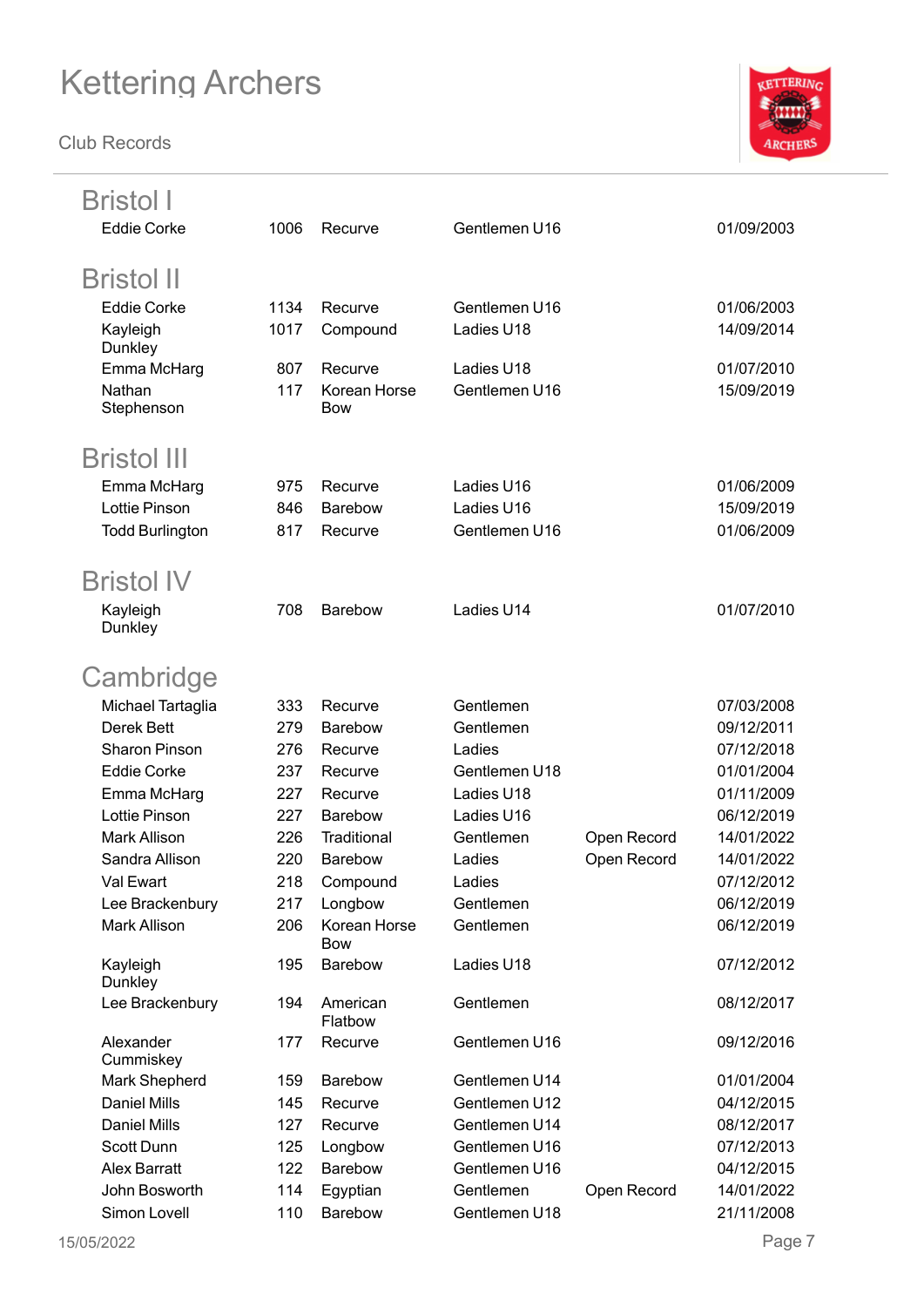

| <b>Lauren Bosworth</b>  | 101 | <b>Barebow</b>      | Ladies U14    |             | 26/11/2010 |
|-------------------------|-----|---------------------|---------------|-------------|------------|
| Polly Woodings          | 97  | Recurve             | Ladies U16    |             | 07/12/2018 |
| Scott Dunn              | 83  | Longbow             | Gentlemen U18 |             | 04/12/2015 |
| Daniel Simpson          | 79  | Barebow             | Gentlemen U12 | Open Record | 14/01/2022 |
| <b>Elaine Catt</b>      | 76  | Longbow             | Ladies        |             | 01/02/2005 |
| Leo Clarke              | 69  | Barebow             | Gentlemen U10 | Open Record | 14/01/2022 |
| Phoebe Webster          | 55  | Barebow             | Ladies U10    |             | 07/12/2018 |
| Nathan                  | 41  | Korean Horse        | Gentlemen U16 |             | 07/12/2018 |
| Stephenson              |     | <b>Bow</b>          |               |             |            |
| Kieran Dunkley          | 36  | Longbow             | Gentlemen U14 |             | 07/12/2012 |
|                         |     |                     |               |             |            |
| <b>Christmas Turkey</b> |     |                     |               |             |            |
| Alan Course             | 224 | Compound            | Gentlemen     |             | 18/12/2015 |
| Shahram                 | 216 | Recurve             | Gentlemen     |             | 23/12/2011 |
| Montasser               |     |                     |               |             |            |
| Lizzie Cantopher        | 210 | Recurve             | Ladies        |             | 23/12/2011 |
| Derek Bett              | 204 | <b>Barebow</b>      | Gentlemen     |             | 21/12/2012 |
| Julie Le Bron           | 178 | Barebow             | Ladies        |             | 22/12/2017 |
| Lee Brackenbury         | 168 | American            | Gentlemen     |             | 22/12/2017 |
|                         |     | Flatbow             |               |             |            |
| Kayleigh<br>Dunkley     | 163 | Barebow             | Ladies U18    |             | 21/12/2012 |
| Mark Allison            | 160 | Korean Horse        | Gentlemen     |             | 22/12/2017 |
|                         |     | <b>Bow</b>          |               |             |            |
| <b>Todd Burlington</b>  | 159 | Recurve             | Gentlemen U16 |             | 17/12/2009 |
| <b>Mark Corstin</b>     | 158 | Longbow             | Gentlemen     |             | 19/12/2014 |
| Mark Allison            | 155 | Traditional         | Gentlemen     | Open Record | 17/12/2021 |
| Val Ewart               | 149 | Compound            | Ladies        |             | 21/12/2012 |
| Lee Brackenbury         | 140 | Egyptian            | Gentlemen     | Open Record | 19/12/2020 |
| <b>Daniel Mills</b>     | 130 | Recurve             | Gentlemen U14 |             | 16/12/2016 |
| <b>Aethon Watts</b>     | 121 | Barebow             | Gentlemen U16 | Open Record | 17/12/2021 |
| Lottie Pinson           | 116 | <b>Barebow</b>      | Ladies U16    |             | 16/12/2018 |
| <b>Scott Dunn</b>       | 112 | Longbow             | Gentlemen U16 |             | 29/12/2013 |
| Scott Dunn              | 103 | Barebow             | Gentlemen U18 |             | 19/12/2014 |
| Nicole                  | 100 | Recurve             | Ladies U16    |             | 16/12/2016 |
| Brackenbury             |     |                     |               |             |            |
| Victoria Watts          | 90  | Barebow             | Ladies U10    | Open Record | 17/12/2021 |
| Kayleigh<br>Dunkley     | 89  | Barebow             | Ladies U13    |             | 17/12/2009 |
| Alexander               | 84  | Recurve             | Gentlemen U18 |             | 18/12/2015 |
| Sansone                 |     |                     |               |             |            |
| J Homes                 | 63  | American<br>Flatbow | Gentlemen U18 |             | 21/12/2012 |
| Kieran Dunkley          | 47  | Longbow             | Gentlemen U14 |             | 21/12/2012 |
| Nathan                  | 45  | Korean Horse        | Gentlemen U16 |             | 16/12/2018 |
| Stephenson              |     | <b>Bow</b>          |               |             |            |
| Kieran Dunkley          | 41  | Barebow             | Gentlemen U10 |             | 17/12/2009 |
| Joshua<br>Dohnalek      | 23  | Recurve             | Gentlemen U12 |             | 19/12/2014 |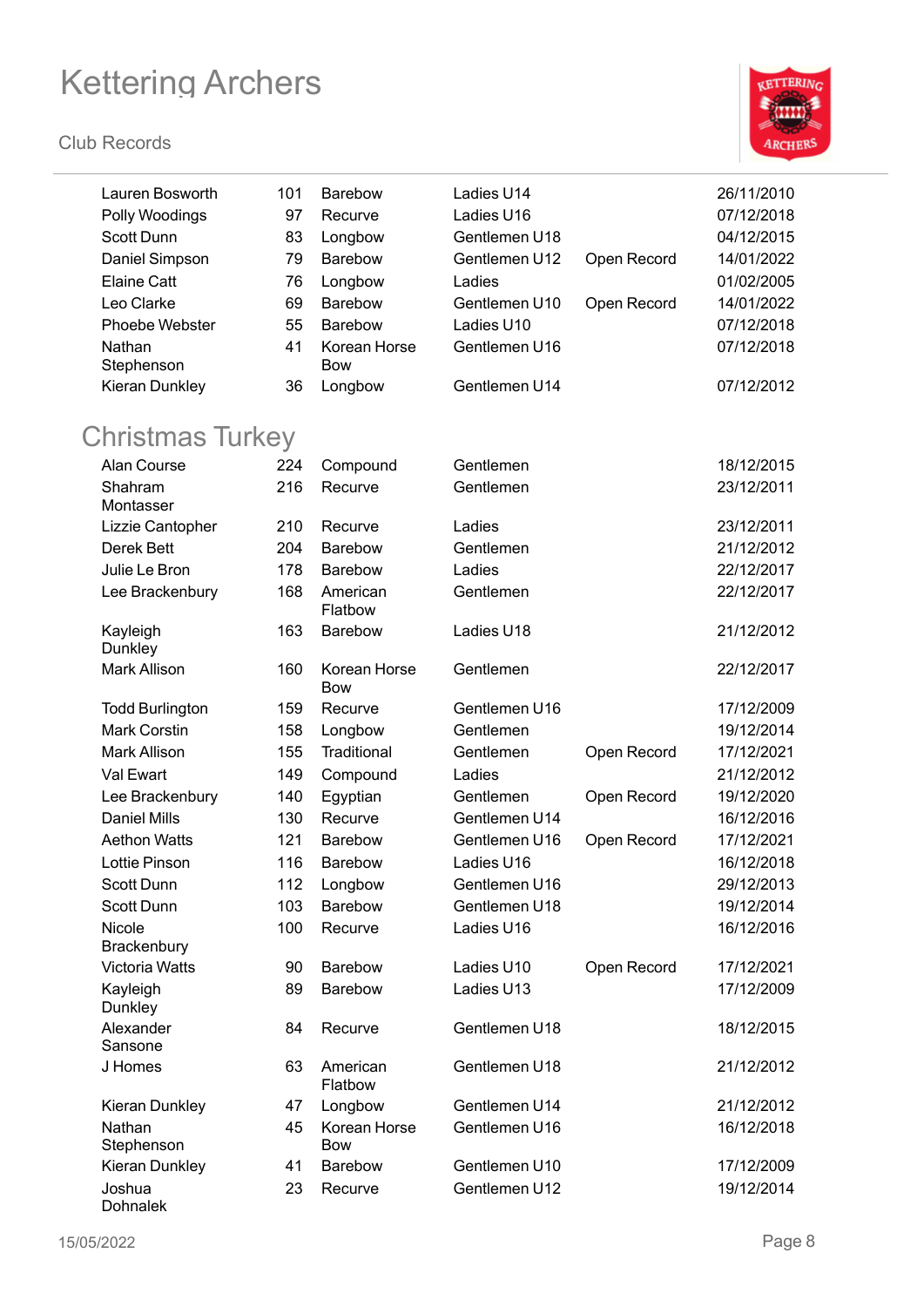**Club Records**



### Cloth of Gold

| <b>Sharon Pinson</b>                | 173 | Recurve                    | Ladies        | 27/10/2019 |
|-------------------------------------|-----|----------------------------|---------------|------------|
| Glyn Jones                          | 126 | Recurve                    | Gentlemen     | 27/10/2013 |
| <b>Aethon Watts</b>                 | 102 | Barebow                    | Gentlemen U14 | 25/10/2020 |
| <b>Mark Allison</b>                 | 85  | Barebow                    | Gentlemen     | 25/10/2020 |
| <b>Lottie Pinson</b>                | 65  | Barebow                    | Ladies U16    | 27/10/2019 |
| Lee Brackenbury                     | 62  | Longbow                    | Gentlemen     | 27/10/2019 |
| <b>Cheryl Wilks</b>                 | 56  | Barebow                    | Ladies        | 27/10/2019 |
| <b>Jake Parr</b>                    | 52  | Barebow                    | Gentlemen U10 | 27/10/2019 |
| John Bosworth                       | 51  | Traditional                | Gentlemen     | 27/10/2019 |
| <b>Aethon Watts</b>                 | 48  | Barebow                    | Gentlemen U16 | 24/10/2021 |
| <b>Derek Bett</b>                   | 44  | American<br>Flatbow        | Gentlemen     | 24/10/2021 |
| <b>Geoff Holmes</b>                 | 33  | Korean Horse<br><b>Bow</b> | Gentlemen     | 27/10/2013 |
| <b>Victoria Watts</b>               | 28  | Barebow                    | Ladies U10    | 24/10/2021 |
| Amanda Smith                        | 13  | Longbow                    | Ladies        | 25/10/2020 |
| Nathan<br>Stephenson                | 3   | Korean Horse<br><b>Bow</b> | Gentlemen U16 | 28/10/2018 |
| <b>Crispin Sherrey</b>              | 2   | Longbow                    | Gentlemen U14 | 25/10/2020 |
| Nathan<br>Stephenson                | 1   | Longbow                    | Gentlemen U18 | 25/10/2020 |
| Cloth Of Gold 80y<br>Sandra Allison | 4   | <b>Barebow</b>             | Ladies        | 25/10/2015 |
|                                     |     |                            |               |            |
| Clout Imp D/1way 100yd              |     |                            |               |            |
| Nathan<br>Stephenson                | 46  | Longbow                    | Gentlemen U14 | 27/05/2018 |
|                                     |     |                            |               |            |
| Clout Imp D/1way 120yd              |     |                            |               |            |
| <b>Lottie Pinson</b>                | 45  | <b>Barebow</b>             | Ladies U16    | 11/11/2018 |
| <b>Crispin Sherrey</b>              | 6   | Crossbow                   | Gentlemen U12 | 03/02/2019 |
| Clout Imp D/1Way 140yd              |     |                            |               |            |
| Sandra Allison                      | 47  | Barebow                    | Ladies        | 24/10/2021 |
|                                     |     |                            |               |            |
| Clout Imp D/1Way 180yd              |     |                            |               |            |
| Glyn Jones                          | 173 | Barebow                    | Gentlemen     | 27/08/2017 |
| Chris Dunn                          | 103 | Longbow                    | Gentlemen     | 08/09/2019 |
| Scott Dunn                          | 46  | Longbow                    | Gentlemen U18 | 16/08/2015 |
| John Bosworth                       | 29  | Traditional                | Gentlemen     | 24/10/2021 |
|                                     |     |                            |               |            |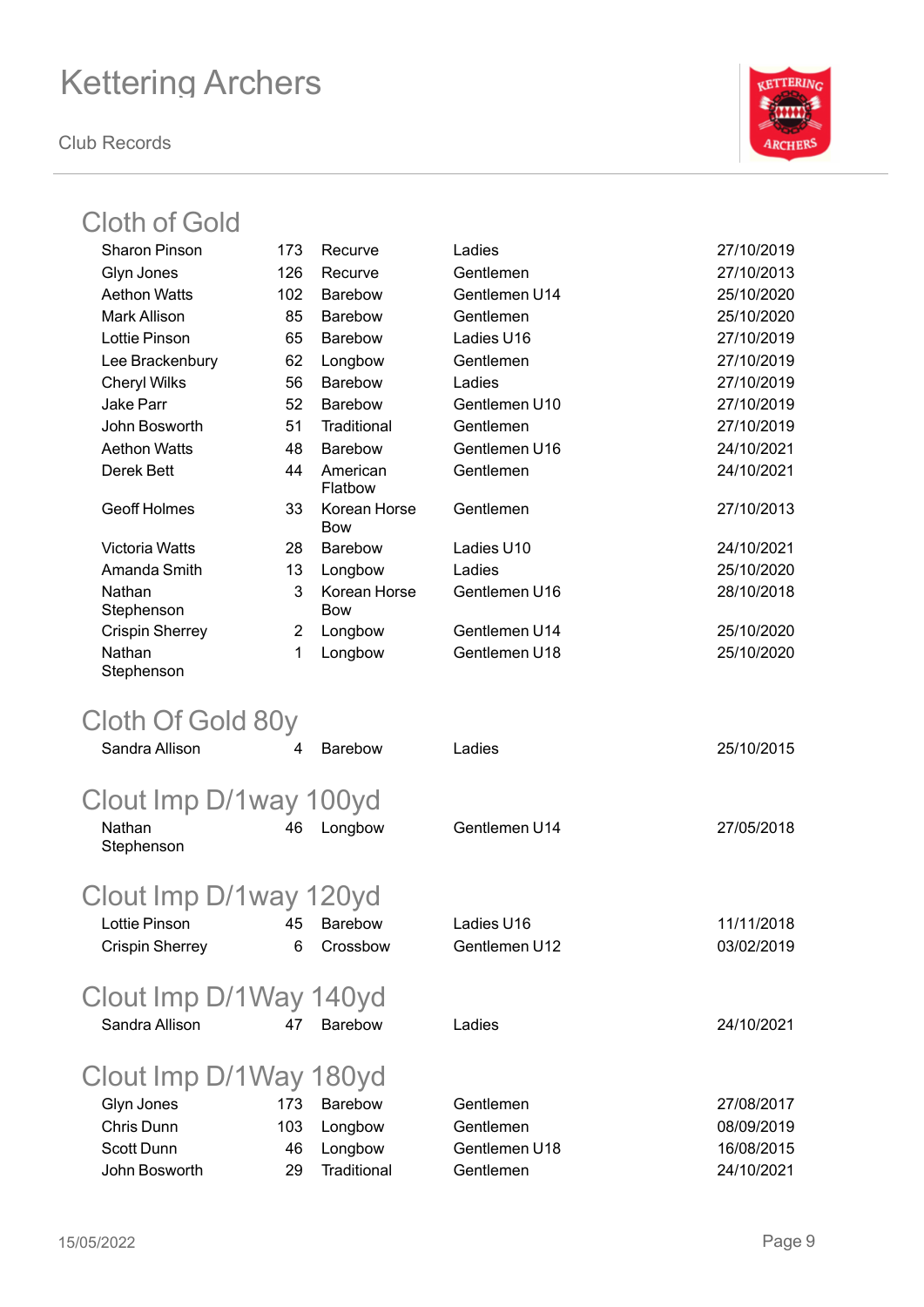

| Clout Imp D/2Way 140yd<br>Sandra Allison | 36       | <b>Barebow</b>             | Ladies                         |             | 02/06/2019               |
|------------------------------------------|----------|----------------------------|--------------------------------|-------------|--------------------------|
|                                          |          |                            |                                |             |                          |
| Clout Imp D/2Way 180yd                   |          |                            |                                |             |                          |
| Glyn Jones                               | 129      | <b>Barebow</b>             | Gentlemen                      |             | 26/08/2017               |
| David Burnett                            | 81       | Longbow                    | Gentlemen                      |             | 03/06/2018               |
|                                          |          |                            |                                |             |                          |
|                                          |          |                            |                                |             |                          |
| Clout Imp S/1Way 100yds                  |          |                            |                                |             |                          |
| <b>Crispin Sherrey</b>                   | 18       | Longbow                    | Gentlemen U16                  | Open Record | 28/11/2021               |
|                                          |          |                            |                                |             |                          |
| Clout Imp S/1WAY 140yd                   |          |                            |                                |             |                          |
| <b>Sharon Pinson</b>                     | 79       | Recurve                    | Ladies                         |             | 18/11/2018               |
| <b>Sharon Pinson</b>                     | 67       | Barebow                    | Ladies                         |             | 19/01/2020               |
| <b>Lottie Pinson</b>                     | 56       | Barebow                    | Ladies U18                     |             | 02/08/2020               |
| Amanda Smith                             | 28       | Longbow                    | Ladies                         |             | 19/01/2020               |
| Nicole<br>Brackenbury                    | 28       | Barebow                    | Ladies U16                     |             | 30/10/2016               |
| Nathan                                   | 1        | Traditional                | Gentlemen U16                  |             | 19/01/2020               |
| Stephenson                               |          |                            |                                |             |                          |
|                                          |          |                            |                                |             |                          |
| Clout Imp S/1Way 180yd                   |          |                            |                                |             |                          |
| Glyn Jones                               | 96       | <b>Barebow</b>             | Gentlemen                      |             | 27/08/2017               |
| <b>Chris Wearing</b>                     | 74       | Recurve                    | Gentlemen                      |             | 09/04/2017               |
| John Bosworth                            | 74       | American                   | Gentlemen                      |             | 30/10/2016               |
|                                          |          | Flatbow                    |                                |             |                          |
| Chris Dunn                               | 56       | Longbow                    | Gentlemen                      |             | 08/09/2019               |
| John Bosworth                            | 37       | Traditional                | Gentlemen                      |             | 02/08/2020               |
| Alan Course                              | 31       | Compound                   | Gentlemen                      |             | 30/10/2016               |
| <b>Fred Aldridge</b>                     | 17       | Korean Horse<br><b>Bow</b> | Gentlemen                      |             | 30/10/2016               |
| <b>Sharon Pinson</b>                     | 16       | Barebow                    | Ladies                         |             | 03/02/2019               |
|                                          |          |                            |                                |             |                          |
| Clout Imp S/1Way 80yd                    |          |                            |                                |             |                          |
| <b>Aethon Watts</b>                      |          |                            |                                |             |                          |
|                                          | 56<br>14 | Barebow                    | Gentlemen U14<br>Gentlemen U14 |             | 02/08/2020<br>19/01/2020 |
| <b>Crispin Sherrey</b>                   |          | Longbow                    |                                |             |                          |
|                                          |          |                            |                                |             |                          |
| Clout Imp S/2Way 180yd                   |          |                            |                                |             |                          |
| Glyn Jones                               | 79       | Barebow                    | Gentlemen                      |             | 26/08/2017               |
| David Burnett                            | 41       | Longbow                    | Gentlemen                      |             | 03/06/2018               |
|                                          |          |                            |                                |             |                          |
| Clout Single Metric 110m                 |          |                            |                                |             |                          |
| <b>Lottie Pinson</b>                     | 127      | <b>Barebow</b>             | Ladies U16                     |             | 07/04/2019               |
| <b>Aethon Watts</b>                      | 120      | Barebow                    | Gentlemen U16                  | Open Record | 03/04/2022               |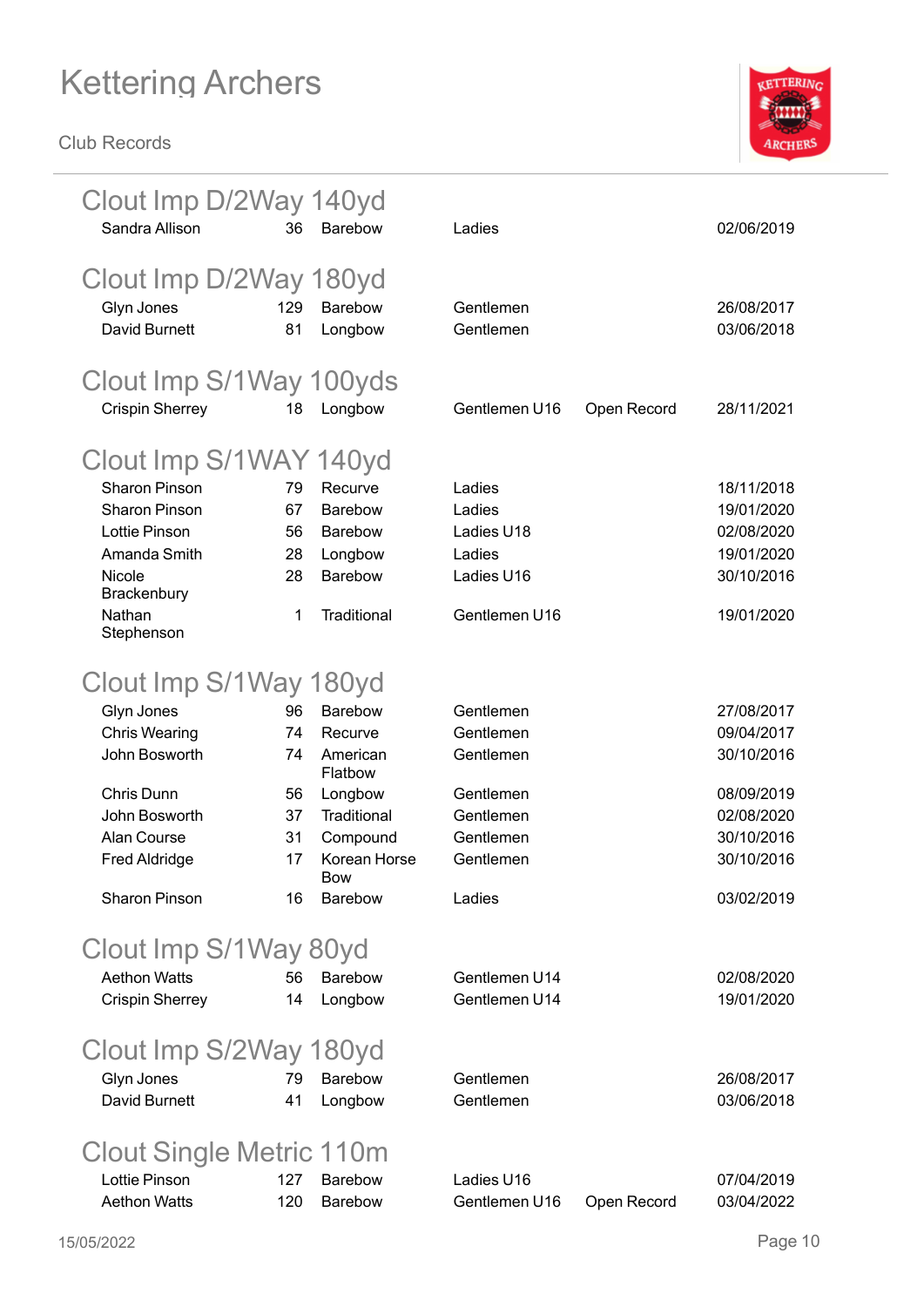

| Nathan<br>Stephenson           | 76  | Longbow                    | Gentlemen U16 | 04/11/2018 |
|--------------------------------|-----|----------------------------|---------------|------------|
| Clout Single Metric 125m       |     |                            |               |            |
| <b>Sharon Pinson</b>           | 150 | Recurve                    | Ladies        | 15/03/2020 |
| <b>Sharon Pinson</b>           | 138 | Barebow                    | Ladies        | 07/04/2019 |
| <b>Nicole</b>                  | 125 | Barebow                    | Ladies U16    | 05/11/2017 |
| Brackenbury                    |     |                            |               |            |
| Lucy Copson                    | 123 | Longbow                    | Ladies        | 04/11/2018 |
| David Doyle                    | 71  | Longbow                    | Gentlemen     | 04/11/2018 |
| Trivena Fleckney               | 63  | American<br>Flatbow        | Ladies        | 02/05/2021 |
| Scott Dunn                     | 56  | Longbow                    | Gentlemen U16 | 03/11/2013 |
| I. Bellamy-Carter              | 33  | <b>Barebow</b>             | Gentlemen     | 21/07/2019 |
| Clout Single Metric 165m       |     |                            |               |            |
| <b>Mark Allison</b>            | 154 | Barebow                    | Gentlemen     | 03/11/2019 |
| <b>Michael Thrower</b>         | 148 | Recurve                    | Gentlemen     | 23/03/2014 |
| John Bosworth                  | 132 | American<br>Flatbow        | Gentlemen     | 23/07/2017 |
| David Burnett                  | 129 | Longbow                    | Gentlemen     | 22/07/2018 |
| John Bosworth                  | 104 | Traditional                | Gentlemen     | 02/05/2021 |
| John Bosworth                  | 86  | Korean Horse<br><b>Bow</b> | Gentlemen     | 28/06/2020 |
| Alan Course                    | 63  | Compound                   | Gentlemen     | 26/03/2017 |
| Scott Dunn                     | 56  | Longbow                    | Gentlemen U16 | 03/11/2013 |
| Scott Dunn                     | 43  | Longbow                    | Gentlemen U18 | 02/11/2014 |
| Amanda Smith                   | 32  | Longbow                    | Ladies        | 18/10/2020 |
| Nathan                         | 31  | Traditional                | Gentlemen U16 | 28/06/2020 |
| Stephenson                     |     |                            |               |            |
| Clout Single Metric 185m       |     |                            |               |            |
| James Mason                    | 171 | Compound                   | Gentlemen     | 22/03/2015 |
| <b>Henry Sherrey</b>           | 111 | Longbow                    | Gentlemen     | 07/10/2018 |
| Clout Single Metric 75m        |     |                            |               |            |
| <b>Crispin Sherrey</b>         | 77  | Longbow                    | Gentlemen U14 | 02/05/2021 |
| <b>Jake Parr</b>               | 43  | <b>Barebow</b>             | Gentlemen U10 | 28/06/2020 |
| <b>Victoria Watts</b>          | 29  | Barebow                    | Ladies U10    | 18/10/2020 |
| <b>Clout Single Metric 90m</b> |     |                            |               |            |
| Lottie Pinson                  | 151 | <b>Barebow</b>             | Ladies U16    | 03/11/2019 |
| Nathan                         | 104 | <b>Barebow</b>             | Gentlemen U14 | 04/03/2018 |
| Stephenson                     |     |                            |               |            |
|                                |     |                            |               |            |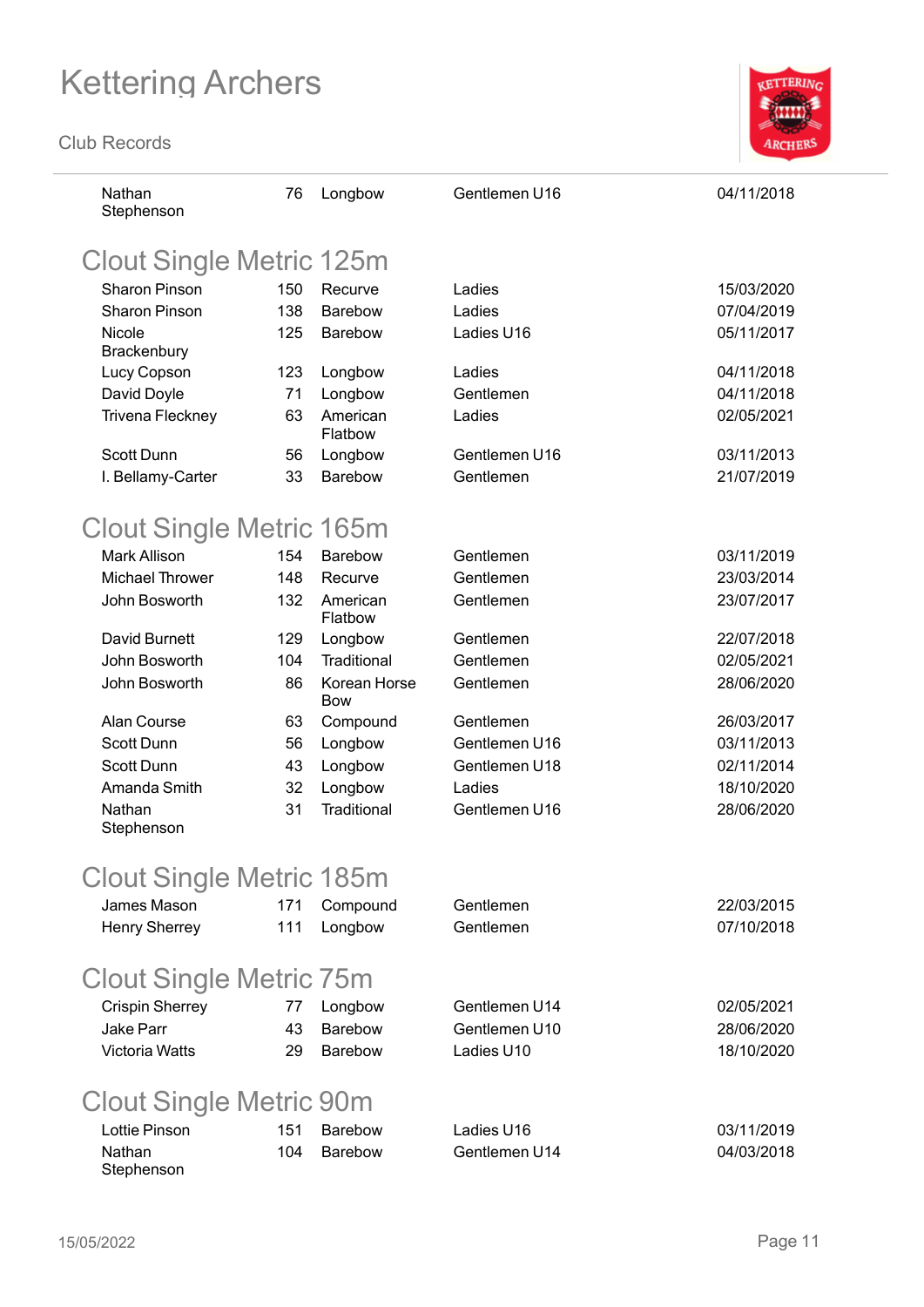**Club Records**



#### Clout WA D/1way 110m Aethon Watts 165 Barebow Gentlemen U16 Open Record 03/04/2022

| <b>Nicole</b><br>Brackenbury | 144  | <b>Barebow</b>      | Ladies U16    |             | 06/11/2016 |
|------------------------------|------|---------------------|---------------|-------------|------------|
| Scott Dunn                   | 98   | Longbow             | Gentlemen U16 |             | 03/11/2013 |
| Clout WA D/1way 125m         |      |                     |               |             |            |
| Sharon Pinson                | 259  | <b>Barebow</b>      | Ladies        |             | 03/11/2019 |
| <b>Sharon Pinson</b>         | 254  | <b>Barebow</b>      | Ladies        | Open Record | 04/04/2022 |
| Lottie Pinson                | 253  | <b>Barebow</b>      | Ladies U16    |             | 07/04/2019 |
| Lucy Copson                  | 235  | Longbow             | Ladies        |             | 04/11/2018 |
| Lucy Copson                  | 235  | Longbow             | Ladies        | Open Record | 04/11/2018 |
| <b>Sharon Pinson</b>         | 200  | Recurve             | Ladies        |             | 04/11/2018 |
| <b>Sharon Pinson</b>         | 200  | Recurve             | Ladies        | Open Record | 04/11/2018 |
| Nathan<br>Stephenson         | 142  | Longbow             | Gentlemen U16 |             | 04/11/2018 |
|                              |      |                     |               |             |            |
| Clout WA D/1Way 165m         |      |                     |               |             |            |
| Michael Thrower              | 313  | Recurve             | Gentlemen     |             | 03/03/2013 |
| Shahram<br>Montasser         | 301  | <b>Barebow</b>      | Gentlemen     |             | 01/11/2015 |
| David Burnett                | 248  | Longbow             | Gentlemen     |             | 22/07/2018 |
| John Bosworth                | 218  | American<br>Flatbow | Gentlemen     |             | 15/03/2018 |
| Alon Course                  | _מחו | Compound            | Contlomon     |             | 26/02/2017 |

| Alan Course   | 192 | Compound                   | Gentlemen     |             | 26/03/2017 |
|---------------|-----|----------------------------|---------------|-------------|------------|
| Fred Aldridge | 144 | Korean Horse<br><b>Bow</b> | Gentlemen     |             | 02/11/2014 |
| John Bosworth | 143 | Traditional                | Gentlemen     | Open Record | 03/04/2022 |
| Scott Dunn    | 131 | Longbow                    | Gentlemen U18 |             | 01/03/2015 |

### Clout WA D/1Way 185m

| James Mason          | 332 | Compound       | Gentlemen     | 22/03/2015 |
|----------------------|-----|----------------|---------------|------------|
| <b>Henry Sherrey</b> | 191 | Longbow        | Gentlemen     | 07/10/2018 |
|                      |     |                |               |            |
| Clout WA D/1Way 90m  |     |                |               |            |
| Lottie Pinson        | 268 | Barebow        | Ladies U16    | 03/11/2019 |
| <b>Nathan</b>        | 203 | Barebow        | Gentlemen U14 | 04/03/2018 |
| Stephenson           |     |                |               |            |
| <b>Scott Dunn</b>    | 122 | Longbow        | Gentlemen U16 | 03/03/2013 |
| <b>Combined FITA</b> |     |                |               |            |
|                      |     |                |               |            |
| John Bosworth        | 598 | <b>Barebow</b> | Gentlemen     | 01/02/2003 |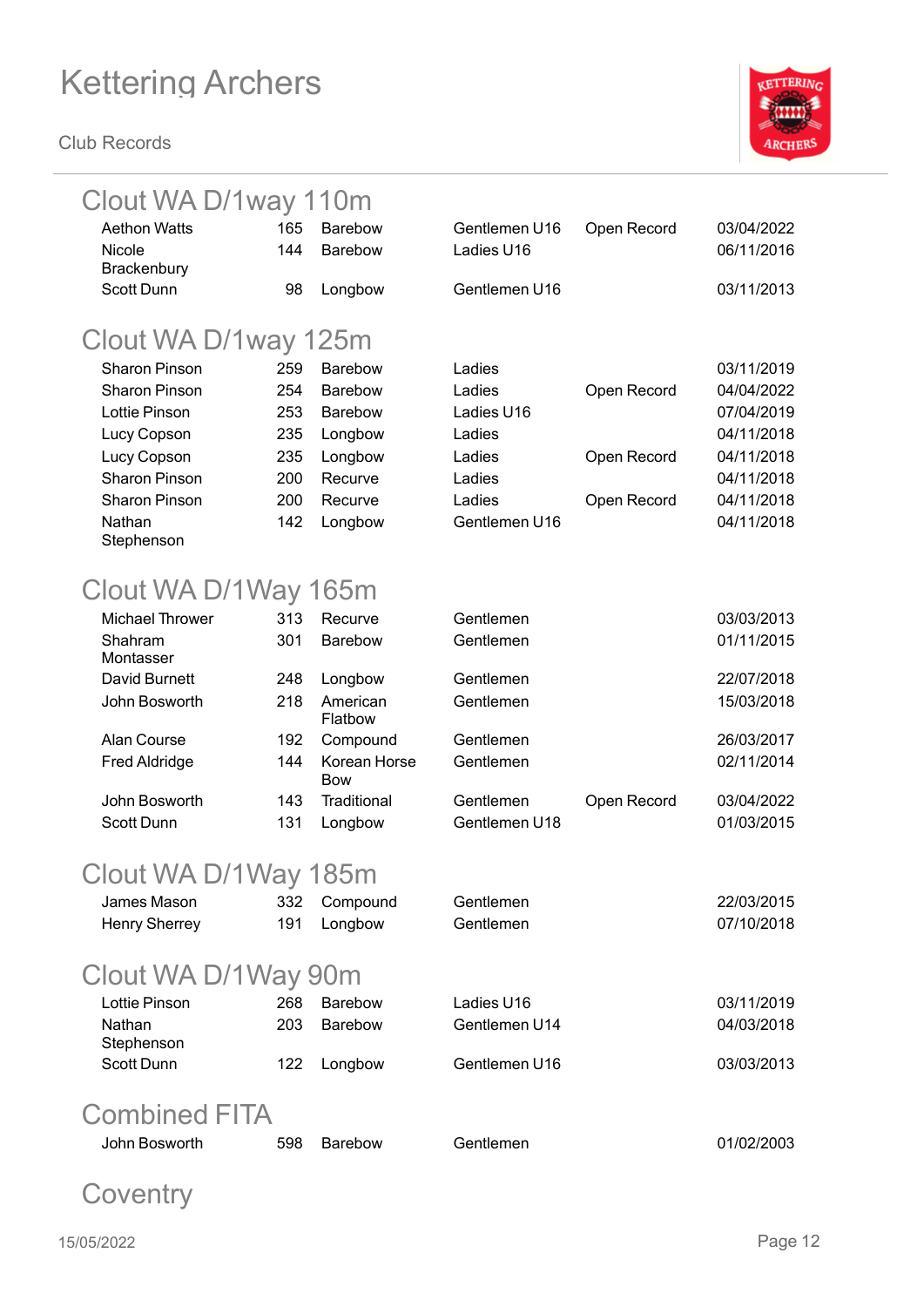

| Shahram<br>Montasser    | 334  | Recurve                    | Gentlemen     | 05/03/2010 |  |  |  |  |
|-------------------------|------|----------------------------|---------------|------------|--|--|--|--|
| Chris Mason             | 330  | Compound                   | Gentlemen     | 05/03/2010 |  |  |  |  |
| Derek Bett              | 322  | <b>Barebow</b>             | Gentlemen     | 06/03/2009 |  |  |  |  |
| Susie Corke             | 314  | Recurve                    | Ladies        | 06/03/2009 |  |  |  |  |
| <b>Todd Burlington</b>  | 235  | Recurve                    | Gentlemen U18 | 05/03/2010 |  |  |  |  |
| Angela Bray             | 211  | Barebow                    | Ladies        | 06/03/2009 |  |  |  |  |
| John Bosworth           | 168  | American<br>Flatbow        | Gentlemen     | 05/03/2010 |  |  |  |  |
| <b>Fred Aldridge</b>    | 164  | Longbow                    | Gentlemen     | 06/03/2009 |  |  |  |  |
| Coyote (Metric Circle)  |      |                            |               |            |  |  |  |  |
| <b>Mark Allison</b>     | 223  | <b>Barebow</b>             | Gentlemen     | 23/05/2021 |  |  |  |  |
| Roger Edmunds           | 185  | Recurve                    | Gentlemen     | 02/10/2016 |  |  |  |  |
| John Bosworth           | 174  | Traditional                | Gentlemen     | 29/09/2019 |  |  |  |  |
| John Bosworth           | 172  | American<br>Flatbow        | Gentlemen     | 13/01/2013 |  |  |  |  |
| <b>Mark Allison</b>     | 170  | Korean Horse<br><b>Bow</b> | Gentlemen     | 16/09/2018 |  |  |  |  |
| <b>Aethon Watts</b>     | 165  | <b>Barebow</b>             | Gentlemen U14 | 27/09/2020 |  |  |  |  |
| Nicola Thrower          | 163  | Recurve                    | Ladies        | 13/01/2013 |  |  |  |  |
| Lee Brackenbury         | 161  | Longbow                    | Gentlemen     | 23/05/2021 |  |  |  |  |
| Sandra Allison          | 136  | <b>Barebow</b>             | Ladies        | 27/09/2020 |  |  |  |  |
| Nicole                  | 87   | Barebow                    | Ladies U16    | 02/10/2016 |  |  |  |  |
| Brackenbury             |      |                            |               |            |  |  |  |  |
| <b>Jake Parr</b>        | 78   | Barebow                    | Gentlemen U10 | 29/09/2019 |  |  |  |  |
| <b>Victoria Watts</b>   | 72   | <b>Barebow</b>             | Ladies U10    | 23/05/2021 |  |  |  |  |
| <b>Sharon Pinson</b>    | 69   | American<br>Flatbow        | Ladies        | 23/05/2021 |  |  |  |  |
| <b>Crispin Sherrey</b>  | 58   | American<br>Flatbow        | Gentlemen U14 | 27/09/2020 |  |  |  |  |
| <b>Trivena Fleckney</b> | 52   | Traditional                | Ladies        | 23/05/2021 |  |  |  |  |
| <b>Scott Dunn</b>       | 51   | Longbow                    | Gentlemen U16 | 13/01/2013 |  |  |  |  |
| Hannah<br>Hammond       | 31   | Longbow                    | Ladies        | 23/05/2021 |  |  |  |  |
| Scott Dunn              | 16   | Barebow                    | Gentlemen U18 | 18/01/2015 |  |  |  |  |
| Darts                   |      |                            |               |            |  |  |  |  |
| Lee Barratt             | 1472 | Compound                   | Gentlemen     | 16/03/2018 |  |  |  |  |
| Lizzie Cantopher        | 1420 | Compound                   | Ladies        | 18/03/2016 |  |  |  |  |
| Shahram<br>Montasser    | 1255 | Recurve                    | Gentlemen     | 22/03/2013 |  |  |  |  |
| Mark Corstin            | 927  | Barebow                    | Gentlemen     | 25/03/2011 |  |  |  |  |
| Lee Brackenbury         | 775  | Traditional                | Gentlemen     | 17/03/2017 |  |  |  |  |
| Susie Corke             | 701  | Recurve                    | Ladies        | 20/03/2009 |  |  |  |  |
| Phil West               | 688  | Longbow                    | Gentlemen     | 23/03/2015 |  |  |  |  |
| <b>Todd Burlington</b>  | 683  | Recurve                    | Gentlemen U18 | 20/03/2009 |  |  |  |  |
| Angela Bray             | 677  | Barebow                    | Ladies        | 22/03/2013 |  |  |  |  |
|                         |      |                            |               |            |  |  |  |  |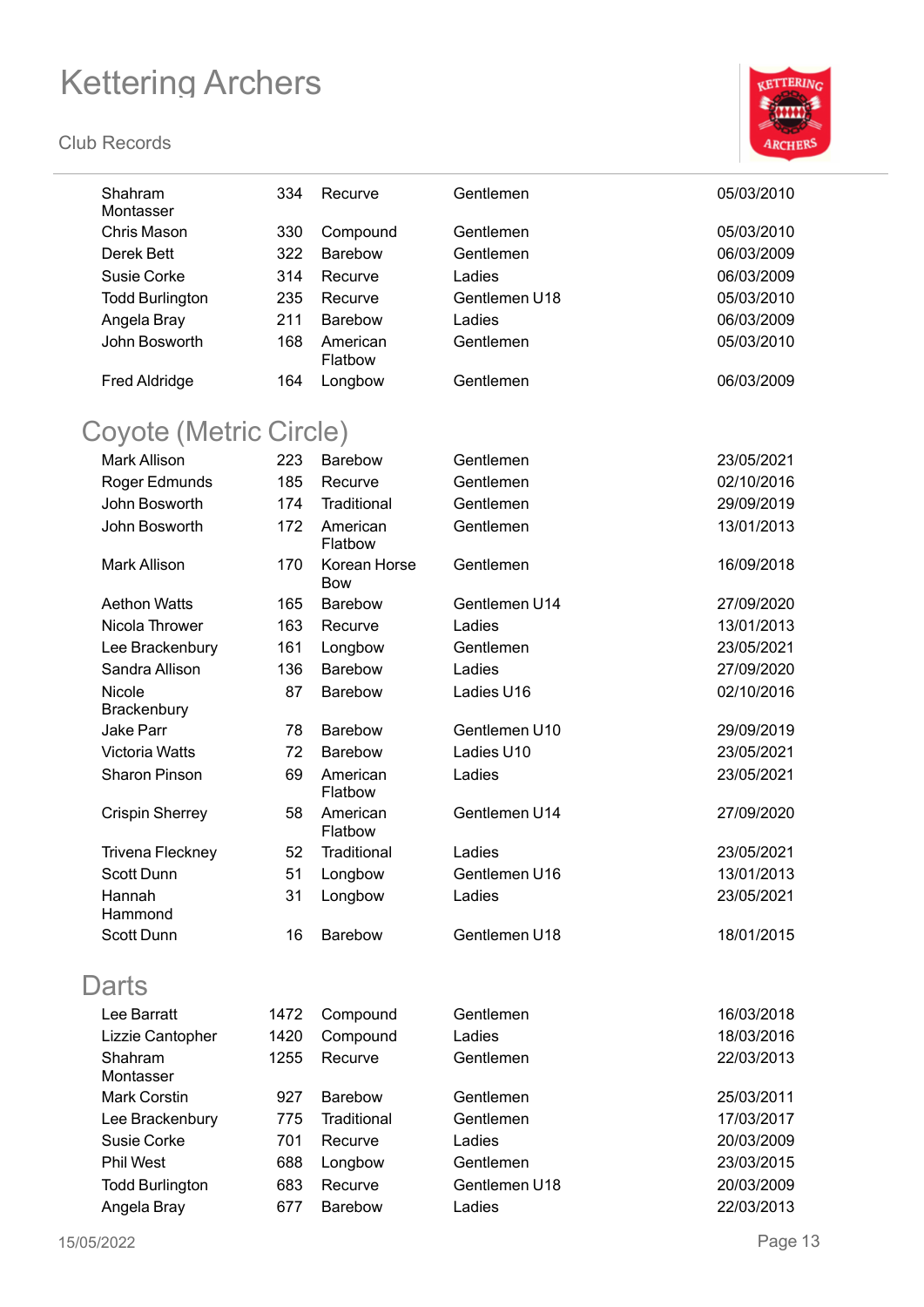

| <b>Mark Allison</b>       | 662 | Korean Horse<br><b>Bow</b> | Gentlemen     |             | 17/03/2017 |
|---------------------------|-----|----------------------------|---------------|-------------|------------|
| Lee Brackenbury           | 644 | American<br>Flatbow        | Gentlemen     |             | 16/03/2018 |
| Nicole<br>Brackenbury     | 623 | Barebow                    | Ladies U16    |             | 17/03/2017 |
| <b>Aethon Watts</b>       | 604 | <b>Barebow</b>             | Gentlemen U16 | Open Record | 08/04/2022 |
| <b>Daniel Mills</b>       | 585 | Recurve                    | Gentlemen U12 |             | 18/03/2016 |
| R Incles                  | 543 | Barebow                    | Gentlemen U18 |             | 20/03/2009 |
| Scott Dunn                | 541 | Longbow                    | Gentlemen U18 |             | 23/03/2015 |
| Oscar Goodchild           | 536 | <b>Barebow</b>             | Gentlemen U14 |             | 23/03/2015 |
| Joshua<br><b>Dohnalek</b> | 532 | Recurve                    | Gentlemen U14 |             | 17/03/2017 |
| <b>Kieran Dunkley</b>     | 500 | Longbow                    | Gentlemen U14 |             | 22/03/2013 |
| Olivia Cole               | 438 | Recurve                    | Ladies U13    |             | 16/03/2018 |
| George Sansone            | 436 | Recurve                    | Gentlemen U16 |             | 18/03/2016 |
| John Bosworth             | 433 | Egyptian                   | Gentlemen     | Open Record | 08/04/2022 |
| Daisy-Ann Davis           | 420 | Barebow                    | Ladies U18    | Open Record | 08/04/2022 |
| <b>Jake Parr</b>          | 407 | Barebow                    | Gentlemen U12 | Open Record | 08/04/2022 |
| Nicole<br>Brackenbury     | 365 | American<br>Flatbow        | Ladies U18    |             | 16/03/2018 |
| Nathan<br>Stephenson      | 350 | Korean Horse<br><b>Bow</b> | Gentlemen U16 |             | 29/03/2019 |
| <b>Scott Dunn</b>         | 285 | Longbow                    | Gentlemen U16 |             | 22/03/2013 |
| Victoria Watts            | 244 | Barebow                    | Ladies U10    | Open Record | 08/04/2022 |
| <b>Easter Bunny</b>       |     |                            |               |             |            |
| <b>Lottie Pinson</b>      | 212 | Barebow                    | Ladies U16    |             | 21/04/2019 |
| Shahram                   | 210 | Recurve                    | Gentlemen     |             | 08/04/2012 |
| Montasser<br>Shahram      | 194 | <b>Barebow</b>             | Gentlemen     |             | 28/03/2013 |
| Montasser                 |     |                            |               |             |            |
| <b>Sharon Pinson</b>      | 194 | Barebow                    | Ladies        |             | 21/04/2019 |
| <b>Russell Duffin</b>     | 182 | Longbow                    | Gentlemen     |             | 08/04/2012 |
| Sharon Pinson             | 181 | Recurve                    | Ladies        |             | 04/04/2021 |
| <b>Lottie Pinson</b>      | 179 | Barebow                    | Ladies U18    |             | 04/04/2021 |
| John Bosworth             | 161 | American<br>Flatbow        | Gentlemen     |             | 08/04/2012 |
| <b>Todd Burlington</b>    | 148 | Recurve                    | Gentlemen U18 |             | 25/04/2011 |
| <b>Crispin Sherrey</b>    | 147 | Longbow                    | Gentlemen U10 |             | 16/04/2017 |
| John Bosworth             | 143 | Traditional                | Gentlemen     |             | 04/04/2021 |
| Michael Le Bron           | 137 | Korean Horse<br>Bow        | Gentlemen     |             | 05/04/2015 |
| Gene Lane                 | 135 | Compound                   | Gentlemen     |             | 13/04/2009 |
| Jessica Hill              | 102 | Longbow                    | Ladies        |             | 21/04/2019 |
| Nathan<br>Stephenson      | 94  | Longbow                    | Gentlemen U14 |             | 01/04/2018 |
| <b>Aethon Watts</b>       | 89  | Barebow                    | Gentlemen U16 | Open Record | 17/04/2022 |
| Victoria Watts            | 88  | Barebow                    | Ladies U10    | Open Record | 17/04/2022 |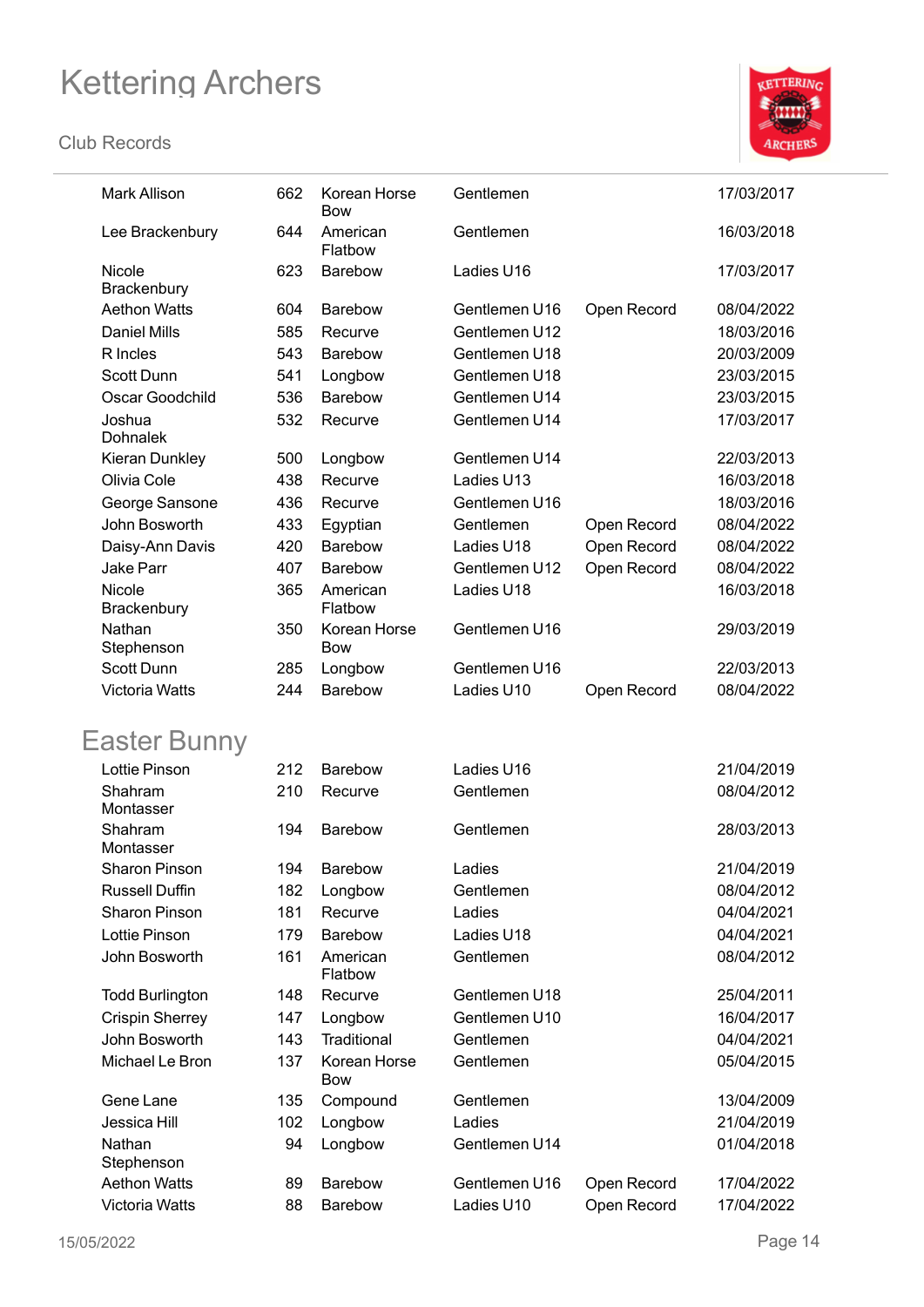

|                           | <b>Victoria Watts</b><br>Leah Densham | 88<br>66 | Recurve<br><b>Barebow</b>  | Ladies U10<br>Ladies U13 |             | 04/04/2021<br>05/04/2015 |
|---------------------------|---------------------------------------|----------|----------------------------|--------------------------|-------------|--------------------------|
|                           | <b>Sydney Perrin</b>                  | 64       | Recurve                    | Ladies U13               |             | 16/04/2017               |
| <b>Toby Eppey</b>         |                                       | 58       | Korean Horse               | Gentlemen U18            | Open Record | 17/04/2022               |
|                           |                                       |          | <b>Bow</b>                 |                          |             |                          |
| <b>Jake Parr</b>          |                                       | 57       | <b>Barebow</b>             | Gentlemen U12            | Open Record | 17/04/2022               |
| <b>Scott Dunn</b>         |                                       | 44       | Longbow                    | Gentlemen U18            |             | 05/04/2015               |
| <b>Scott Dunn</b>         |                                       | 42       | Longbow                    | Gentlemen U16            |             | 20/04/2014               |
| Hannah<br>Hammond         |                                       | 39       | Traditional                | Ladies                   |             | 04/04/2021               |
| <b>Jake Parr</b>          |                                       | 29       | <b>Barebow</b>             | Gentlemen U10            |             | 04/04/2021               |
|                           | <b>Aethon Watts</b>                   | 25       | Barebow                    | Gentlemen U14            |             | 04/04/2021               |
| Field                     |                                       |          |                            |                          |             |                          |
| Shahram<br>Montasser      |                                       | 379      | Recurve                    | Gentlemen                |             | 21/08/2016               |
| <b>Mark Allison</b>       |                                       | 278      | <b>Barebow</b>             | Gentlemen                |             | 26/08/2018               |
|                           | Sharon Pinson                         | 194      | Recurve                    | Ladies                   |             | 29/08/2019               |
|                           | Michael Le Bron                       | 186      | American<br>Flatbow        | Gentlemen                |             | 24/08/2014               |
|                           | Lee Brackenbury                       | 179      | Longbow                    | Gentlemen                |             | 26/08/2018               |
|                           | John Bosworth                         | 171      | Traditional                | Gentlemen                |             | 26/08/2018               |
|                           | Julie Le Bron                         | 170      | Barebow                    | Ladies                   |             | 27/08/2017               |
|                           | Lottie Pinson                         | 165      | Barebow                    | Ladies U16               |             | 26/08/2018               |
| Joshua<br><b>Dohnalek</b> |                                       | 159      | Recurve                    | Gentlemen U12            |             | 16/08/2015               |
|                           | <b>Fred Aldridge</b>                  | 155      | Korean Horse<br><b>Bow</b> | Gentlemen                |             | 24/08/2014               |
| Nicole                    | Brackenbury                           | 125      | Recurve                    | Ladies U16               |             | 21/08/2016               |
| Nicole                    | Brackenbury                           | 124      | <b>Barebow</b>             | Ladies U18               |             | 26/08/2018               |
|                           | Leah Densham                          | 121      | Recurve                    | Ladies U13               |             | 24/08/2014               |
|                           | Steven Judge                          | 87       | Recurve                    | Gentlemen U16            |             | 27/08/2017               |
|                           | Victoria Watts                        | 79       | Barebow                    | Ladies U10               | Open Record | 21/11/2021               |
| <b>Jake Parr</b>          |                                       | 67       | <b>Barebow</b>             | Gentlemen U10            | Open Record | 21/11/2021               |
| <b>Cheryl Wilks</b>       |                                       | 54       | American<br>Flatbow        | Ladies                   | Open Record | 21/11/2021               |
|                           | <b>Aethon Watts</b>                   | 49       | Barebow                    | Gentlemen U16            | Open Record | 21/11/2021               |
| Hannah<br>Hammond         |                                       | 49       | Longbow                    | Ladies                   | Open Record | 21/11/2021               |
|                           | Jasmine Forsyth                       | 44       | Compound                   | Ladies U16               | Open Record | 21/11/2021               |
| FITA 18                   |                                       |          |                            |                          |             |                          |
| Shahram<br>Montasser      |                                       | 537      | Recurve                    | Gentlemen                |             | 01/02/2010               |
| Derek Bett                |                                       | 512      | Barebow                    | Gentlemen                |             | 01/01/2010               |
| <b>Eddie Corke</b>        |                                       | 508      | Recurve                    | Gentlemen U18            |             | 01/01/2004               |
| Susie Corke               |                                       | 506      | Recurve                    | Ladies                   |             | 01/04/2005               |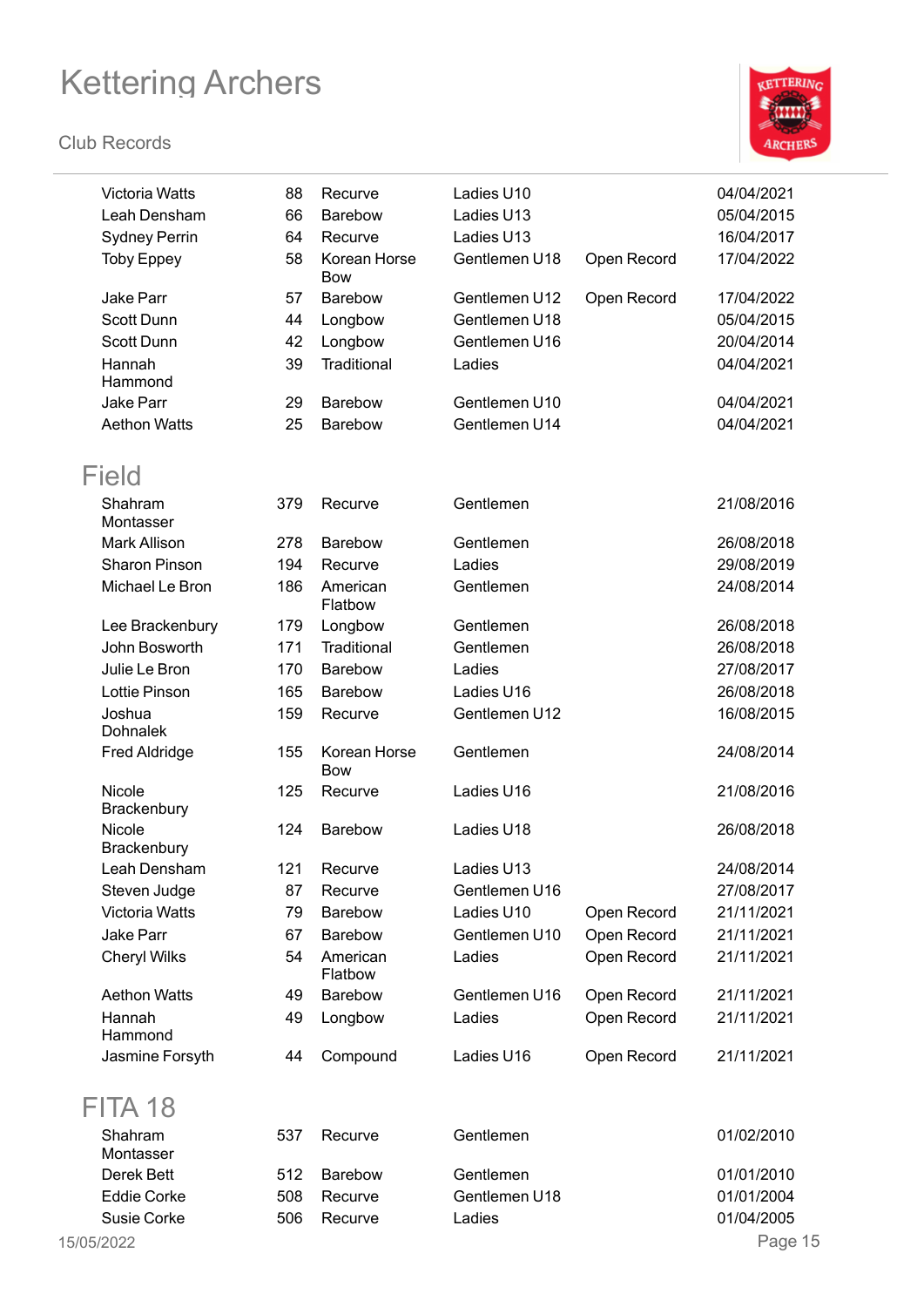#### **Club Records**



| Derek Bett           | 353 | Longbow                    | Gentlemen     | 01/01/2004 |
|----------------------|-----|----------------------------|---------------|------------|
| Kayleigh<br>Dunkley  | 327 | Barebow                    | Ladies U18    | 24/02/2013 |
| <b>Fred Aldridge</b> | 256 | Korean Horse<br><b>Bow</b> | Gentlemen     | 23/02/2014 |
| Kayleigh<br>Dunkley  | 246 | <b>Barebow</b>             | Ladies U16    | 01/02/2011 |
| John Bosworth        | 196 | American<br>Flatbow        | Gentlemen     | 24/02/2013 |
| Mark Shepherd        | 130 | Barebow                    | Gentlemen U16 | 01/04/2005 |
| Seb Bishop           | 118 | Longbow                    | Gentlemen U18 | 01/04/2005 |
| Jane Shortland       | 105 | Longbow                    | Ladies        | 01/04/2005 |
| <b>FITA 25</b>       |     |                            |               |            |
| Shahram<br>Montasser | 541 | Recurve                    | Gentlemen     | 01/01/2011 |
| <b>Eddie Corke</b>   | 523 | Recurve                    | Gentlemen U18 | 01/02/2004 |
| Susie Corke          | 489 | Recurve                    | Ladies        | 01/02/2004 |
| Derek Bett           | 438 | Barebow                    | Gentlemen     | 01/01/2011 |
| FITA 30m             |     |                            |               |            |
| Shahram<br>Montasser | 331 | Recurve                    | Gentlemen     | 18/08/2013 |
| Nicola Thrower       | 257 | Recurve                    | Ladies        | 18/08/2013 |
| Michael Le Bron      | 199 | American<br>Flatbow        | Gentlemen     | 17/08/2014 |
| <b>Fred Aldridge</b> | 174 | Korean Horse<br><b>Bow</b> | Gentlemen     | 17/08/2014 |
| Joe Burlington       | 123 | Longbow                    | Gentlemen     | 26/08/2012 |
| FITA 30m Double      |     |                            |               |            |
| Shahram<br>Montasser | 659 | Recurve                    | Gentlemen     | 18/08/2013 |
| Nicola Thrower       | 496 | Recurve                    | Ladies        | 18/08/2013 |
| Michael Le Bron      | 428 | American<br>Flatbow        | Gentlemen     | 17/08/2014 |
| <b>Fred Aldridge</b> | 348 | Korean Horse<br>Bow        | Gentlemen     | 17/08/2014 |

Fred Aldridge 339 Longbow Gentlemen 06/10/2013

#### FITA 70m

| Susie Corke | 514  | Recurve    | Ladies        | 01/05/2004 |
|-------------|------|------------|---------------|------------|
| Eddie Corke | 499. | Recurve    | Gentlemen U18 | 01/05/2004 |
| Elaine Catt |      | 66 Longbow | Ladies        | 01/05/2009 |
| Sam Castle  |      | 52 Longbow | Gentlemen U18 | 01/05/2005 |
| Scott Dunn  | 33   | Longbow    | Gentlemen U16 | 12/05/2013 |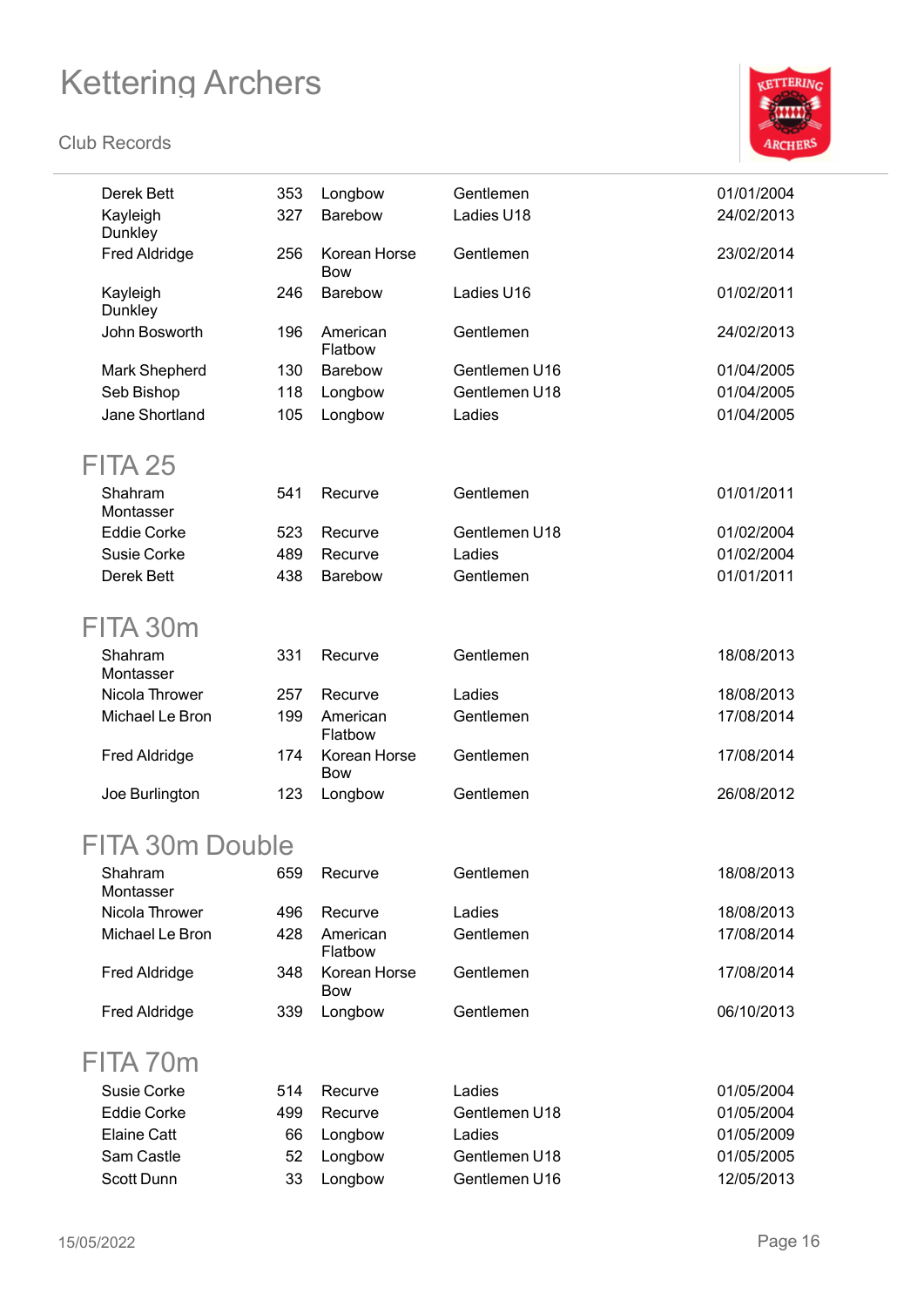

| <b>FITA 70m Double</b> |      |                            |               |            |
|------------------------|------|----------------------------|---------------|------------|
| <b>Fred Aldridge</b>   | 212  | Korean Horse<br><b>Bow</b> | Gentlemen     | 29/06/2014 |
| <b>FITA 900</b>        |      |                            |               |            |
| Shahram<br>Montasser   | 742  | Recurve                    | Gentlemen     | 30/06/2013 |
| Derek Bett             | 679  | <b>Barebow</b>             | Gentlemen     | 01/07/2009 |
| Susie Corke            | 635  | Recurve                    | Ladies        | 01/05/2003 |
| Derek Bett             | 400  | Longbow                    | Gentlemen     | 01/05/2002 |
| Jane Shortland         | 125  | <b>Barebow</b>             | Ladies        | 01/05/2003 |
| Elaine Goodwin         | 84   | Longbow                    | Ladies        | 01/05/2003 |
| <b>FITA Gents</b>      |      |                            |               |            |
| John Bosworth          | 258  | American<br>Flatbow        | Gentlemen     | 04/08/2013 |
| Sam Castle             | 78   | Longbow                    | Gentlemen U18 | 01/05/2005 |
| <b>FITA Ladies</b>     |      |                            |               |            |
| Aileen Dowson          | 1107 | Recurve                    | Ladies        | 01/07/2000 |
| Michelle Barlow        | 126  | Longbow                    | Ladies        | 01/05/2006 |
| Flight                 |      |                            |               |            |
| John Bosworth          | 440  | Recurve 50                 | Gentlemen     | 02/08/1998 |
| <b>Dominic Wilks</b>   | 345  | Recurve U/L                | Gentlemen     | 14/11/2021 |
| John Bosworth          | 345  | Recurve 35                 | Gentlemen     | 12/08/2001 |
| <b>Sharon Pinson</b>   | 321  | Recurve 50                 | Ladies        | 08/12/2019 |
| Derek Bett             | 298  | American<br>Flatbow U/L    | Gentlemen     | 16/12/2007 |
| Chris Dunn             | 293  | Longbow U/L                | Gentlemen     | 11/12/2016 |
| Angela Bray            | 272  | Recurve 35                 | Ladies        | 16/12/2007 |
| John Bosworth          | 264  | American<br>Flatbow 50     | Gentlemen     | 24/12/2017 |
| Amanda Smith           | 238  | Recurve U/L                | Ladies        | 13/12/2020 |
| John Bosworth          | 230  | Longbow 50                 | Gentlemen     | 16/12/2007 |
| Scott Dunn             | 228  | Longbow U/L                | Gentlemen U18 | 13/12/2015 |
| Amanda Smith           | 226  | American<br>Flatbow 50     | Ladies        | 13/12/2020 |
| Nathan<br>Stephenson   | 222  | American<br>Flatbow U/L    | Gentlemen U16 | 08/12/2019 |
| Amanda Smith           | 221  | Longbow U/L                | Ladies        | 13/12/2020 |
| Alexander<br>Cummiskey | 214  | Recurve 35                 | Gentlemen U16 | 11/12/2016 |
| <b>Todd Burlington</b> | 207  | Recurve 35                 | Gentlemen U18 | 20/12/2009 |
| Scott Dunn             | 205  | Longbow 50                 | Gentlemen U16 | 08/12/2013 |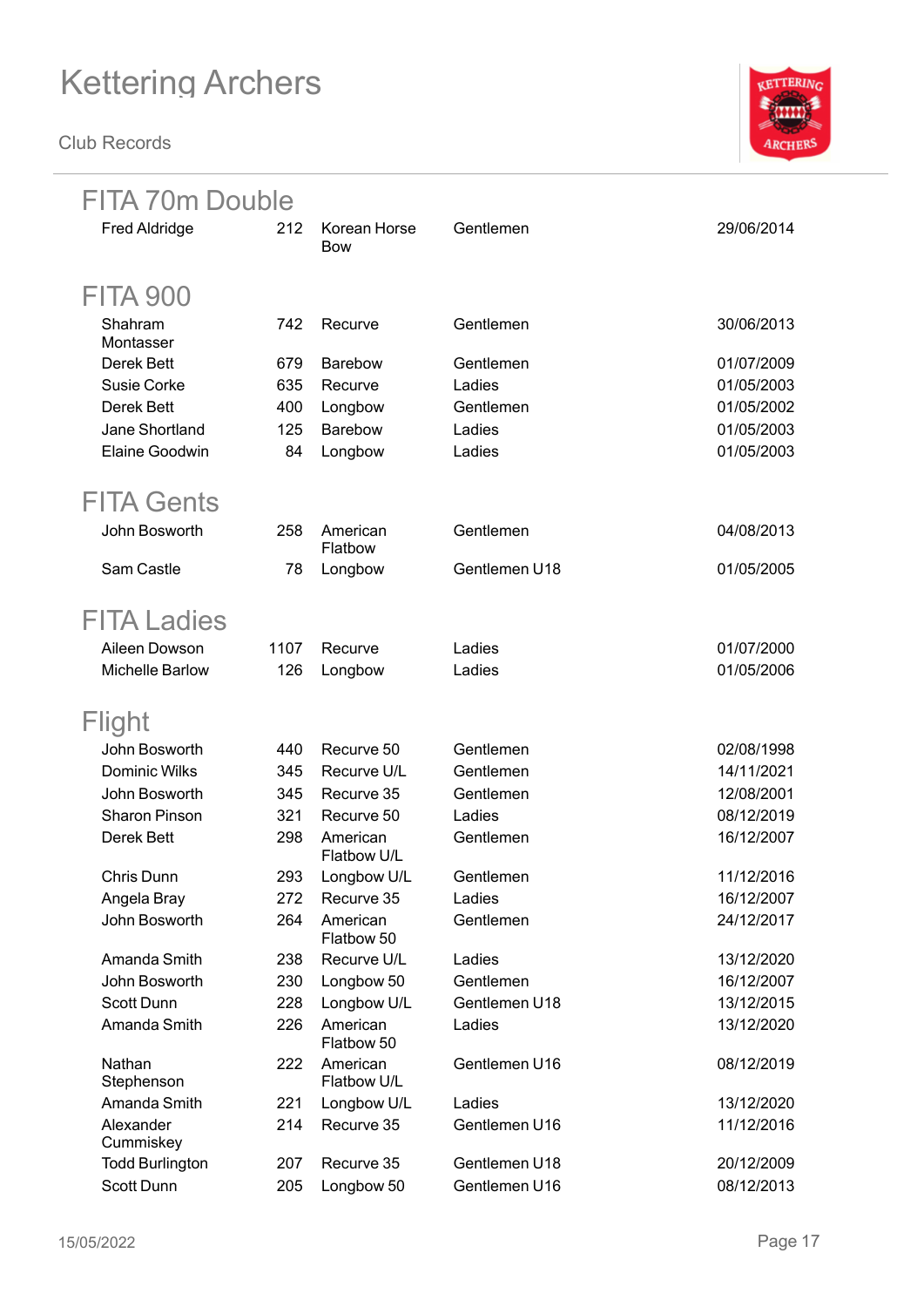#### **Club Records**



| John Bosworth                | 204 | American<br>Flatbow 35 | Gentlemen     |             | 24/12/2017 |
|------------------------------|-----|------------------------|---------------|-------------|------------|
| Sharon Pinson                | 180 | Longbow 50             | Ladies        |             | 09/12/2018 |
| Nicole<br>Brackenbury        | 174 | Recurve 35             | Ladies U16    |             | 11/12/2016 |
| Nathan<br>Stephenson         | 172 | Recurve 50             | Gentlemen U16 |             | 09/12/2018 |
| <b>Tavis Stringer</b>        | 155 | Recurve 35             | Gentlemen U12 |             | 13/12/2015 |
| Emma Truter                  | 133 | Recurve 35             | Ladies U14    |             | 13/12/2015 |
| Nicola<br>Cockshoot          | 128 | Longbow 35             | Ladies        |             | 16/12/2012 |
| Victoria Watts               | 128 | Recurve 35             | Ladies U10    |             | 14/11/2021 |
| <b>Crispin Sherrey</b>       | 108 | Longbow 35             | Gentlemen U14 |             | 13/12/2020 |
| <b>Jake Parr</b>             | 78  | Recurve 35             | Gentlemen U10 |             | 08/12/2019 |
| Sandra Allison               | 60  | American<br>Flatbow 35 | Ladies        |             | 14/11/2021 |
| <b>Flight Military Arrow</b> |     |                        |               |             |            |
| <b>Henry Sherrey</b>         | 209 | Longbow                | Gentlemen     |             | 20/12/2009 |
|                              |     |                        |               |             |            |
| <b>Flight Standard Arrow</b> |     |                        |               |             |            |
| <b>Henry Sherrey</b>         | 236 | Longbow                | Gentlemen     |             | 16/12/2012 |
|                              |     |                        |               |             |            |
| <b>Frostbite</b>             |     |                        |               |             |            |
| <b>Chris Mason</b>           | 341 | Compound               | Gentlemen     |             | 12/12/2010 |
| Shahram<br>Montasser         | 324 | Recurve                | Gentlemen     |             | 12/12/2010 |
| Derek Bett                   | 312 | <b>Barebow</b>         | Gentlemen     |             | 25/11/2018 |
| Julie Le Bron                | 249 | <b>Barebow</b>         | Ladies        |             | 26/12/2017 |
| Lee Brackenbury              | 239 | Longbow                | Gentlemen     |             | 24/11/2019 |
| Mark Allison                 | 217 | Traditional            | Gentlemen     |             | 07/11/2021 |
| <b>Aethon Watts</b>          | 207 | <b>Barebow</b>         | Gentlemen U16 | Open Record | 18/12/2021 |
| <b>Fred Aldridge</b>         | 201 | Korean Horse<br>Bow    | Gentlemen     |             | 22/11/2015 |
| Alison<br>Brackenbury        | 175 | Recurve                | Ladies        |             | 19/11/2017 |
| Roger Edmunds                | 175 | American<br>Flatbow    | Gentlemen     |             | 24/11/2019 |
| Kayleigh<br>Dunkley          | 158 | Barebow                | Ladies U18    |             | 12/12/2010 |
| <b>Emily Jones</b>           | 120 | Barebow                | Ladies U16    |             | 23/11/2014 |
| Emma Truter                  | 107 | Barebow                | Ladies U14    |             | 22/11/2015 |
| <b>Aethon Watts</b>          | 80  | Barebow                | Gentlemen U14 |             | 06/12/2020 |
| Jake Parr                    | 39  | Barebow                | Gentlemen U10 |             | 24/11/2019 |
| Victoria Watts               | 37  | Barebow                | Ladies U10    |             | 07/11/2021 |

### Frostbite - Double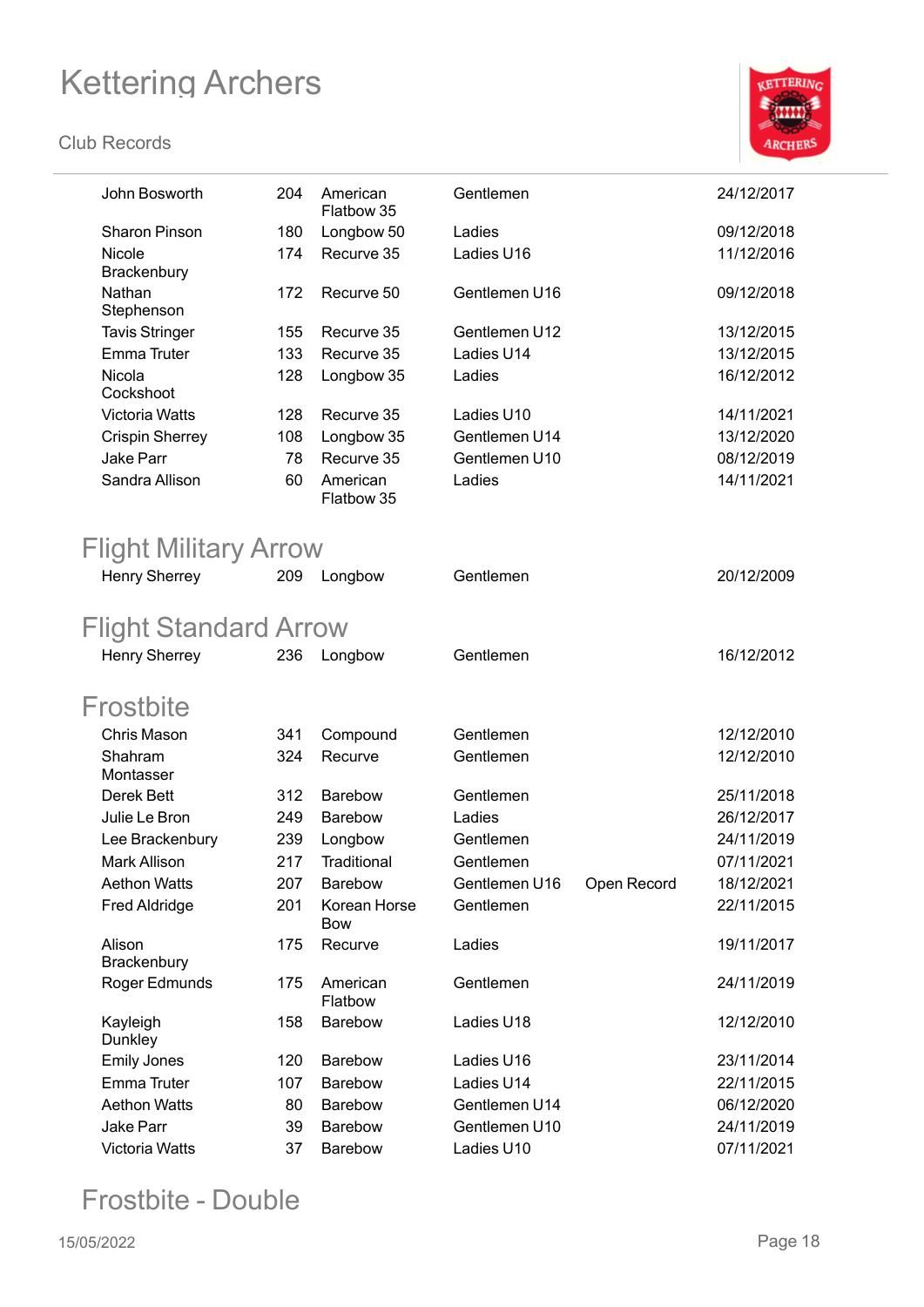#### **Club Records**

 $\overline{\phantom{a}}$ 



| Jason<br>Stephenson       | 625 | Recurve                    | Gentlemen     |             | 26/11/2018 |
|---------------------------|-----|----------------------------|---------------|-------------|------------|
| <b>Mark Allison</b>       | 598 | <b>Barebow</b>             | Gentlemen     | Open Record | 18/12/2021 |
| Julie Le Bron             | 505 | Barebow                    | Ladies        |             | 19/11/2017 |
| Lee Brackenbury           | 435 | Longbow                    | Gentlemen     |             | 07/11/2021 |
| Mark Allison              | 433 | Traditional                | Gentlemen     |             | 07/11/2021 |
| <b>Aethon Watts</b>       | 372 | Barebow                    | Gentlemen U16 | Open Record | 18/12/2021 |
| Roger Edmunds             | 349 | American                   | Gentlemen     |             | 07/11/2021 |
|                           |     | Flatbow                    |               |             |            |
| John Bosworth             | 275 | Korean Horse<br><b>Bow</b> | Gentlemen     |             | 19/11/2017 |
| <b>Aethon Watts</b>       | 115 | Barebow                    | Gentlemen U14 |             | 06/12/2020 |
| <b>Jake Parr</b>          | 76  | Barebow                    | Gentlemen U10 |             | 24/11/2019 |
| Victoria Watts            | 39  | Barebow                    | Ladies U10    |             | 07/11/2021 |
| Ghost                     |     |                            |               |             |            |
| Alan Course               | 167 | Compound                   | Gentlemen     |             | 28/10/2016 |
| Lizzie Cantopher          | 162 | Recurve                    | Ladies        |             | 28/10/2011 |
| Shahram                   | 155 | Recurve                    | Gentlemen     |             | 25/10/2013 |
| Montasser                 |     |                            |               |             |            |
| Derek Bett                | 151 | Barebow                    | Gentlemen     |             | 25/10/2013 |
| Val Ewart                 | 139 | Compound                   | Ladies        |             | 26/10/2012 |
| Julie Le Bron             | 132 | Barebow                    | Ladies        |             | 27/10/2017 |
| Lee Brackenbury           | 131 | American<br>Flatbow        | Gentlemen     |             | 27/10/2017 |
| Mark Allison              | 131 | Traditional                | Gentlemen     |             | 29/10/2021 |
| Lottie Pinson             | 124 | Barebow                    | Ladies U18    |             | 30/10/2020 |
| <b>Aethon Watts</b>       | 112 | Barebow                    | Gentlemen U16 |             | 29/10/2021 |
| Mark Allison              | 109 | Korean Horse<br><b>Bow</b> | Gentlemen     |             | 28/10/2016 |
| Roger Edmunds             | 105 | Longbow                    | Gentlemen     |             | 30/10/2020 |
| Joshua<br><b>Dohnalek</b> | 99  | Recurve                    | Gentlemen U18 |             | 30/10/2020 |
| Alexander<br>Cummiskey    | 95  | Recurve                    | Gentlemen U14 |             | 28/10/2016 |
| Lottie Pinson             | 91  | Barebow                    | Ladies U16    |             | 25/10/2019 |
| Kieran Dunkley            | 83  | Recurve                    | Gentlemen U16 |             | 30/10/2015 |
| <b>Jake Parr</b>          | 82  | <b>Barebow</b>             | Gentlemen U10 |             | 30/10/2020 |
| John Bosworth             | 81  | Egyptian                   | Gentlemen     |             | 29/10/2021 |
| Victoria Watts            | 73  | <b>Barebow</b>             | Ladies U10    |             | 29/10/2021 |
| Joshua<br><b>Dohnalek</b> | 72  | Recurve                    | Gentlemen U14 |             | 04/11/2017 |
| Olivia Cole               | 69  | Recurve                    | Ladies U13    |             | 04/11/2017 |
| <b>Daniel Mills</b>       | 66  | Recurve                    | Gentlemen U12 |             | 30/10/2015 |
| Nicole                    | 57  | American                   | Ladies U16    |             | 27/10/2017 |
| Brackenbury               |     | Flatbow                    |               |             |            |
| <b>Victoria Watts</b>     | 53  | Recurve                    | Ladies U10    |             | 30/10/2020 |
| Emma Truter               | 51  | Barebow                    | Ladies U14    |             | 30/10/2015 |
| Scott Dunn                | 48  | Longbow                    | Gentlemen U18 |             | 31/10/2014 |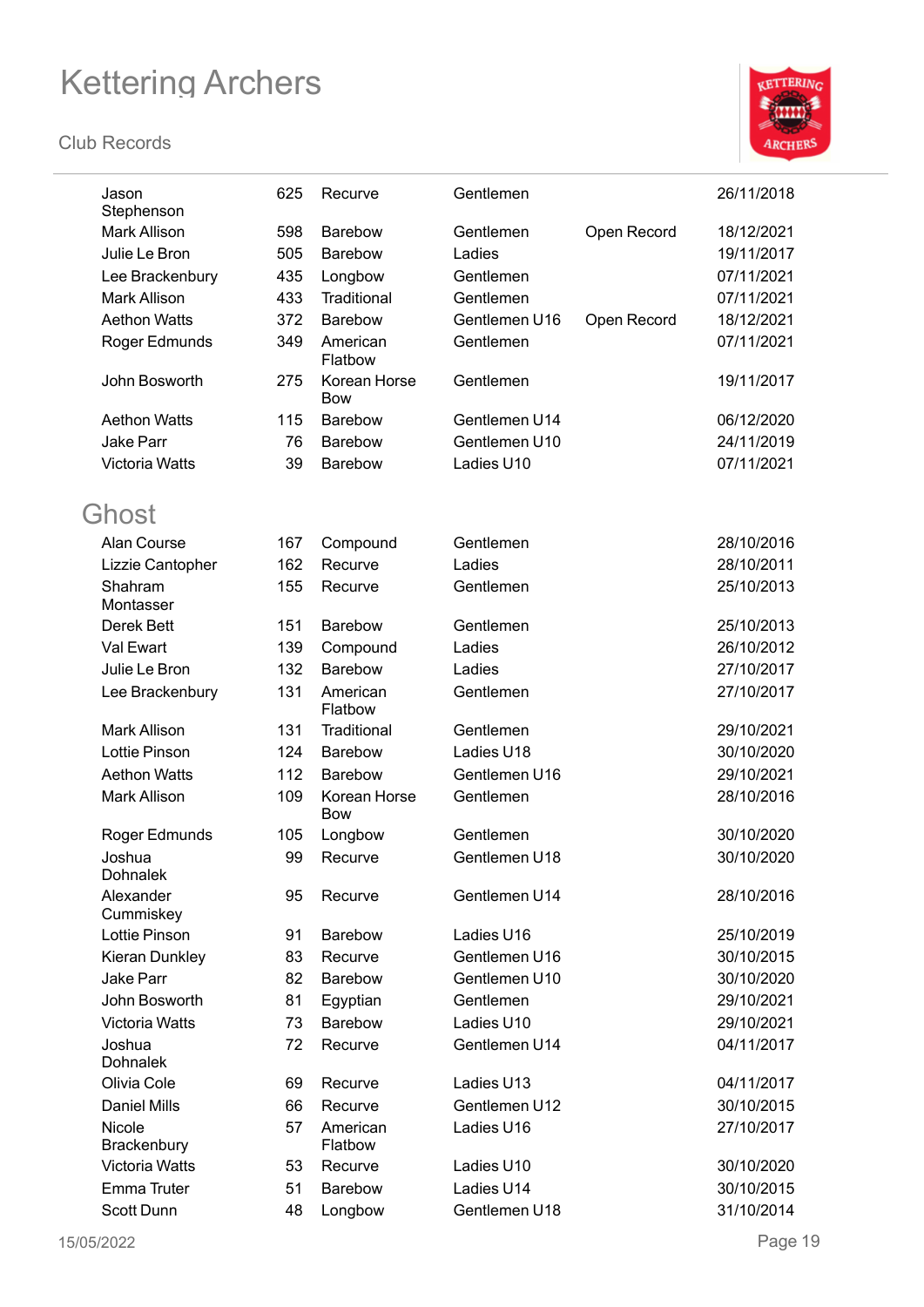#### **Club Records**



| Nathan<br>Stephenson   | 37   | Korean Horse<br><b>Bow</b> | Gentlemen U16 | 25/10/2019 |
|------------------------|------|----------------------------|---------------|------------|
| Scott Dunn             | 36   | Longbow                    | Gentlemen U16 | 25/10/2013 |
| <b>Lauren Bosworth</b> | 26   | Barebow                    | Ladies U14    | 29/10/2010 |
| Jasmine Forsyth        | 15   | Compound                   | Ladies U16    | 29/10/2021 |
|                        |      |                            |               |            |
| <b>Halloween</b>       |      |                            |               |            |
| John Bosworth          | 131  | Traditional                | Gentlemen     | 30/10/2019 |
| John Bosworth          | 117  | <b>Barebow</b>             | Gentlemen     | 31/10/2012 |
| <b>Chris Wearing</b>   | 115  | American<br>Flatbow        | Gentlemen     | 27/10/2016 |
| <b>Lottie Pinson</b>   | 103  | Barebow                    | Ladies U16    | 30/10/2018 |
| <b>Sharon Pinson</b>   | 91   | Recurve                    | Ladies        | 30/10/2018 |
| Roger Edmunds          | 89   | Recurve                    | Gentlemen     | 11/09/2016 |
| <b>Sharon Pinson</b>   | 88   | Barebow                    | Ladies        | 30/10/2019 |
| Alexander<br>Cummiskey | 85   | Barebow                    | Gentlemen U14 | 27/10/2016 |
| David Burnett          | 83   | Korean Horse<br><b>Bow</b> | Gentlemen     | 30/10/2018 |
| David Burnett          | 77   | Longbow                    | Gentlemen     | 30/10/2017 |
| Polly Woodings         | 72   | Longbow                    | Ladies U16    | 30/10/2018 |
| <b>Cheryl Wilks</b>    | 64   | <b>Barebow</b>             | Ladies        | 30/10/2019 |
| <b>Aethon Watts</b>    | 62   | <b>Barebow</b>             | Gentlemen U16 | 31/10/2021 |
| <b>Crispin Sherrey</b> | 62   | American<br>Flatbow        | Gentlemen U14 | 30/10/2019 |
| Nathan<br>Stephenson   | 41   | Longbow                    | Gentlemen U16 | 30/10/2019 |
| Nathan<br>Stephenson   | 39   | Korean Horse<br><b>Bow</b> | Gentlemen U16 | 30/10/2018 |
| Hannah<br>Hammond      | 36   | Longbow                    | Ladies        | 31/10/2021 |
| Scott Dunn             | 36   | Longbow                    | Gentlemen U18 | 28/10/2014 |
| <b>Crispin Sherrey</b> | 27   | Longbow                    | Gentlemen U14 | 31/10/2020 |
| <b>Cheryl Wilks</b>    | 18   | American<br>Flatbow        | Ladies        | 31/10/2021 |
| <b>Hereford</b>        |      |                            |               |            |
| Aileen Dowson          | 1068 | Recurve                    | Ladies        | 01/07/2000 |
| Gene Lane              | 1051 | Compound                   | Gentlemen     | 01/09/2009 |
| Derek Bett             | 1024 | Barebow                    | Gentlemen     | 14/07/2013 |
| Julie Le Bron          | 407  | Barebow                    | Ladies        | 13/09/2015 |
| <b>Fred Aldridge</b>   | 401  | Korean Horse<br><b>Bow</b> | Gentlemen     | 14/09/2014 |

Fred Aldridge 377 Longbow Gentlemen 08/09/2013 Elaine Goodwin 105 Longbow Ladies 201/08/2003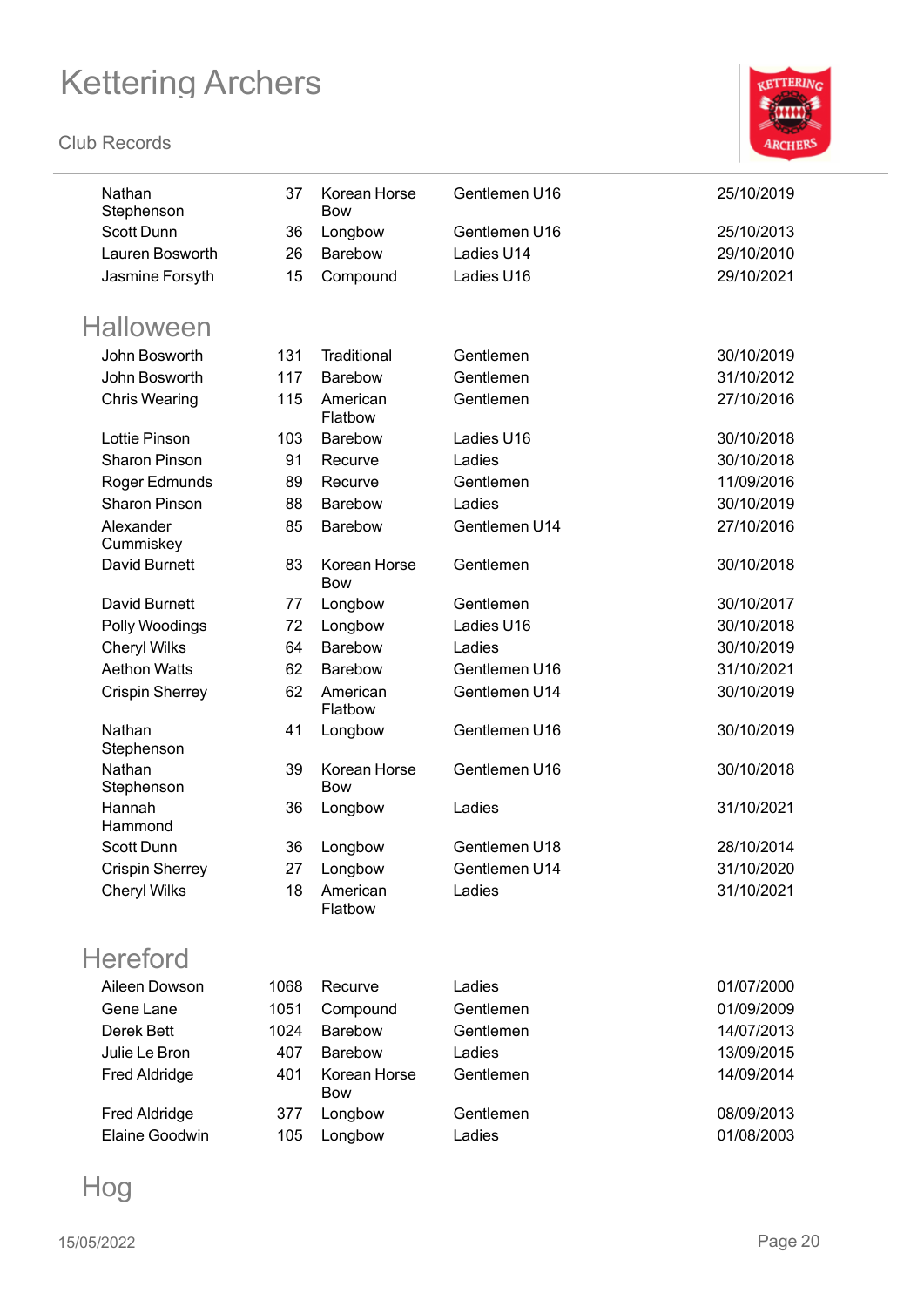#### **Club Records**



| Shahram<br>Montasser                | 228 | Recurve                    | Gentlemen     | 27/05/2018 |
|-------------------------------------|-----|----------------------------|---------------|------------|
| Mark Allison                        | 207 | <b>Barebow</b>             | Gentlemen     | 26/05/2019 |
| Lottie Pinson                       | 196 | <b>Barebow</b>             | Ladies U16    | 26/05/2019 |
| John Bosworth                       | 194 | Traditional                | Gentlemen     | 27/05/2018 |
| John Bosworth                       | 171 | Korean Horse<br><b>Bow</b> | Gentlemen     | 28/05/2017 |
| <b>Aethon Watts</b>                 | 169 | <b>Barebow</b>             | Gentlemen U14 | 30/08/2020 |
| Lee Brackenbury                     | 169 | Longbow                    | Gentlemen     | 08/08/2021 |
| John Bosworth                       | 160 | American<br>Flatbow        | Gentlemen     | 31/05/2015 |
| Sandra Allison                      | 144 | <b>Barebow</b>             | Ladies        | 28/05/2017 |
| <b>Sharon Pinson</b>                | 142 | Recurve                    | Ladies        | 26/05/2019 |
| <b>Nicole</b><br><b>Brackenbury</b> | 131 | Recurve                    | Ladies U16    | 29/05/2016 |
| <b>Emily Jones</b>                  | 114 | <b>Barebow</b>             | Ladies U18    | 31/05/2015 |
| <b>Jake Parr</b>                    | 101 | <b>Barebow</b>             | Gentlemen U10 | 30/08/2020 |
| Scott Dunn                          | 72  | Longbow                    | Gentlemen U18 | 31/05/2015 |
| Nathan<br>Stephenson                | 43  | Longbow                    | Gentlemen U16 | 26/05/2019 |

#### Junior National

| <b>Eddie Corke</b>     | 524 | Recurve                    | Gentlemen U14 |             | 01/08/2001 |
|------------------------|-----|----------------------------|---------------|-------------|------------|
| <b>Todd Burlington</b> | 506 | Recurve                    | Gentlemen U18 |             | 11/10/2009 |
| Emma McHarg            | 502 | Recurve                    | Ladies U16    |             | 01/08/2008 |
| S Davies-Miller        | 376 | <b>Barebow</b>             | Ladies U16    |             | 01/07/2000 |
| Kayleigh<br>Dunkley    | 351 | <b>Barebow</b>             | Ladies U18    |             | 10/10/2010 |
| <b>Aethon Watts</b>    | 349 | Barebow                    | Gentlemen U16 | Open Record | 16/01/2022 |
| <b>Aethon Watts</b>    | 291 | <b>Barebow</b>             | Gentlemen U14 |             | 11/07/2021 |
| Simon Lovell           | 212 | <b>Barebow</b>             | Gentlemen U18 |             | 11/10/2009 |
| Jake Parr              | 77  | <b>Barebow</b>             | Gentlemen U12 | Open Record | 30/01/2022 |
| <b>Toby Eppey</b>      | 76  | Korean Horse<br><b>Bow</b> | Gentlemen U18 | Open Record | 30/01/2022 |
| Sam Lewin              | 56  | Longbow                    | Gentlemen U12 |             | 01/08/2008 |
| Jake Parr              | 39  | <b>Barebow</b>             | Gentlemen U10 |             | 23/08/2020 |
|                        |     |                            |               |             |            |

#### Junior Warwick

| Emma McHarg            | 366 | Recurve        | Ladies U16    |             | 01/06/2009 |
|------------------------|-----|----------------|---------------|-------------|------------|
| Lottie Pinson          | 324 | <b>Barebow</b> | Ladies U16    |             | 27/06/2019 |
| <b>Todd Burlington</b> | 320 | Recurve        | Gentlemen U16 |             | 14/06/2009 |
| Christopher            | 300 | Compound       | Gentlemen U14 |             | 01/06/2009 |
| Lane                   |     |                |               |             |            |
| <b>Toby Eppey</b>      | 295 | <b>Barebow</b> | Gentlemen U18 | Open Record | 01/05/2022 |
| Mark Shepherd          | 273 | <b>Barebow</b> | Gentlemen U16 |             | 01/04/2004 |
| Lottie Pinson          | 267 | <b>Barebow</b> | Ladies U18    |             | 06/06/2021 |
| <b>Aethon Watts</b>    | 147 | <b>Barebow</b> | Gentlemen U14 |             | 06/06/2021 |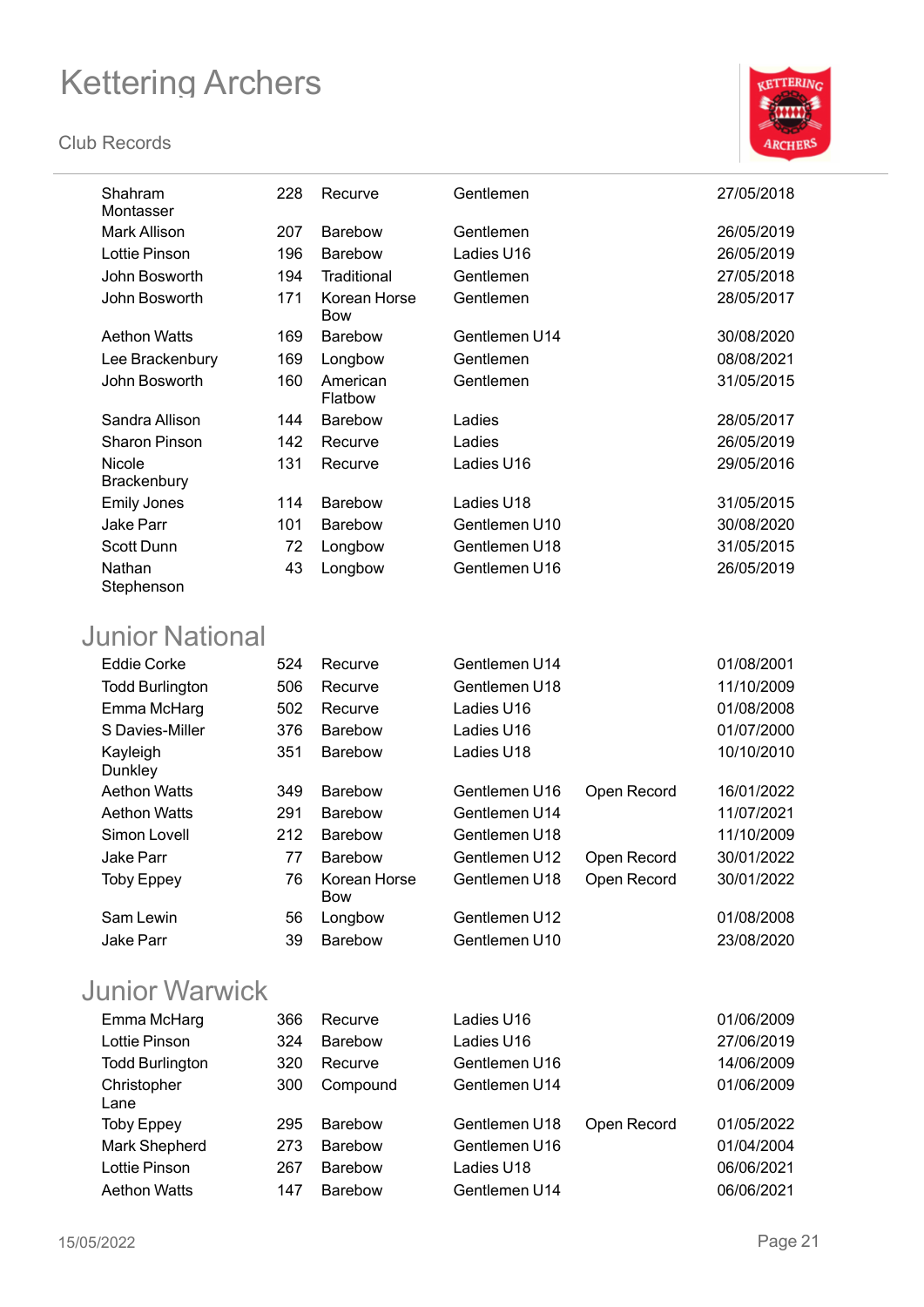

| Junior Warwick - Double |     |                     |               |             |            |
|-------------------------|-----|---------------------|---------------|-------------|------------|
| <b>Toby Eppey</b>       | 560 | Barebow             | Gentlemen U18 | Open Record | 01/05/2022 |
| <b>Aethon Watts</b>     | 405 | <b>Barebow</b>      | Gentlemen U16 | Open Record | 01/05/2022 |
| Steven Judge            | 308 | Recurve             | Gentlemen U16 |             | 03/09/2017 |
| Nicole                  | 187 | Recurve             | Ladies U16    |             | 05/06/2016 |
| Brackenbury             |     |                     |               |             |            |
| <b>Junior Western</b>   |     |                     |               |             |            |
|                         |     |                     |               |             |            |
| <b>Eddie Corke</b>      | 678 | Recurve             | Gentlemen U14 |             | 01/08/2000 |
| <b>Lottie Pinson</b>    | 673 | <b>Barebow</b>      | Ladies U16    |             | 06/10/2019 |
| <b>Todd Burlington</b>  | 641 | Recurve             | Gentlemen U16 |             | 11/10/2009 |
| Emma McHarg             | 536 | Recurve             | Ladies U16    |             | 01/06/2008 |
| <b>Jake Parr</b>        | 194 | Barebow             | Gentlemen U10 |             | 29/08/2021 |
| Nathan<br>Stevenson     | 193 | <b>Barebow</b>      | Gentlemen U16 |             | 01/10/2009 |
| Sam Lewin               | 73  | Longbow             | Gentlemen U12 |             | 01/06/2008 |
| Junior Windsor          |     |                     |               |             |            |
|                         |     |                     |               |             |            |
| Emma McHarg             | 818 | Recurve             | Ladies U16    |             | 01/05/2009 |
| <b>Todd Burlington</b>  | 786 | Recurve             | Gentlemen U16 |             | 31/05/2009 |
| <b>Lottie Pinson</b>    | 730 | <b>Barebow</b>      | Ladies U16    |             | 21/10/2018 |
| <b>Elliot Horne</b>     | 590 | Barebow             | Gentlemen U14 |             | 01/09/2008 |
| Simon Lovell            | 375 | <b>Barebow</b>      | Gentlemen U18 |             | 31/05/2009 |
| <b>Emma Truter</b>      | 354 | Barebow             | Ladies U14    |             | 18/10/2015 |
| Liam Hurling            | 277 | Longbow             | Gentlemen U14 |             | 01/07/2004 |
| Kettering               |     |                     |               |             |            |
| Shahram                 | 448 | Recurve             | Gentlemen     |             | 20/05/2018 |
| Montasser               |     |                     |               |             |            |
| Derek Bett              | 336 | <b>Barebow</b>      | Gentlemen     | Open Record | 24/04/2022 |
| <b>Sharon Pinson</b>    | 191 | Recurve             | Ladies        |             | 02/06/2019 |
| Lottie Pinson           | 166 | Barebow             | Ladies U18    |             | 16/05/2021 |
| <b>Fred Aldridge</b>    | 164 | Compound            | Gentlemen     |             | 21/05/2017 |
| Julie Le Bron           | 93  | <b>Barebow</b>      | Ladies        |             | 21/05/2017 |
| John Bosworth           | 79  | American<br>Flatbow | Gentlemen     |             | 15/05/2016 |
| <b>Aethon Watts</b>     | 77  | Barebow             | Gentlemen U14 |             | 16/05/2021 |
| Joshua                  | 77  | Recurve             | Gentlemen U12 |             | 18/05/2014 |
| <b>Dohnalek</b>         |     |                     |               |             |            |
| Lottie Pinson           | 70  | Barebow             | Ladies U16    |             | 20/05/2018 |
| Emma Truter             | 64  | Barebow             | Ladies U14    |             | 15/05/2016 |
| John Bosworth           | 58  | Traditional         | Gentlemen     |             | 20/05/2018 |
| Lee Brackenbury         | 55  | Longbow             | Gentlemen     |             | 02/06/2019 |
| <b>Sharon Pinson</b>    | 46  | American<br>Flatbow | Ladies        |             | 16/05/2021 |
| <b>Toby Eppey</b>       | 42  | Barebow             | Gentlemen U18 | Open Record | 24/04/2022 |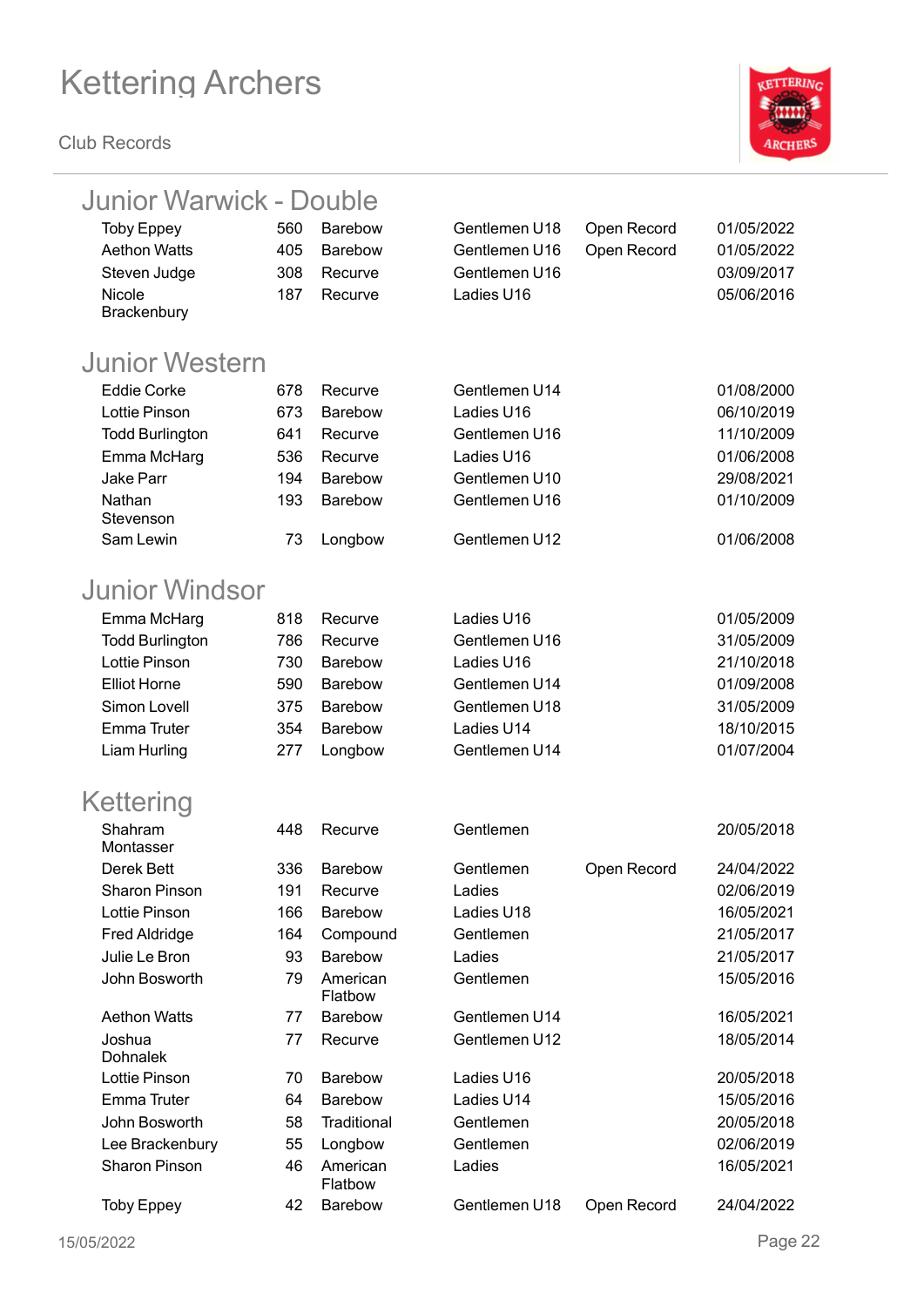**Club Records**



| 35  | Korean Horse<br><b>Bow</b> | Gentlemen     |             | 17/05/2015 |
|-----|----------------------------|---------------|-------------|------------|
| 30  | <b>Barebow</b>             | Ladies U10    | Open Record | 24/04/2022 |
| 7   | Traditional                | Ladies        |             | 16/05/2021 |
|     |                            |               |             |            |
|     |                            |               |             |            |
| 342 | Recurve                    | Ladies        |             | 17/01/2014 |
| 338 | Recurve                    | Gentlemen     |             | 16/01/2015 |
| 332 | Compound                   | Gentlemen     |             | 17/01/2014 |
| 325 | Barebow                    | Gentlemen     |             | 09/01/2009 |
| 321 | Compound                   | Ladies        |             | 15/01/2016 |
| 287 | Barebow                    | Ladies        |             | 13/01/2017 |
| 278 | Barebow                    | Ladies U18    |             | 25/01/2013 |
| 273 | Recurve                    | Gentlemen U18 |             | 14/01/2011 |
| 265 | Compound                   | Ladies U18    |             | 17/01/2014 |
| 258 | Recurve                    | Gentlemen U16 |             | 13/01/2017 |
| 250 | American<br>Flatbow        | Gentlemen     |             | 13/01/2017 |
| 236 | Traditional                | Gentlemen     |             | 13/01/2017 |
| 229 | Recurve                    | Gentlemen U12 |             | 15/01/2016 |
| 229 | Longbow                    | Gentlemen     |             | 08/01/2010 |
| 228 | Recurve                    | Gentlemen U14 |             | 13/01/2017 |
| 215 | Barebow                    | Ladies U16    |             | 13/01/2017 |
| 210 | Korean Horse<br><b>Bow</b> | Gentlemen     |             | 13/01/2017 |
| 193 | American<br>Flatbow        | Gentlemen U18 |             | 25/01/2013 |
| 169 | Barebow                    | Ladies U13    |             | 08/01/2010 |
| 160 | Barebow                    | Gentlemen U16 |             | 25/01/2013 |
| 133 | Barebow                    | Gentlemen U16 |             | 09/01/2009 |
| 106 | Longbow                    | Gentlemen U16 |             | 17/01/2014 |
| 89  | Longbow                    | Gentlemen U14 |             | 17/01/2014 |
| 57  | Barebow                    | Gentlemen U10 |             | 08/01/2010 |
| 49  | Recurve                    | Ladies U13    |             | 16/01/2015 |
|     |                            |               |             |            |

### Long Metric Gents

| Derek Bett    | 499 | <b>Barebow</b>      | Gentlemen | 14/08/2011 |
|---------------|-----|---------------------|-----------|------------|
| Mark Corstin  | 490 | Recurve             | Gentlemen | 09/08/2009 |
| Gene Lane     | 452 | Compound            | Gentlemen | 09/08/2009 |
| Derek Bett    | 181 | Longbow             | Gentlemen | 01/06/2010 |
| John Bosworth | 143 | American<br>Flatbow | Gentlemen | 03/08/2014 |
| John Bosworth | 123 | Traditional         | Gentlemen | 14/07/2019 |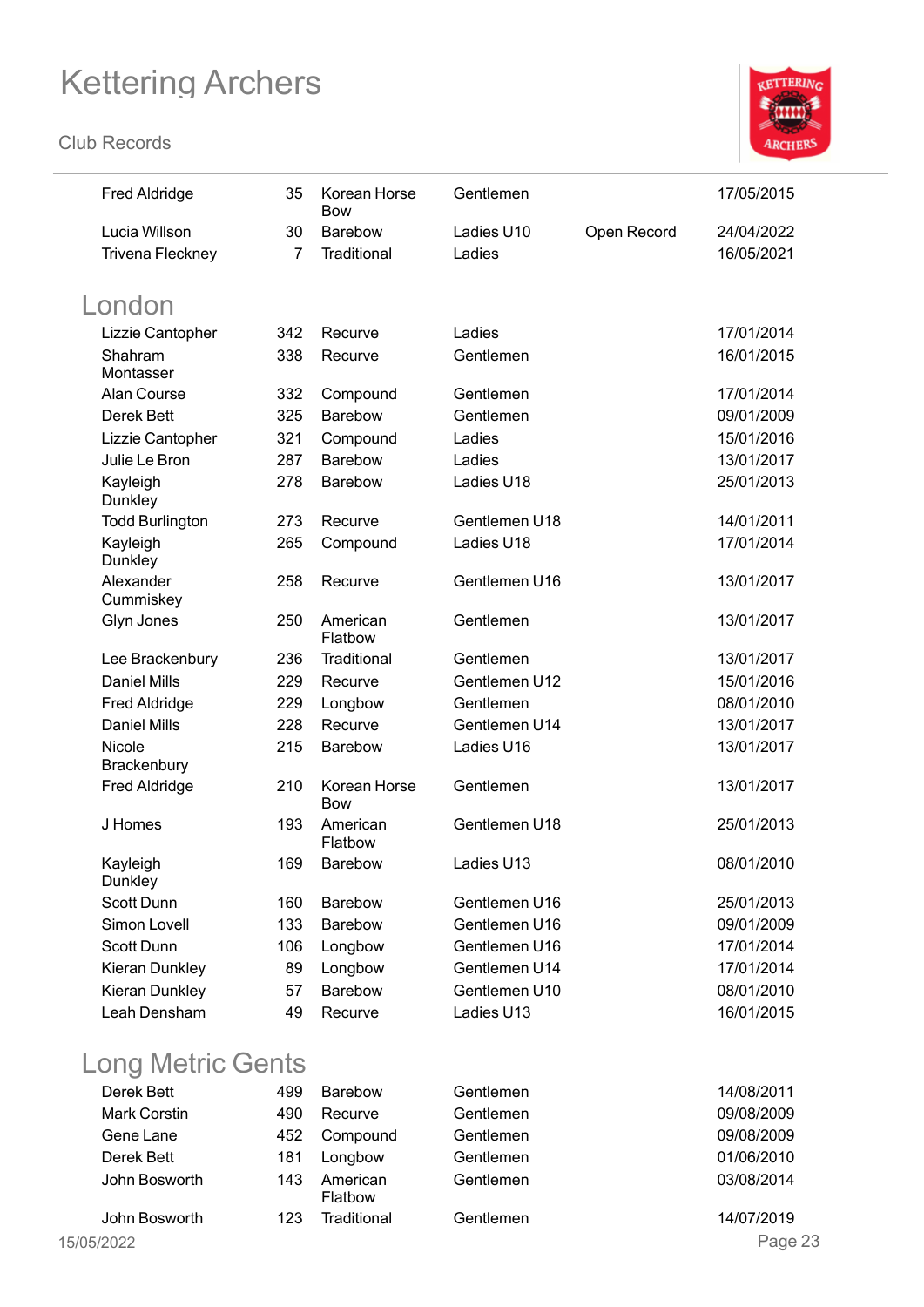

| Sam Castle                | 10  | Longbow                   | Gentlemen U18                  | 01/08/2005               |
|---------------------------|-----|---------------------------|--------------------------------|--------------------------|
| <b>Long Metric I</b>      |     |                           |                                |                          |
| Aileen Dowson             | 500 | Recurve                   | Ladies                         | 01/04/2000               |
| Angela Bray               | 102 | <b>Barebow</b>            | Ladies                         | 01/08/2005               |
| Seb Bishop                | 83  | Longbow                   | Gentlemen U18                  | 01/08/2005               |
| <b>Elaine Catt</b>        | 79  | Longbow                   | Ladies                         | 01/12/2009               |
| John Bosworth             | 59  | American<br>Flatbow       | Gentlemen                      | 05/08/2018               |
| <b>Long Metric II</b>     |     |                           |                                |                          |
| Thomas Vessey             | 358 | Recurve                   | Gentlemen U16                  | 01/08/2005               |
| Mark Shepherd             | 108 | <b>Barebow</b>            | Gentlemen U16                  | 01/05/2005               |
| Liam Hurling              | 36  | Longbow                   | Gentlemen U16                  | 01/05/2005               |
| <b>Long Metric III</b>    |     |                           |                                |                          |
| Christopher<br>Lane       | 548 | Compound                  | Gentlemen U14                  | 01/08/2009               |
| Emma McHarg               | 517 | Recurve                   | Ladies U16                     | 01/08/2009               |
| <b>Eddie Corke</b>        | 401 | Recurve                   | Gentlemen U14                  | 01/04/2000               |
| Nicola                    | 381 | Recurve                   | Ladies                         | 14/08/2011               |
| Cockshoot                 | 139 |                           |                                |                          |
| Simon Lovell<br>Sam Lewin | 87  | <b>Barebow</b><br>Longbow | Gentlemen U16<br>Gentlemen U12 | 01/08/2009<br>01/09/2007 |
| Simon Lovell              | 39  | <b>Barebow</b>            | Gentlemen U16                  | 09/08/2009               |
| Long Metric IV            |     |                           |                                |                          |
| <b>Todd Burlington</b>    | 521 | Recurve                   | Gentlemen U16                  | 01/05/2009               |
| Emma McHarg               | 401 | Recurve                   | Ladies U16                     | 01/05/2009               |
| Joshua                    | 268 | Recurve                   | Gentlemen U14                  | 19/06/2016               |
| Dohnalek                  |     |                           |                                |                          |
| R Incles                  | 129 | Barebow                   | Gentlemen U16                  | 01/05/2009               |
| Sam Lewin                 | 67  | Longbow                   | Gentlemen U12                  | 01/05/2009               |
| Long Metric Ladies        |     |                           |                                |                          |
| Kayleigh<br>Dunkley       | 387 | Compound                  | Ladies                         | 03/05/2015               |
|                           |     |                           |                                |                          |
| <b>Long National</b>      |     |                           |                                |                          |
| Shahram<br>Montasser      | 554 | Recurve                   | Gentlemen                      | 15/04/2018               |
| Gene Lane                 | 506 | Compound                  | Gentlemen                      | 11/10/2009               |
| Derek Bett                | 500 | Barebow                   | Gentlemen                      | 12/08/2012               |
| Susie Corke               | 442 | Recurve                   | Ladies                         | 01/07/2000               |
| Lee Brackenbury           | 268 | Longbow                   | Gentlemen                      | 06/09/2020               |
| 15/05/2022                |     |                           |                                | Page 24                  |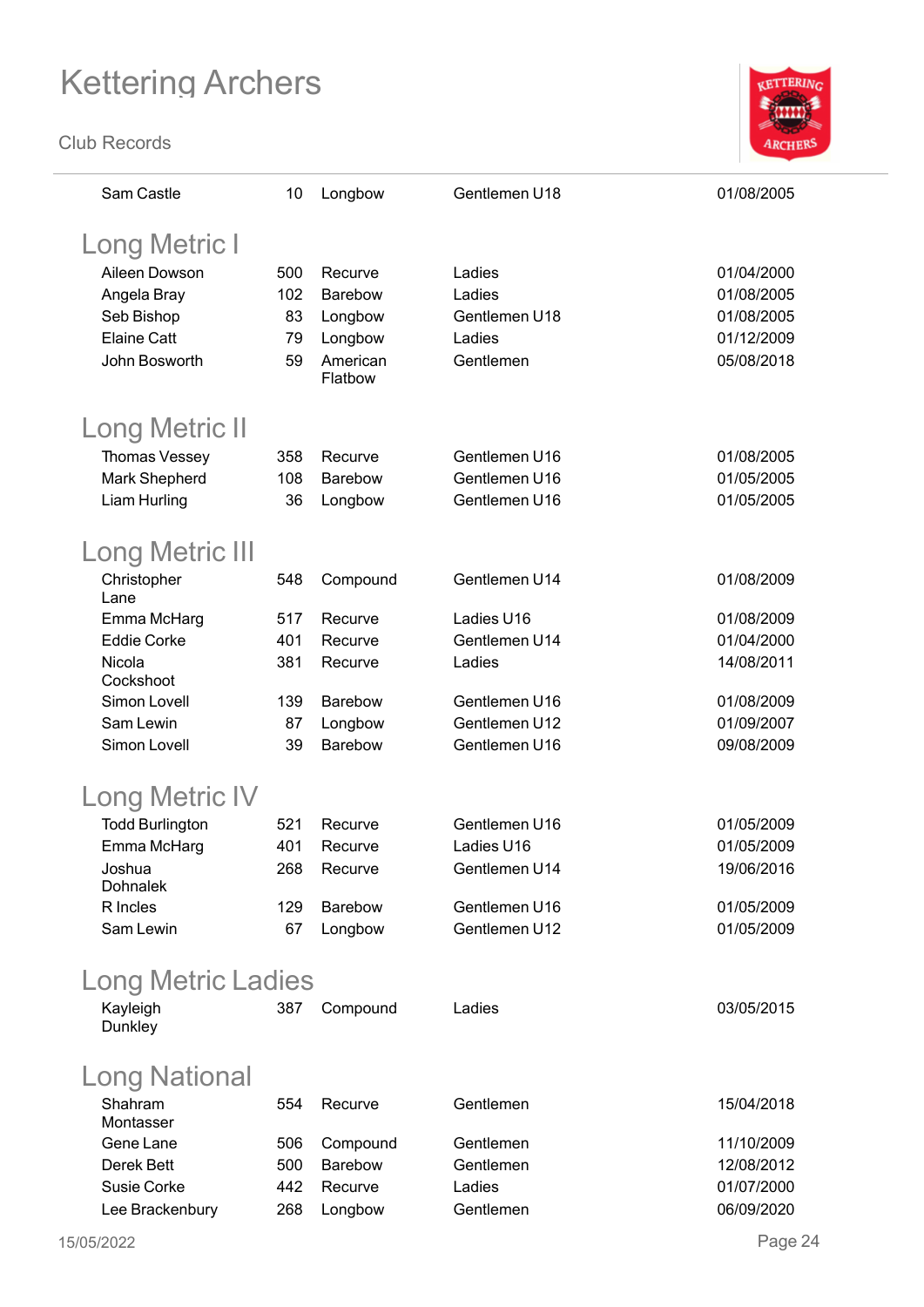#### **Club Records**



| Angela Bray<br><b>Todd Burlington</b><br>John Bosworth | 254<br>169<br>164 | <b>Barebow</b><br>Recurve<br>American<br>Flatbow | Ladies<br>Gentlemen U18<br>Gentlemen |             | 11/10/2009<br>29/05/2011<br>12/08/2012 |
|--------------------------------------------------------|-------------------|--------------------------------------------------|--------------------------------------|-------------|----------------------------------------|
| John Bosworth<br>John Bosworth                         | 157<br>154        | Traditional<br>Korean Horse<br><b>Bow</b>        | Gentlemen<br>Gentlemen               |             | 18/08/2019<br>28/08/2016               |
| Sam Castle                                             | 65                | Longbow                                          | Gentlemen U18                        |             | 01/04/2006                             |
| Trivena Fleckney                                       | 17                | Traditional                                      | Ladies                               |             | 11/07/2021                             |
| <b>Long National - Double</b>                          |                   |                                                  |                                      |             |                                        |
| Shahram                                                | 1112              | Recurve                                          | Gentlemen                            |             | 12/08/2012                             |
| Montasser                                              |                   |                                                  |                                      |             |                                        |
| Derek Bett                                             | 997               | <b>Barebow</b>                                   | Gentlemen                            |             | 12/08/2012                             |
| John Bosworth                                          | 333               | American<br>Flatbow                              | Gentlemen                            |             | 12/08/2012                             |
| John Bosworth                                          | 276               | Traditional                                      | Gentlemen                            |             | 18/08/2019                             |
| <b>Long Warwick</b>                                    |                   |                                                  |                                      |             |                                        |
| Shahram<br>Montasser                                   | 400               | Recurve                                          | Gentlemen                            |             | 12/06/2014                             |
| Chris Mason                                            | 385               | Compound                                         | Gentlemen                            |             | 19/09/2010                             |
| Derek Bett                                             | 349               | Barebow                                          | Gentlemen                            |             | 28/09/2014                             |
| <b>Susie Corke</b>                                     | 309               | Recurve                                          | Ladies                               |             | 01/09/2003                             |
| <b>Todd Burlington</b>                                 | 255               | Recurve                                          | Gentlemen U18                        |             | 02/10/2011                             |
| Lee Brackenbury                                        | 195               | Longbow                                          | Gentlemen                            |             | 19/07/2020                             |
| Julie Le Bron                                          | 194               | Barebow                                          | Ladies                               |             | 03/09/2017                             |
| <b>Mark Allison</b>                                    | 170               | Traditional                                      | Gentlemen                            | Open Record | 01/05/2022                             |
| John Bosworth                                          | 165               | American<br>Flatbow                              | Gentlemen                            |             | 04/09/2016                             |
| Nicole<br>Brackenbury                                  | 135               | Barebow                                          | Ladies U16                           |             | 03/09/2017                             |
| <b>Fred Aldridge</b>                                   | 128               | Korean Horse<br><b>Bow</b>                       | Gentlemen                            |             | 28/09/2014                             |
| Elaine Catt                                            | 47                | Longbow                                          | Ladies                               |             | 01/08/2004                             |
| Seb Bishop                                             | 32                | <b>Barebow</b>                                   | Gentlemen U18                        |             | 01/05/2005                             |
| Sam Castle                                             | 28                | Longbow                                          | Gentlemen U18                        |             | 01/11/2004                             |

### Long Warwick - Double

| Shahram<br>Montasser         | 738 | Recurve             | Gentlemen  |             | 19/10/2013 |
|------------------------------|-----|---------------------|------------|-------------|------------|
| Derek Bett                   | 691 | <b>Barebow</b>      | Gentlemen  |             | 28/09/2014 |
| Julie Le Bron                | 398 | <b>Barebow</b>      | Ladies     |             | 03/09/2017 |
| Mark Allison                 | 323 | Traditional         | Gentlemen  | Open Record | 01/05/2022 |
| <b>Nicole</b><br>Brackenbury | 289 | Barebow             | Ladies U16 |             | 03/09/2017 |
| John Bosworth                | 283 | American<br>Flatbow | Gentlemen  |             | 04/09/2016 |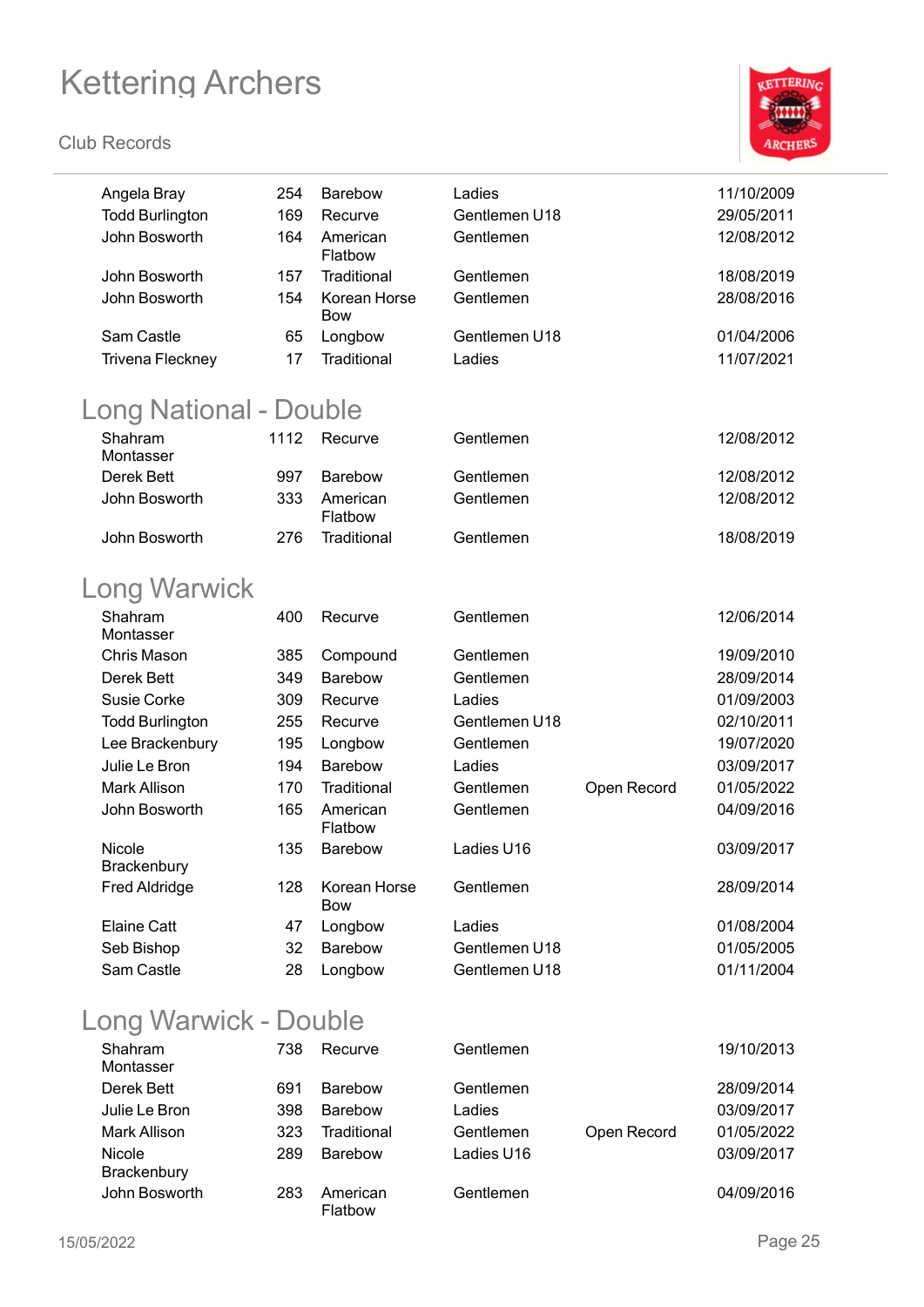

| <b>Fred Aldridge</b>   | 278  | Korean Horse<br><b>Bow</b> | Gentlemen     | 28/09/2014 |
|------------------------|------|----------------------------|---------------|------------|
| Joe Burlington         | 212  | Longbow                    | Gentlemen     | 28/09/2014 |
| <b>Long Western</b>    |      |                            |               |            |
| Ken Bolton             | 727  | Recurve                    | Gentlemen     | 01/07/1992 |
| Gene Lane              | 658  | Compound                   | Gentlemen     | 01/10/2009 |
| Susie Corke            | 558  | Recurve                    | Ladies        | 01/04/2001 |
| John Bosworth          | 271  | Barebow                    | Gentlemen     | 01/09/2006 |
|                        |      |                            |               |            |
| <b>Metric</b> I        |      |                            |               |            |
| Shahram<br>Montasser   | 1254 | Recurve                    | Gentlemen     | 19/05/2019 |
| Derek Bett             | 1135 | <b>Barebow</b>             | Gentlemen     | 19/05/2019 |
| Sharon Pinson          | 863  | Recurve                    | Ladies        | 19/05/2019 |
| <b>Todd Burlington</b> | 806  | Recurve                    | Gentlemen U18 | 01/05/2011 |
| Lee Brackenbury        | 658  | Longbow                    | Gentlemen     | 19/05/2019 |
| Sandra Allison         | 256  | Barebow                    | Ladies        | 21/08/2021 |
| Seb Bishop             | 73   | Barebow                    | Gentlemen U18 | 01/05/2005 |
|                        |      |                            |               |            |
| <b>Metric II</b>       |      |                            |               |            |
| Kayleigh<br>Dunkley    | 1098 | Compound                   | Ladies U18    | 04/05/2014 |
| Emma McHarg            | 972  | Recurve                    | Ladies U18    | 01/08/2010 |
| Thomas Vessey          | 878  | Recurve                    | Gentlemen U16 | 01/05/2005 |
| <b>Fred Aldridge</b>   | 554  | Korean Horse<br><b>Bow</b> | Gentlemen     | 01/05/2016 |
| Kayleigh<br>Dunkley    | 465  | <b>Barebow</b>             | Ladies U18    | 05/05/2013 |
| Liam Hurling           | 130  | Longbow                    | Gentlemen U16 | 01/05/2005 |
| Nathan<br>Stephenson   | 119  | Korean Horse<br><b>Bow</b> | Gentlemen U16 | 13/05/2019 |
| Mark Shepherd          | 81   | <b>Barebow</b>             | Gentlemen U16 | 01/05/2005 |
| <b>Metric III</b>      |      |                            |               |            |
| Emma McHarg            | 1134 | Recurve                    | Ladies U16    | 01/09/2009 |
| Lottie Pinson          | 815  | Barebow                    | Ladies U16    | 19/05/2019 |
|                        |      |                            |               |            |
| <b>Metric IV</b>       |      |                            |               |            |
| Kayleigh<br>Dunkley    | 819  | <b>Barebow</b>             | Ladies U14    | 01/08/2010 |
| <b>Midsummer</b>       |      |                            |               |            |
| Shahram                | 490  | Recurve                    | Gentlemen     | 20/06/2018 |
| Montasser              |      |                            |               |            |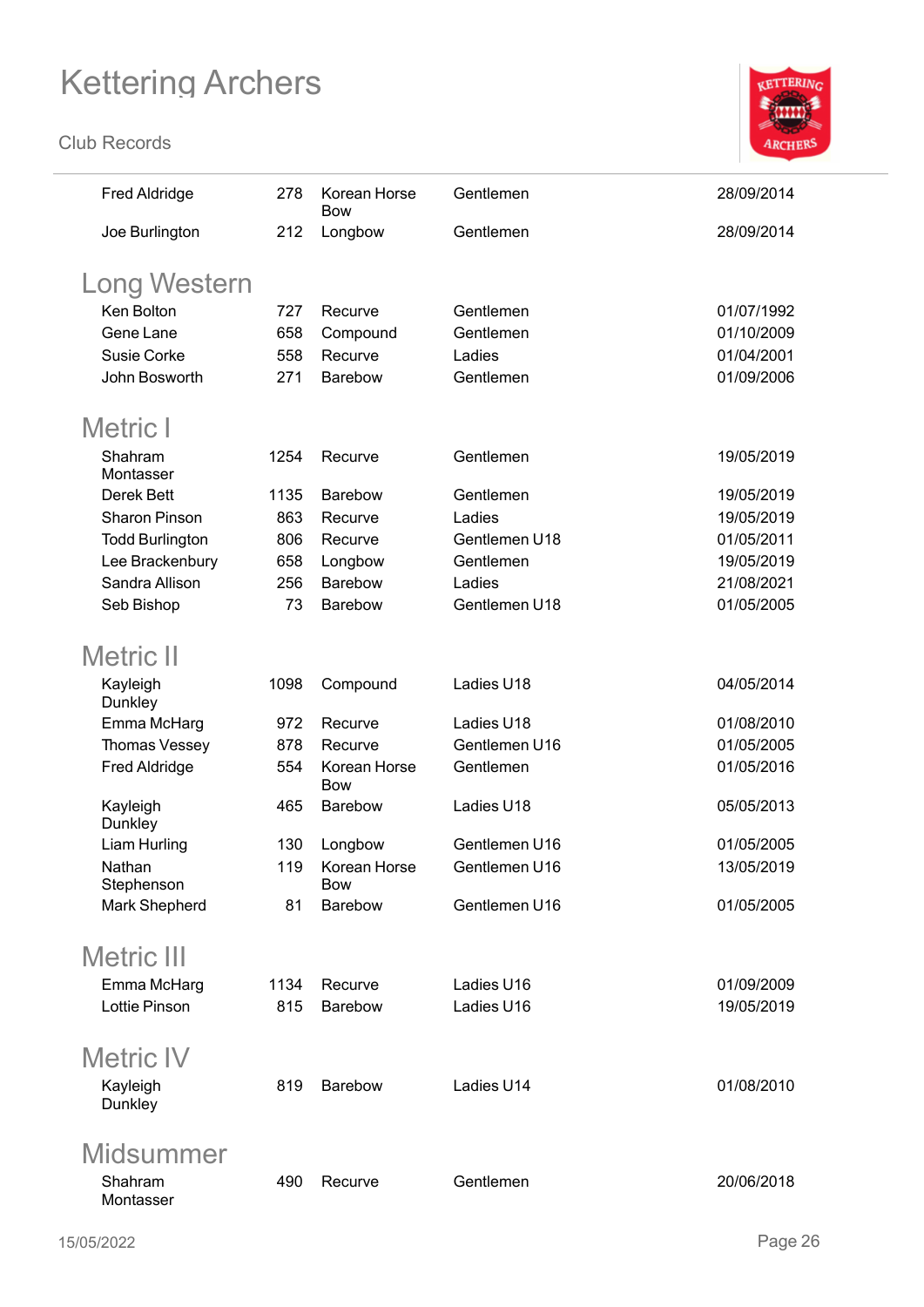

| Derek Bett              | 458 | <b>Barebow</b>             | Gentlemen     |             | 20/06/2021 |
|-------------------------|-----|----------------------------|---------------|-------------|------------|
| <b>Sharon Pinson</b>    | 440 | Recurve                    | Ladies        |             | 21/06/2020 |
| <b>Todd Burlington</b>  | 403 | Recurve                    | Gentlemen U18 |             | 17/06/2011 |
| <b>Daniel Mills</b>     | 345 | Recurve                    | Gentlemen U12 |             | 19/06/2016 |
| <b>Sydney Perrin</b>    | 345 | Recurve                    | Ladies U13    |             | 23/06/2017 |
| Lee Brackenbury         | 304 | Longbow                    | Gentlemen     |             | 21/06/2020 |
| Lottie Pinson           | 301 | Barebow                    | Ladies U18    |             | 21/06/2020 |
| Nicole<br>Brackenbury   | 298 | Recurve                    | Ladies U16    |             | 19/06/2016 |
| Julie Le Bron           | 268 | <b>Barebow</b>             | Ladies        |             | 23/06/2017 |
| Roger Edmunds           | 222 | American<br>Flatbow        | Gentlemen     |             | 20/06/2021 |
| <b>Aethon Watts</b>     | 218 | Barebow                    | Gentlemen U14 |             | 20/06/2021 |
| Nicole<br>Brackenbury   | 213 | Barebow                    | Ladies U16    |             | 23/06/2017 |
| John Bosworth           | 172 | Traditional                | Gentlemen     |             | 21/06/2019 |
| John Bosworth           | 163 | Korean Horse<br><b>Bow</b> | Gentlemen     |             | 19/06/2015 |
| Scott Dunn              | 123 | Longbow                    | Gentlemen U18 |             | 19/06/2015 |
| <b>Jake Parr</b>        | 81  | Barebow                    | Gentlemen U10 |             | 20/06/2021 |
| Trivena Fleckney        | 79  | Traditional                | Ladies        |             | 20/06/2021 |
| <b>Victoria Watts</b>   | 60  | Barebow                    | Ladies U10    |             | 20/06/2021 |
| <b>National</b>         |     |                            |               |             |            |
| Shahram<br>Montasser    | 603 | Recurve                    | Gentlemen     |             | 29/06/2019 |
| Gene Lane               | 576 | Compound                   | Gentlemen     |             | 22/11/2009 |
| Derek Bett              | 562 | Barebow                    | Gentlemen     |             | 22/05/2016 |
| Aileen Dowson           | 544 | Recurve                    | Ladies        |             | 01/07/2000 |
| <b>Lottie Pinson</b>    | 488 | Barebow                    | Ladies U16    |             | 25/05/2019 |
| Emma McHarg             | 433 | Recurve                    | Ladies U18    |             | 01/05/2010 |
| Lee Brackenbury         | 376 | Longbow                    | Gentlemen     |             | 23/08/2020 |
| Mark Allison            | 346 | American<br>Flatbow        | Gentlemen     |             | 01/10/2017 |
| Illaria Knibb           | 324 | Barebow                    | Ladies        |             | 04/07/2021 |
| Michael Le Bron         | 318 | Traditional                | Gentlemen     |             | 20/08/2017 |
| John Bosworth           | 225 | Korean Horse<br><b>Bow</b> | Gentlemen     |             | 11/01/2015 |
| Nathan<br>Stephenson    | 171 | Longbow                    | Gentlemen U16 |             | 25/05/2019 |
| John Bosworth           | 151 | Egyptian                   | Gentlemen     | Open Record | 16/01/2022 |
| <b>Elaine Catt</b>      | 136 | Longbow                    | Ladies        |             | 01/05/2007 |
| Nathan<br>Stevenson     | 109 | Barebow                    | Gentlemen U18 |             | 01/11/2009 |
| <b>Trivena Fleckney</b> | 66  | Traditional                | Ladies        |             | 04/07/2021 |
| Liam Hurling            | 61  | Longbow                    | Gentlemen U14 |             | 01/04/2005 |
| <b>Aethon Watts</b>     | 56  | Barebow                    | Gentlemen U14 |             | 25/04/2021 |
| Jake Parr               | 39  | Barebow                    | Gentlemen U10 |             | 23/08/2020 |
|                         |     |                            |               |             |            |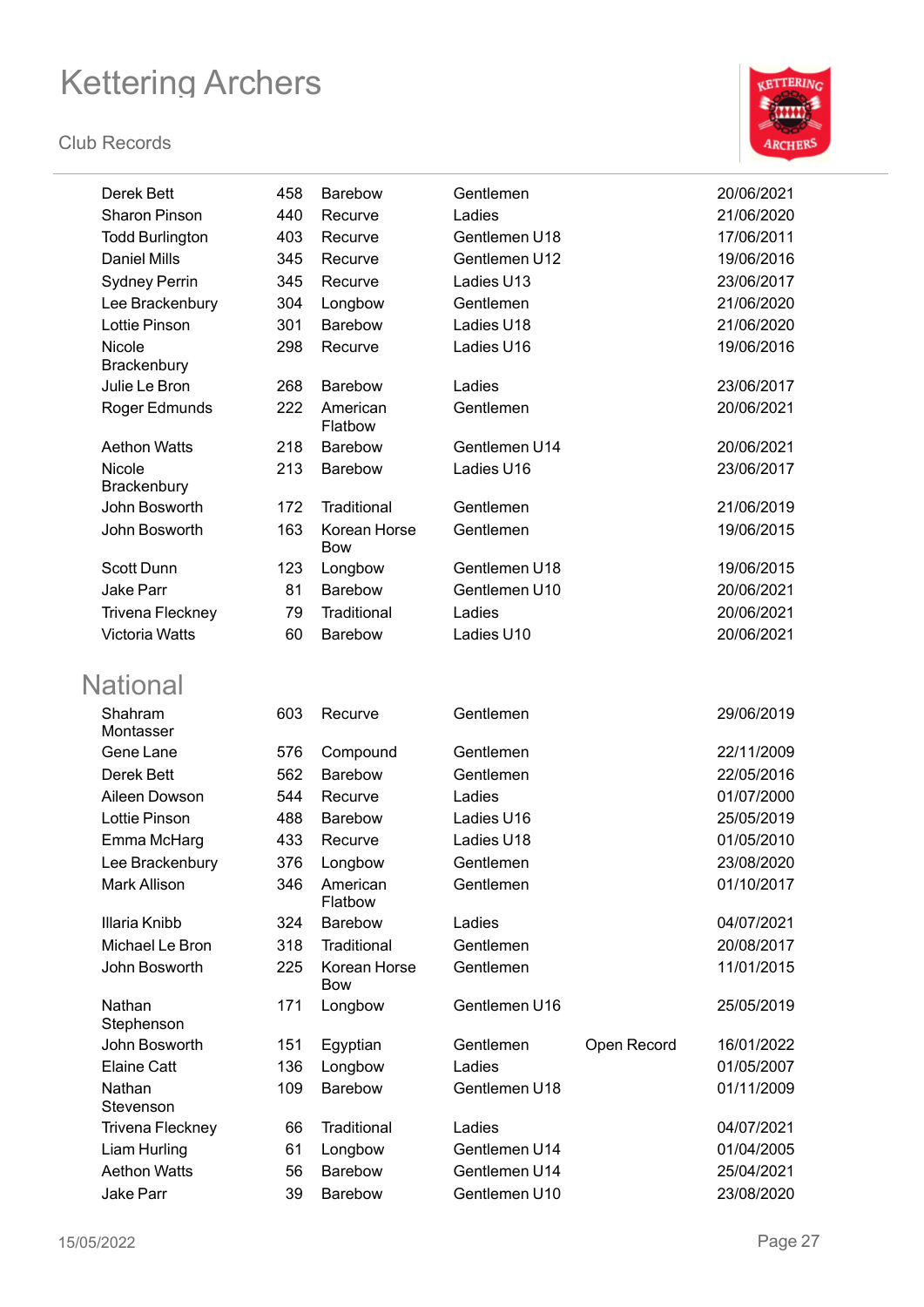**Club Records**



| National - Double    |      |                            |               |             |            |
|----------------------|------|----------------------------|---------------|-------------|------------|
| Shahram<br>Montasser | 1193 | Recurve                    | Gentlemen     |             | 29/06/2019 |
| <b>Mark Allison</b>  | 948  | <b>Barebow</b>             | Gentlemen     |             | 29/06/2019 |
| <b>Cheryl Wilks</b>  | 299  | Barebow                    | Ladies        |             | 29/06/2019 |
| National - Triple    |      |                            |               |             |            |
| Shahram              | 1768 | Recurve                    | Gentlemen     |             | 29/06/2019 |
| Montasser            |      |                            |               |             |            |
| Mark Allison         | 1412 | <b>Barebow</b>             | Gentlemen     |             | 29/06/2019 |
| <b>Cheryl Wilks</b>  | 383  | <b>Barebow</b>             | Ladies        |             | 29/06/2019 |
| <b>New National</b>  |      |                            |               |             |            |
| <b>Mark Corstin</b>  | 460  | Recurve                    | Gentlemen     |             | 28/06/2009 |
| Derek Bett           | 412  | <b>Barebow</b>             | Gentlemen     |             | 28/06/2009 |
| Derek Bett           | 106  | Longbow                    | Gentlemen     |             | 01/04/2002 |
| Roger Edmunds        | 33   | American<br>Flatbow        | Gentlemen     | Open Record | 30/01/2022 |
| John Bosworth        | 23   | Korean Horse<br><b>Bow</b> | Gentlemen     | Open Record | 30/01/2022 |
| Michael Tartaglia    | 16   | Traditional                | Gentlemen     | Open Record | 30/01/2022 |
| <b>New Warwick</b>   |      |                            |               |             |            |
| James Mason          | 418  | Compound                   | Gentlemen     |             | 30/05/2013 |
| Shahram<br>Montasser | 336  | Recurve                    | Gentlemen     |             | 03/07/2016 |
| Derek Bett           | 268  | <b>Barebow</b>             | Gentlemen     |             | 03/07/2016 |
| Aileen Dowson        | 208  | Recurve                    | Ladies        |             | 01/01/2000 |
| Lin Catt             | 57   | Longbow                    | Gentlemen     |             | 01/03/2006 |
| <b>Fred Aldridge</b> | 47   | Korean Horse<br>Bow        | Gentlemen     |             | 03/07/2016 |
| John Bosworth        | 16   | American<br>Flatbow        | Gentlemen     |             | 03/07/2016 |
| Sam Castle           | 13   | Longbow                    | Gentlemen U18 |             | 01/03/2006 |
| <b>New Western</b>   |      |                            |               |             |            |
| Gene Lane            | 658  | Compound                   | Gentlemen     |             | 11/10/2009 |
| Aileen Dowson        | 623  | Recurve                    | Ladies        |             | 01/04/2000 |
| Fred Aldridge        | 531  | Recurve                    | Gentlemen     |             | 01/03/2005 |
| John Bosworth        | 306  | <b>Barebow</b>             | Gentlemen     |             | 01/04/2001 |
| Angela Bray          | 262  | Barebow                    | Ladies        |             | 08/06/2008 |

Fred Aldridge 94 Longbow Gentlemen 11/10/2009 Phil Riding **40 Longbow** Gentlemen U18 01/03/2005

#### New Year Volley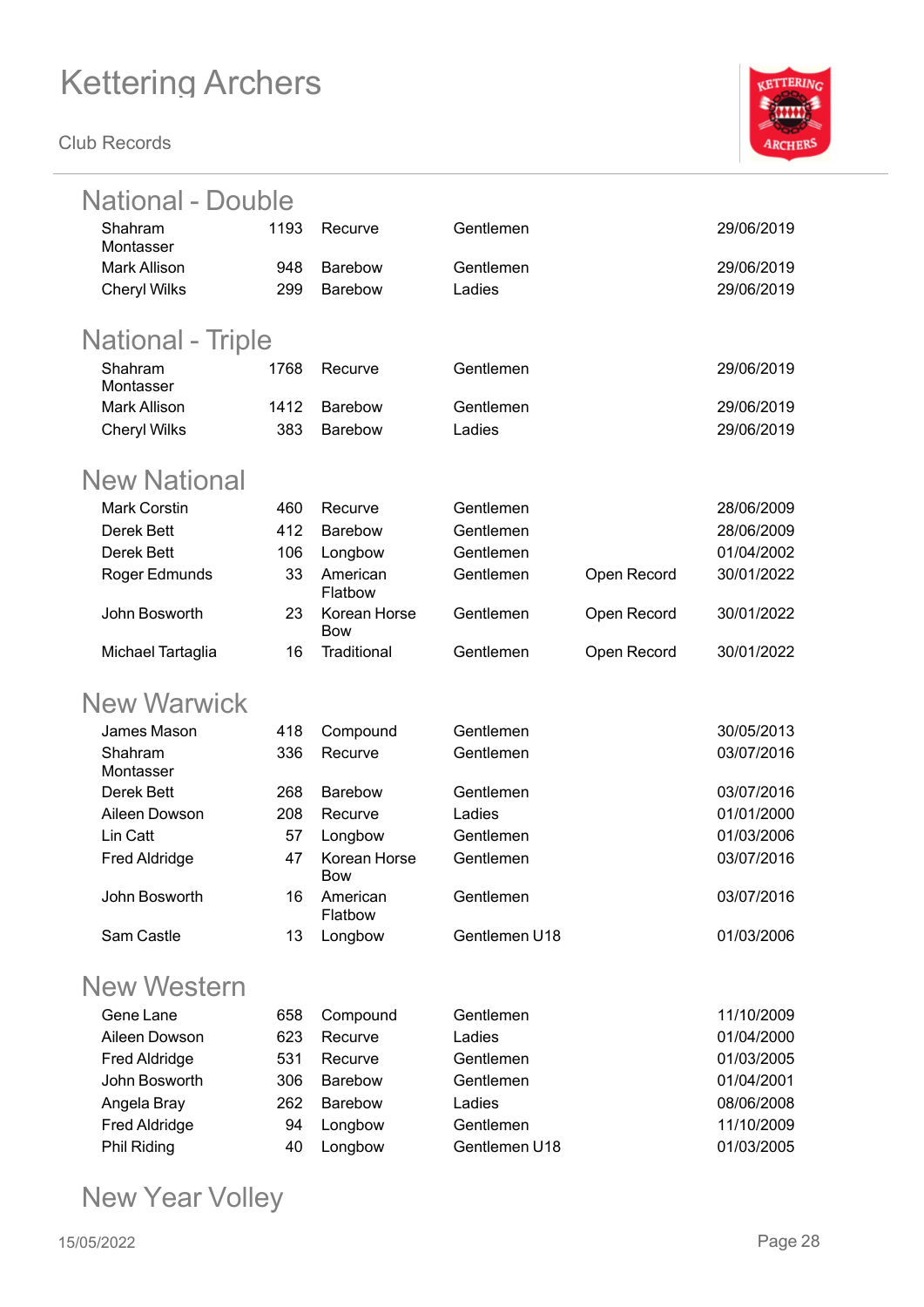

| Glyn Jones                | 24  | <b>Barebow</b>             | Gentlemen     |             | 07/01/2018 |
|---------------------------|-----|----------------------------|---------------|-------------|------------|
| John Bosworth             | 19  | American<br>Flatbow        | Gentlemen     |             | 05/01/2014 |
| John Bosworth             | 18  | Traditional                | Gentlemen     | Open Record | 02/01/2022 |
| <b>Stuart Davies</b>      | 15  | Longbow                    | Gentlemen     |             | 07/01/2018 |
| Sandra Allison            | 12  | Barebow                    | Ladies        | Open Record | 02/01/2022 |
| <b>Cheryl Wilks</b>       | 11  | American<br>Flatbow        | Ladies        | Open Record | 02/01/2022 |
| Alan Parr                 | 8   | Recurve                    | Gentlemen     |             | 03/01/2021 |
| Amanda Smith              | 8   | Longbow                    | Ladies        | Open Record | 02/01/2022 |
| Fred Aldridge             | 5   | Korean Horse<br><b>Bow</b> | Gentlemen     |             | 05/01/2014 |
| <b>Victoria Watts</b>     | 4   | Barebow                    | Ladies U10    | Open Record | 02/01/2022 |
| <b>TMasters</b>           | 3   | Recurve                    | Gentlemen U18 |             | 06/01/2013 |
| <b>Jake Parr</b>          | 1   | <b>Barebow</b>             | Gentlemen U10 |             | 03/01/2021 |
| Nathan<br>Stephenson      | 1   | Barebow                    | Gentlemen U14 |             | 07/01/2018 |
| Oxford                    |     |                            |               |             |            |
| Lee Barratt               | 360 | Compound                   | Gentlemen     |             | 10/11/2017 |
| Lizzie Cantopher          | 346 | Recurve                    | Ladies        |             | 20/03/2015 |
| Shahram<br>Montasser      | 339 | Recurve                    | Gentlemen     |             | 05/12/2014 |
| Derek Bett                | 336 | Barebow                    | Gentlemen     |             | 01/11/2013 |
| Lizzie Cantopher          | 331 | Compound                   | Ladies        |             | 05/02/2016 |
| <b>Todd Burlington</b>    | 309 | Recurve                    | Gentlemen U18 |             | 19/11/2010 |
| Julie Le Bron             | 288 | Barebow                    | Ladies        |             | 05/02/2016 |
| Alexander                 | 285 | Recurve                    | Gentlemen U14 |             | 11/11/2016 |
| Cummiskey                 |     |                            |               |             |            |
| <b>Todd Burlington</b>    | 276 | Recurve                    | Gentlemen U16 |             | 13/11/2009 |
| <b>Mark Allison</b>       | 275 | Traditional                | Gentlemen     |             | 05/11/2021 |
| Derek Bett                | 274 | Longbow                    | Gentlemen     |             | 01/12/2003 |
| Lottie Pinson             | 274 | Barebow                    | Ladies U16    |             | 08/11/2019 |
| Lee Brackenbury           | 259 | American<br>Flatbow        | Gentlemen     |             | 10/11/2017 |
| <b>Aethon Watts</b>       | 251 | Barebow                    | Gentlemen U16 |             | 05/11/2021 |
| <b>Mark Allison</b>       | 250 | Korean Horse<br><b>Bow</b> | Gentlemen     |             | 11/11/2016 |
| Mark Shepherd             | 222 | Barebow                    | Gentlemen U14 |             | 01/01/2004 |
| Emma McHarg               | 220 | Recurve                    | Ladies U18    |             | 01/11/2010 |
| Kieran Dunkley            | 218 | Longbow                    | Gentlemen U16 |             | 05/12/2014 |
| <b>Daniel Mills</b>       | 210 | Recurve                    | Gentlemen U12 |             | 05/02/2016 |
| Kayleigh<br>Dunkley       | 203 | Barebow                    | Ladies U13    |             | 13/11/2009 |
| Joshua<br><b>Dohnalek</b> | 185 | Barebow                    | Gentlemen U18 |             | 05/11/2021 |
| Kate Bray                 | 175 | Barebow                    | Ladies U18    |             | 05/02/2016 |
| Lucia Willson             | 173 | Barebow                    | Ladies U10    | Open Record | 05/11/2021 |
| Seb Bishop                | 171 | Longbow                    | Gentlemen     |             | 01/11/2005 |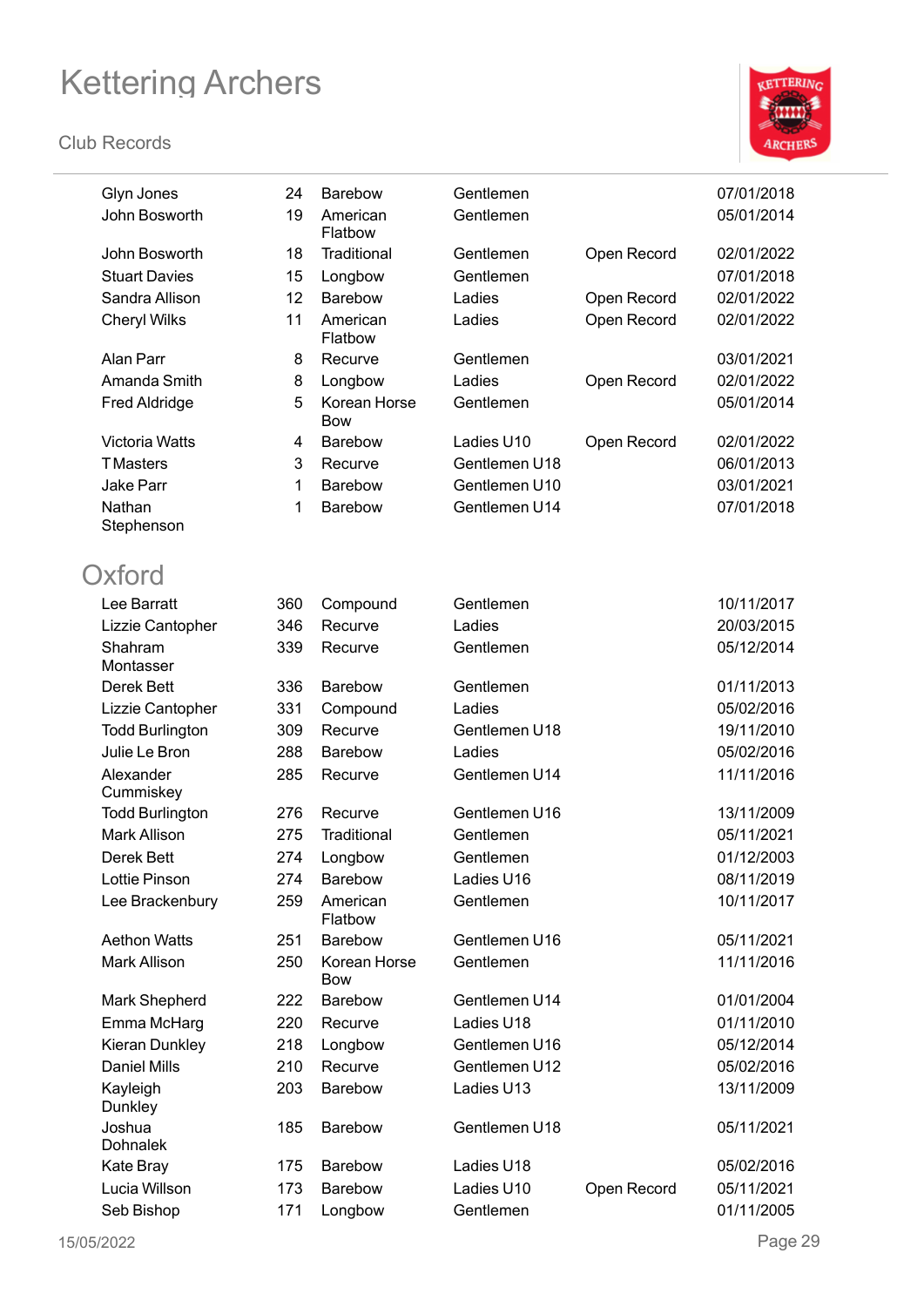#### **Club Records**

 $\overline{\phantom{a}}$ 



| Polly Woodings         | 160 | Recurve                    | Ladies U16    |             | 09/11/2018 |
|------------------------|-----|----------------------------|---------------|-------------|------------|
| <b>Sydney Perrin</b>   | 159 | Recurve                    | Ladies U14    |             | 10/11/2017 |
| <b>Elaine Catt</b>     | 127 | Longbow                    | Ladies        |             | 01/03/2005 |
| Jasmine Forsyth        | 122 | Compound                   | Ladies U16    |             | 05/11/2021 |
| John Bosworth          | 114 | Egyptian                   | Gentlemen     |             | 05/11/2021 |
| Scott Dunn             | 109 | Longbow                    | Gentlemen U18 |             | 06/11/2015 |
| Olivia Cole            | 106 | Recurve                    | Ladies U13    |             | 10/11/2017 |
| Leo Clarke             | 99  | <b>Barebow</b>             | Gentlemen U10 |             | 05/11/2021 |
| Nathan<br>Stephenson   | 81  | Korean Horse<br>Bow        | Gentlemen U16 |             | 08/11/2019 |
| Kieran Dunkley         | 55  | Recurve                    | Gentlemen U10 |             | 13/11/2009 |
| Pope-Young             |     |                            |               |             |            |
| Alan Haynes            | 425 | <b>Barebow</b>             | Gentlemen     |             | 15/11/2015 |
| Derek Bett             | 401 | American<br>Flatbow        | Gentlemen     |             | 28/10/2012 |
| <b>Chris Sutton</b>    | 399 | Longbow                    | Gentlemen     | Open Record | 15/05/2022 |
| <b>Mark Allison</b>    | 383 | Traditional                | Gentlemen     | Open Record | 15/05/2022 |
| <b>Fred Aldridge</b>   | 362 | Korean Horse<br><b>Bow</b> | Gentlemen     |             | 07/09/2014 |
| Nicola<br>Cockshoot    | 211 | Longbow                    | Ladies        |             | 28/10/2012 |
| <b>Sharon Pinson</b>   | 211 | Barebow                    | Ladies        |             | 07/10/2018 |
| <b>Aethon Watts</b>    | 199 | Barebow                    | Gentlemen U16 | Open Record | 15/05/2022 |
| Alexander<br>Cummiskey | 199 | Barebow                    | Gentlemen U14 |             | 13/11/2016 |
| Nathan<br>Stephenson   | 184 | Korean Horse<br><b>Bow</b> | Gentlemen U16 |             | 22/06/2019 |
| <b>Toby Eppey</b>      | 182 | <b>Barebow</b>             | Gentlemen U18 | Open Record | 15/05/2022 |
| Nathan<br>Stephenson   | 181 | Longbow                    | Gentlemen U16 |             | 07/10/2018 |
| <b>Tavis Stringer</b>  | 175 | <b>Barebow</b>             | Gentlemen U12 |             | 15/11/2015 |
| El Lashmar             | 163 | Barebow                    | Ladies U16    | Open Record | 15/05/2022 |
| Victoria Watts         | 158 | Barebow                    | Ladies U10    | Open Record | 15/05/2022 |
| <b>Cheryl Wilks</b>    | 142 | American<br>Flatbow        | Ladies        | Open Record | 05/12/2021 |
| Leah Densham           | 70  | Barebow                    | Ladies U13    |             | 07/09/2014 |
| Portsmouth             |     |                            |               |             |            |
| <b>Derek Bett</b>      | 594 | Compound                   | Gentlemen     |             | 02/01/1994 |
| Derek Bett             | 573 | Recurve                    | Gentlemen     |             | 01/11/1991 |
| Susie Corke            | 561 | Recurve                    | Ladies        |             | 01/11/1999 |
| Derek Bett             | 560 | <b>Barebow</b>             | Gentlemen     |             | 09/11/2019 |
| <b>Eddie Corke</b>     | 557 | Recurve                    | Gentlemen U18 |             | 01/03/2004 |
| Val Ewart              | 518 | Compound                   | Ladies        |             | 13/01/2013 |
| Kayleigh<br>Dunkley    | 517 | Compound                   | Ladies U18    |             | 09/03/2014 |
| Julie Le Bron          | 501 | Barebow                    | Ladies        |             | 12/03/2017 |
| 15/05/2022             |     |                            |               |             | Page 30    |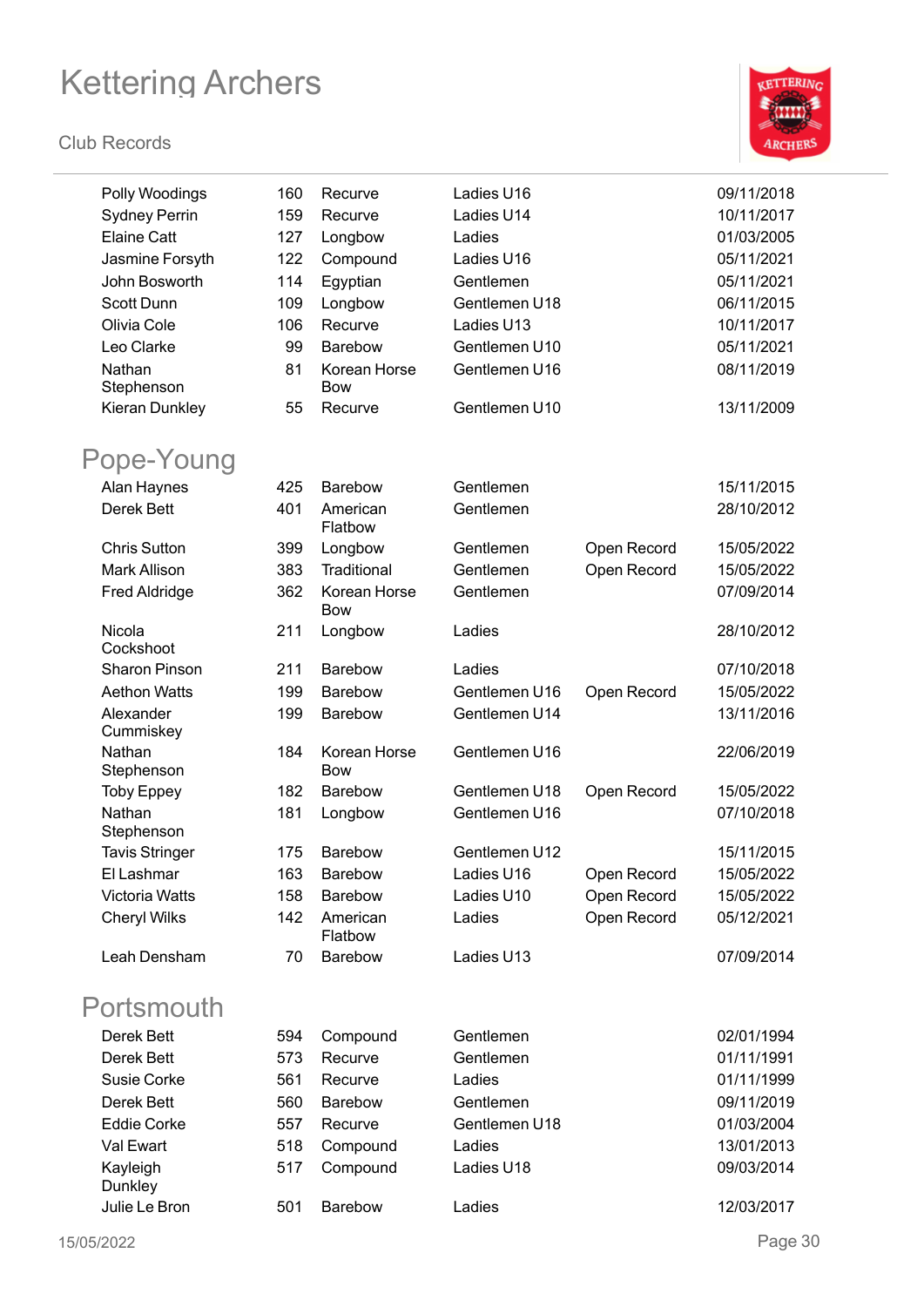#### **Club Records**



| Derek Bett           | 469 | Longbow                    | Gentlemen     | 01/08/2002 |
|----------------------|-----|----------------------------|---------------|------------|
| Mark Allison         | 453 | Korean Horse<br><b>Bow</b> | Gentlemen     | 04/12/2016 |
| Kayleigh<br>Dunkley  | 447 | <b>Barebow</b>             | Ladies U18    | 10/03/2013 |
| Roger Edmunds        | 418 | American<br>Flatbow        | Gentlemen     | 26/01/2018 |
| Lottie Pinson        | 392 | <b>Barebow</b>             | Ladies U16    | 18/01/2019 |
| Michael Le Bron      | 376 | Traditional                | Gentlemen     | 25/02/2018 |
| Kayleigh<br>Dunkley  | 344 | <b>Barebow</b>             | Ladies U14    | 01/11/2009 |
| Mark Shepherd        | 338 | <b>Barebow</b>             | Gentlemen U16 | 01/11/2005 |
| Nathan<br>Stephenson | 319 | Recurve                    | Gentlemen U14 | 26/01/2018 |
| Polly Woodings       | 265 | Recurve                    | Ladies U16    | 18/01/2019 |
| Elaine Catt          | 222 | Longbow                    | Ladies        | 01/11/2005 |
| Olivia Cole          | 190 | Recurve                    | Ladies U13    | 26/01/2018 |
| Liam Hurling         | 126 | Longbow                    | Gentlemen U16 | 01/11/2005 |
|                      |     |                            |               |            |

### Portsmouth - Double

| Shahram<br>Montasser | 1138 | Recurve                    | Gentlemen | 07/12/2014 |
|----------------------|------|----------------------------|-----------|------------|
| Derek Bett           | 1092 | <b>Barebow</b>             | Gentlemen | 04/12/2016 |
| Pat Jones            | 1019 | Recurve                    | Ladies    | 10/03/2019 |
| Julie Le Bron        | 995  | Barebow                    | Ladies    | 12/03/2017 |
| Mark Allison         | 824  | Korean Horse<br><b>Bow</b> | Gentlemen | 12/03/2017 |
| <b>Fred Aldridge</b> | 725  | Longbow                    | Gentlemen | 12/01/2014 |
| Michael Le Bron      | 707  | Traditional                | Gentlemen | 25/02/2018 |
| John Bosworth        | 647  | American<br>Flatbow        | Gentlemen | 10/03/2013 |

#### Portsmouth - Triple

| Pat Jones       | 1518 Recurve | ∟adies    | 10/03/2019 |
|-----------------|--------------|-----------|------------|
| Julie Le Bron   | 1435 Barebow | Ladies    | 11/11/2017 |
| Michael Le Bron | 1380 Barebow | Gentlemen | 11/11/2017 |

| <b>Roving Clout</b> |     |                     |               |             |            |
|---------------------|-----|---------------------|---------------|-------------|------------|
| John Bosworth       | 113 | American<br>Flatbow | Gentlemen     |             | 05/01/2014 |
| David Burnett       | 105 | Longbow             | Gentlemen     |             | 07/01/2018 |
| Mark Allison        | 103 | Traditional         | Gentlemen     |             | 03/01/2021 |
| Alan Haynes         | 96  | Barebow             | Gentlemen     |             | 03/01/2016 |
| Sandra Allison      | 94  | Barebow             | Ladies        | Open Record | 02/01/2022 |
| Scott Dunn          | 82  | Longbow             | Gentlemen U18 |             | 03/01/2016 |
| Jake Parr           | 81  | Barebow             | Gentlemen U10 |             | 03/01/2021 |
| Paul Stevenson      | 78  | Recurve             | Gentlemen     |             | 01/01/2017 |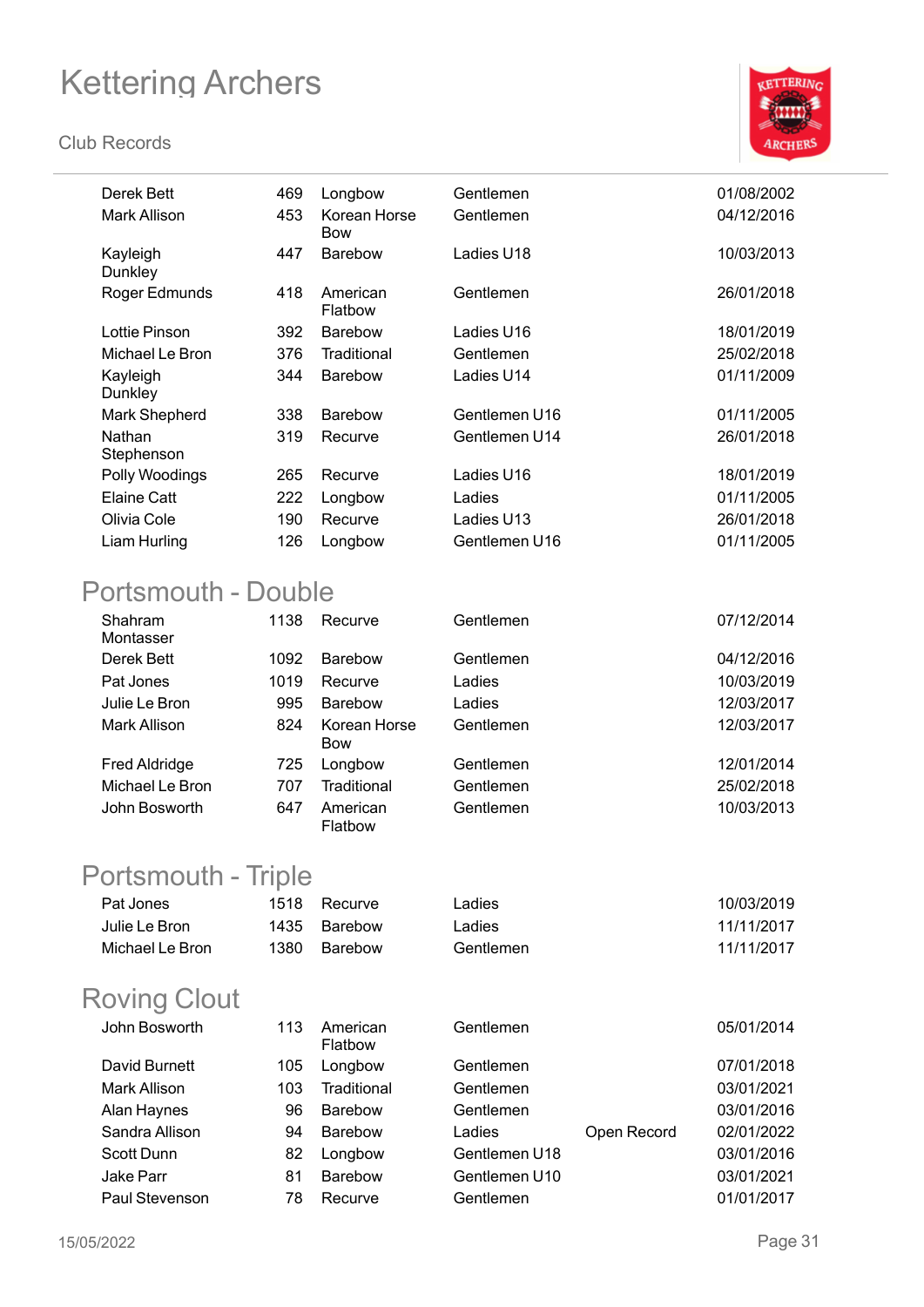#### **Club Records**



| Victoria Watts                | 78       | <b>Barebow</b>                        | Ladies U10          | Open Record | 02/01/2022               |
|-------------------------------|----------|---------------------------------------|---------------------|-------------|--------------------------|
| Amanda Smith<br>Fred Aldridge | 66<br>57 | Longbow<br>Korean Horse<br><b>Bow</b> | Ladies<br>Gentlemen | Open Record | 02/01/2022<br>03/01/2016 |
| <b>Crispin Sherrey</b>        | 55       | American<br>Flatbow                   | Gentlemen U14       |             | 05/01/2020               |
| Lottie Pinson                 | 52       | Korean Horse<br><b>Bow</b>            | Ladies U16          |             | 05/01/2020               |
| Nathan<br>Stephenson          | 52       | Longbow                               | Gentlemen U16       |             | 06/01/2019               |
| Jamie Vidler                  | 48       | Longbow                               | Gentlemen U10       | Open Record | 02/01/2022               |
| Amanda Smith                  | 45       | American<br>Flatbow                   | Ladies              |             | 05/01/2020               |
| Nathan<br>Stephenson          | 37       | Barebow                               | Gentlemen U14       |             | 07/01/2018               |
| Nicole<br>Brackenbury         | 37       | Barebow                               | Ladies U16          |             | 01/01/2017               |
| Alison<br>Brackenbury         | 32       | Recurve                               | Ladies              |             | 01/01/2017               |
| <b>Toby Eppey</b>             | 25       | Korean Horse<br><b>Bow</b>            | Gentlemen U18       | Open Record | 02/01/2022               |
| <b>Aethon Watts</b>           | 20       | Barebow                               | Gentlemen U16       | Open Record | 02/01/2022               |
| Nathan<br>Stephenson          | 18       | Traditional                           | Gentlemen U16       |             | 05/01/2020               |
| Safari                        |          |                                       |                     |             |                          |
| <b>Mark Allison</b>           | 181      | <b>Barebow</b>                        | Gentlemen           |             | 09/08/2020               |
| Roger Edmunds                 | 164      | Recurve                               | Gentlemen           |             | 03/06/2018               |
| Lee Brackenbury               | 132      | American<br>Flatbow                   | Gentlemen           |             | 09/08/2020               |
| <b>Mark Allison</b>           | 117      | Traditional                           | Gentlemen           |             | 18/07/2021               |
| <b>Mark Allison</b>           | 116      | Korean Horse<br><b>Bow</b>            | Gentlemen           |             | 23/06/2019               |
| Lee Brackenbury               | 109      | Longbow                               | Gentlemen           |             | 23/06/2019               |
| Lee Brackenbury               | 106      | Egyptian                              | Gentlemen           |             | 18/07/2021               |
| <b>Cheryl Wilks</b>           | 91       | Barebow                               | Ladies              |             | 09/08/2020               |
| <b>Aethon Watts</b>           | 78       | <b>Barebow</b>                        | Gentlemen U14       |             | 18/07/2021               |
| <b>Lottie Pinson</b>          | 72       | Korean Horse<br><b>Bow</b>            | Ladies U16          |             | 23/06/2019               |
| Lottie Pinson                 | 53       | <b>Barebow</b>                        | Ladies U16          |             | 03/06/2018               |
| Sandra Yeomans                | 48       | American<br>Flatbow                   | Ladies              |             | 09/08/2020               |
| Victoria Watts                | 38       | Barebow                               | Ladies U10          |             | 18/07/2021               |
| Nathan<br>Stephenson          | 36       | Longbow                               | Gentlemen U14       |             | 03/06/2018               |
| Polly Woodings                | 27       | Recurve                               | Ladies U16          |             | 03/06/2018               |

#### Shield Wall

Gentlemen 01/08/2021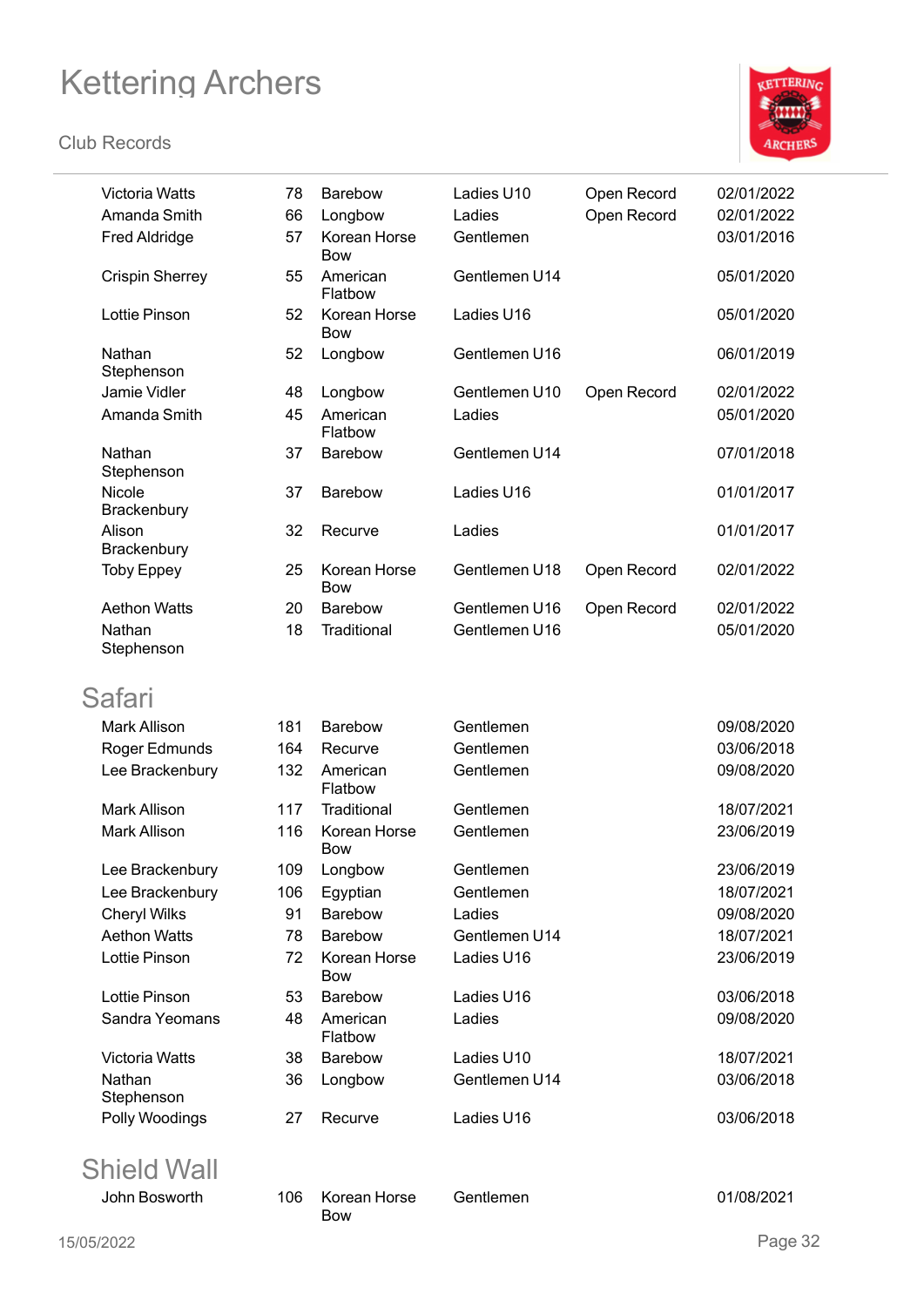#### **Club Records**



| Vladut Sbera         | 105 | Recurve             | Gentlemen     | 01/08/2021 |
|----------------------|-----|---------------------|---------------|------------|
| <b>Chris Sutton</b>  | 75  | Barebow             | Gentlemen     | 01/08/2021 |
| <b>Henry Sherrey</b> | 49  | Longbow             | Gentlemen     | 01/08/2021 |
| Jason<br>Stephenson  | 47  | American<br>Flatbow | Gentlemen     | 01/08/2021 |
| <b>Cheryl Wilks</b>  | 25  | Barebow             | Ladies        | 01/08/2021 |
| Sandra Allison       | 25  | Traditional         | Ladies        | 01/08/2021 |
| Michael Tartaglia    | 20  | Traditional         | Gentlemen     | 01/08/2021 |
| Jake Parr            | 18  | <b>Barebow</b>      | Gentlemen U10 | 01/08/2021 |
| Jamie Vidler         | 16  | Traditional         | Gentlemen U10 | 01/08/2021 |

#### Short Junior National

| <b>Aethon Watts</b> | 468 | <b>Barebow</b>             | Gentlemen U16 | Open Record | 27/02/2022 |
|---------------------|-----|----------------------------|---------------|-------------|------------|
| <b>Aethon Watts</b> | 385 | <b>Barebow</b>             | Gentlemen U14 |             | 16/08/2020 |
| Lauren Bosworth     | 333 | <b>Barebow</b>             | Ladies U13    |             | 01/07/2008 |
| Jake Parr           | 163 | <b>Barebow</b>             | Gentlemen U12 | Open Record | 27/02/2022 |
| Jake Parr           | 160 | <b>Barebow</b>             | Gentlemen U10 |             | 15/08/2021 |
| Victoria Watts      | 157 | <b>Barebow</b>             | Ladies U10    | Open Record | 27/02/2022 |
| <b>Toby Eppey</b>   | 89  | Korean Horse<br><b>Bow</b> | Gentlemen U18 | Open Record | 27/02/2022 |
| Victoria Watts      | 83  | Recurve                    | Ladies U10    |             | 25/04/2021 |

#### Short Junior Warwick

| Christopher<br>Lane       | 332 | Compound            | Gentlemen U14 |             | 01/07/2009 |
|---------------------------|-----|---------------------|---------------|-------------|------------|
| <b>Aethon Watts</b>       | 284 | Barebow             | Gentlemen U14 |             | 19/07/2020 |
| <b>Aethon Watts</b>       | 270 | Barebow             | Gentlemen U16 |             | 26/09/2021 |
| Lottie Pinson             | 242 | Korean Horse<br>Bow | Ladies U16    |             | 16/06/2019 |
| Daniel Simpson            | 191 | <b>Barebow</b>      | Gentlemen U12 |             | 26/09/2021 |
| Victoria Watts            | 171 | <b>Barebow</b>      | Ladies U10    | Open Record | 01/05/2022 |
| Jake Parr                 | 163 | Barebow             | Gentlemen U10 |             | 06/06/2021 |
| Joshua<br><b>Dohnalek</b> | 123 | Recurve             | Gentlemen U12 |             | 11/05/2014 |
| Sam Lewin                 | 39  | Longbow             | Gentlemen U12 |             | 01/04/2007 |

#### Short Junior Warwick -

| Daniel Simpson | 326 | Barebow     | Gentlemen U12 |             | 26/09/2021 |
|----------------|-----|-------------|---------------|-------------|------------|
| Victoria Watts | 322 | Barebow     | Ladies U10    | Open Record | 01/05/2022 |
| Jake Parr      |     | 235 Barebow | Gentlemen U10 |             | 06/06/2021 |
|                |     |             |               |             |            |

#### Short Metric

| Fred Aldridge | 291 | Korean Horse<br>Bow | Gentlemen | 17/04/2016 |
|---------------|-----|---------------------|-----------|------------|
| Elaine Catt   |     | 152 Longbow         | Ladies    | 01/08/2009 |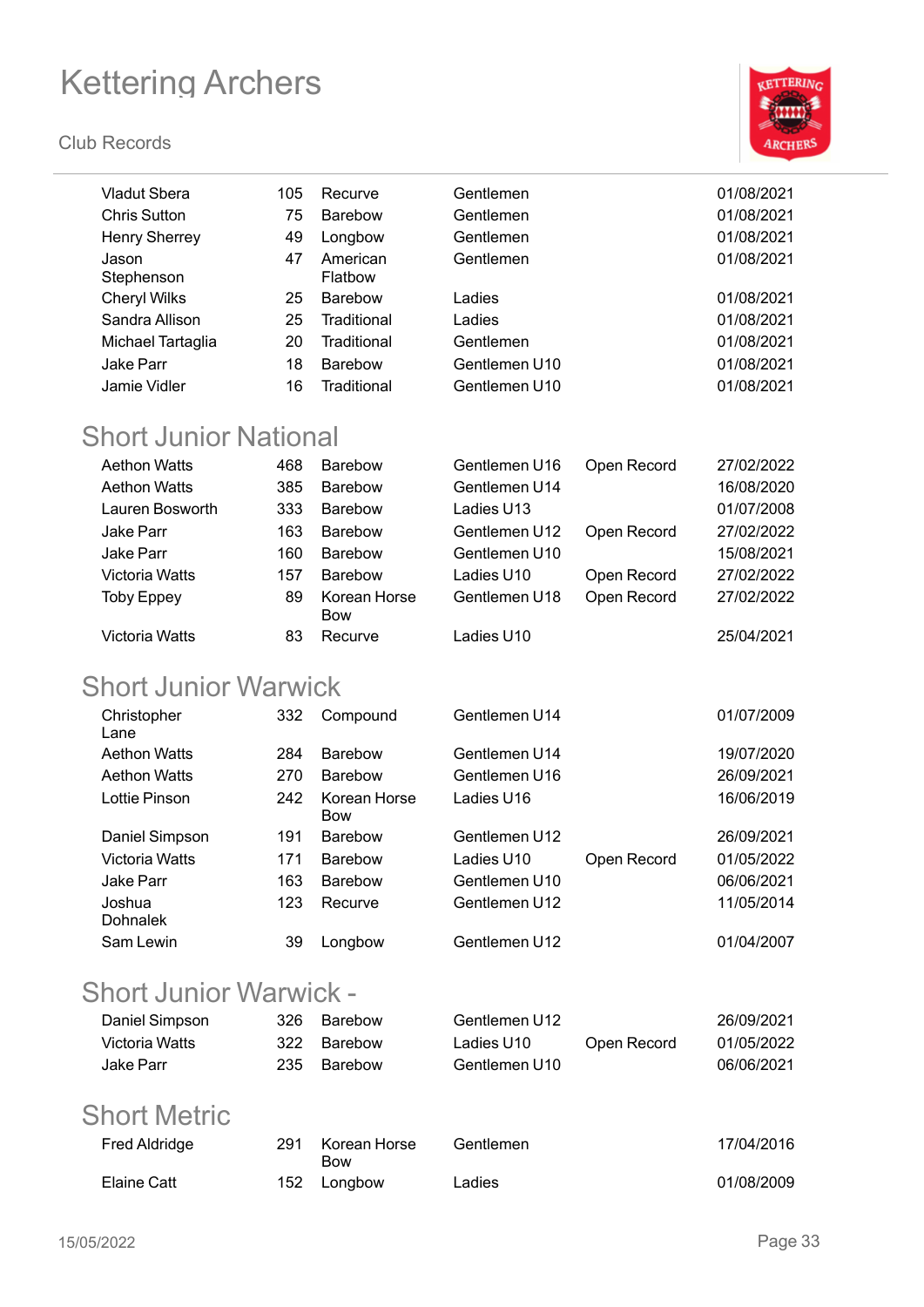**Club Records**

#### Short Metric I



| ƏNOLL MELHET              |     |                            |               |             |            |
|---------------------------|-----|----------------------------|---------------|-------------|------------|
| <b>Chris Mason</b>        | 676 | Compound                   | Gentlemen     |             | 22/08/2010 |
| Shahram                   | 614 | Recurve                    | Gentlemen     |             | 27/07/2014 |
| Montasser                 |     |                            |               |             |            |
| Derek Bett                | 578 | <b>Barebow</b>             | Gentlemen     |             | 02/09/2012 |
| Rebecca Fox               | 519 | Recurve                    | Ladies        |             | 06/05/2018 |
| Julie Le Bron             | 411 | Barebow                    | Ladies        |             | 30/07/2017 |
| <b>Mark Allison</b>       | 315 | American<br>Flatbow        | Gentlemen     | Open Record | 20/03/2022 |
| Lee Brackenbury           | 305 | Longbow                    | Gentlemen     |             | 20/09/2020 |
| Nicole<br>Brackenbury     | 279 | Barebow                    | Ladies U16    |             | 19/03/2017 |
| Michael Tartaglia         | 214 | Traditional                | Gentlemen     |             | 20/09/2020 |
| Scott Dunn                | 198 | Barebow                    | Gentlemen U16 |             | 25/08/2013 |
| John Bosworth             | 178 | Korean Horse<br><b>Bow</b> | Gentlemen     |             | 30/07/2017 |
| John Bosworth             | 115 | Egyptian                   | Gentlemen     | Open Record | 20/03/2022 |
| <b>Toby Eppey</b>         | 55  | Korean Horse<br><b>Bow</b> | Gentlemen U18 | Open Record | 20/03/2022 |
| <b>Short Metric II</b>    |     |                            |               |             |            |
| Kayleigh<br>Dunkley       | 303 | <b>Barebow</b>             | Ladies U18    |             | 22/08/2010 |
| M Wright                  | 85  | Recurve                    | Gentlemen U16 |             | 01/12/2002 |
| Nicola Bosworth           | 54  | Recurve                    | Ladies        |             | 22/08/2010 |
| <b>Short Metric III</b>   |     |                            |               |             |            |
| <b>Eddie Corke</b>        | 583 | Recurve                    | Gentlemen U14 |             | 01/05/2001 |
| <b>Richard Lane</b>       | 570 | Compound                   | Gentlemen U16 |             | 01/08/2009 |
| <b>Todd Burlington</b>    | 545 | Recurve                    | Gentlemen     |             | 23/08/2009 |
| <b>Aethon Watts</b>       | 360 | <b>Barebow</b>             | Gentlemen U16 |             | 10/10/2021 |
| <b>Aethon Watts</b>       | 357 | <b>Barebow</b>             | Gentlemen U14 |             | 25/07/2021 |
| <b>Sydney Perrin</b>      | 338 | Recurve                    | Ladies U14    |             | 30/07/2017 |
| Joshua<br><b>Dohnalek</b> | 318 | Recurve                    | Gentlemen U12 |             | 27/07/2014 |
| Daniel Simpson            | 258 | <b>Barebow</b>             | Gentlemen U12 |             | 10/10/2021 |
| Lauren Bosworth           | 224 | <b>Barebow</b>             | Ladies        |             | 22/08/2010 |
| Sam Lewin                 | 214 | Longbow                    | Gentlemen U12 |             | 01/05/2008 |
| <b>Emma Truter</b>        | 201 | Barebow                    | Ladies U14    |             | 17/04/2016 |
| Victoria Watts            | 136 | Barebow                    | Ladies U10    |             | 10/10/2021 |
| <b>Jake Parr</b>          | 109 | Barebow                    | Gentlemen U10 |             | 20/09/2020 |
| <b>Short Metric IV</b>    |     |                            |               |             |            |
| Kayleigh                  | 447 | <b>Barebow</b>             | Ladies U14    |             | 01/05/2010 |
| Dunkley                   |     |                            |               |             |            |
| <b>Jake Parr</b>          | 292 | Barebow                    | Gentlemen U10 |             | 11/10/2020 |
| Victoria Watts            | 209 | Barebow                    | Ladies U10    |             | 25/07/2021 |
| 15/05/2022                |     |                            |               |             | Page 34    |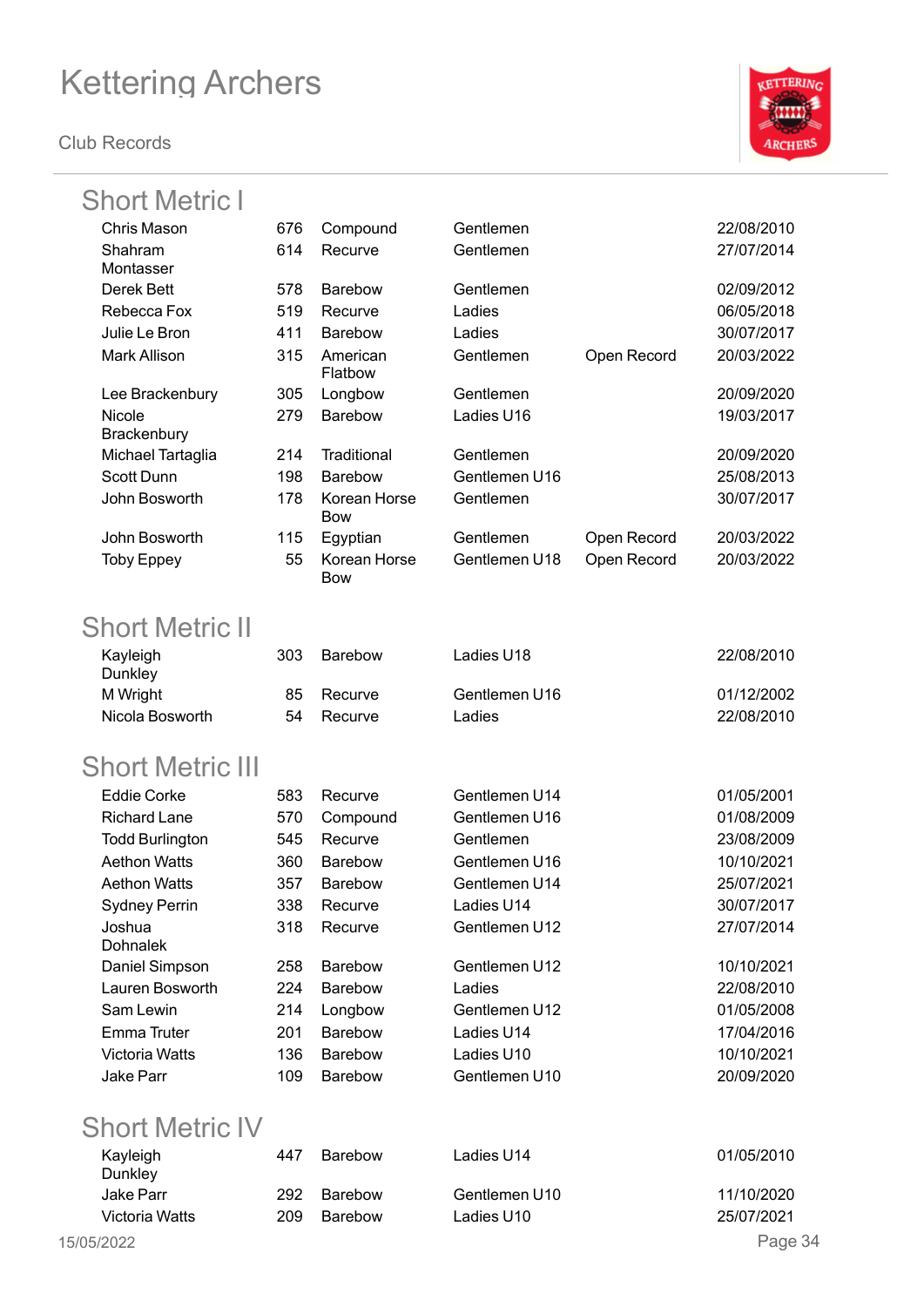**Club Records**



| <b>Victoria Watts</b> | 44  | Recurve                    | Ladies U10    |             | 11/10/2020 |
|-----------------------|-----|----------------------------|---------------|-------------|------------|
| <b>Short National</b> |     |                            |               |             |            |
| Shahram<br>Montasser  | 600 | Recurve                    | Gentlemen     |             | 19/02/2017 |
| Derek Bett            | 588 | <b>Barebow</b>             | Gentlemen     |             | 15/08/2021 |
| Thomas Vessey         | 455 | Recurve                    | Gentlemen U16 |             | 01/06/2005 |
| Julie Le Bron         | 436 | Barebow                    | Ladies        |             | 20/08/2017 |
| <b>Mark Allison</b>   | 418 | American<br>Flatbow        | Gentlemen     | Open Record | 27/02/2022 |
| Lee Brackenbury       | 416 | Longbow                    | Gentlemen     |             | 15/08/2021 |
| John Bosworth         | 353 | Traditional                | Gentlemen     |             | 21/02/2016 |
| Nicole<br>Brackenbury | 327 | Barebow                    | Ladies U16    |             | 19/02/2017 |
| John Bosworth         | 317 | Korean Horse<br><b>Bow</b> | Gentlemen     |             | 19/02/2017 |
| John Bosworth         | 277 | Egyptian                   | Gentlemen     |             | 15/08/2021 |
| Nicole<br>Brackenbury | 270 | Recurve                    | Ladies U16    |             | 28/08/2016 |
| Alison<br>Brackenbury | 258 | Recurve                    | Ladies        |             | 19/02/2017 |
| <b>Elaine Catt</b>    | 212 | Longbow                    | Ladies        |             | 01/08/2008 |
| Simon Lovell          | 188 | <b>Barebow</b>             | Gentlemen U16 |             | 01/07/2008 |
| <b>Jake Parr</b>      | 162 | Barebow                    | Gentlemen U10 |             | 03/10/2021 |
| Nathan<br>Stephenson  | 156 | Traditional                | Gentlemen U16 |             | 12/01/2020 |
| <b>Holly Parr</b>     | 31  | Barebow                    | Ladies U10    |             | 03/10/2021 |
| <b>Short Warwick</b>  |     |                            |               |             |            |
| Shahram<br>Montasser  | 416 | Recurve                    | Gentlemen     |             | 30/12/2012 |
| Derek Bett            | 402 | Barebow                    | Gentlemen     |             | 26/09/2021 |
| Alan Course           | 394 | Compound                   | Gentlemen     |             | 02/04/2017 |
| Sharon Pinson         | 338 | Recurve                    | Ladies        |             | 05/07/2020 |
| Thomas Vessey         | 313 | Recurve                    | Gentlemen U16 |             | 01/08/2005 |
| Lottie Pinson         | 288 | Barebow                    | Ladies U18    |             | 05/07/2020 |
| Nicole                | 283 | Barebow                    | Ladies U16    |             | 02/04/2017 |
| Brackenbury           |     |                            |               |             |            |
| <b>Mark Allison</b>   | 268 | Traditional                | Gentlemen     | Open Record | 06/03/2022 |
| Julie Le Bron         | 256 | Barebow                    | Ladies        |             | 13/03/2016 |
| Lottie Pinson         | 249 | Recurve                    | Ladies U16    |             | 14/06/2018 |
| Mark Allison          | 235 | American<br>Flatbow        | Gentlemen     |             | 22/07/2018 |

Fred Aldridge 195 Korean Horse

Phil West 189 Longbow Gentlemen 120 2/04/2017 John Bosworth 167 Egyptian Gentlemen Open Record 06/03/2022 Aethon Watts **151 Barebow** Gentlemen U16 Open Record 06/03/2022 Kieran Dunkley 84 Longbow Gentlemen U14 11/08/2013

Bow

Gentlemen 13/03/2016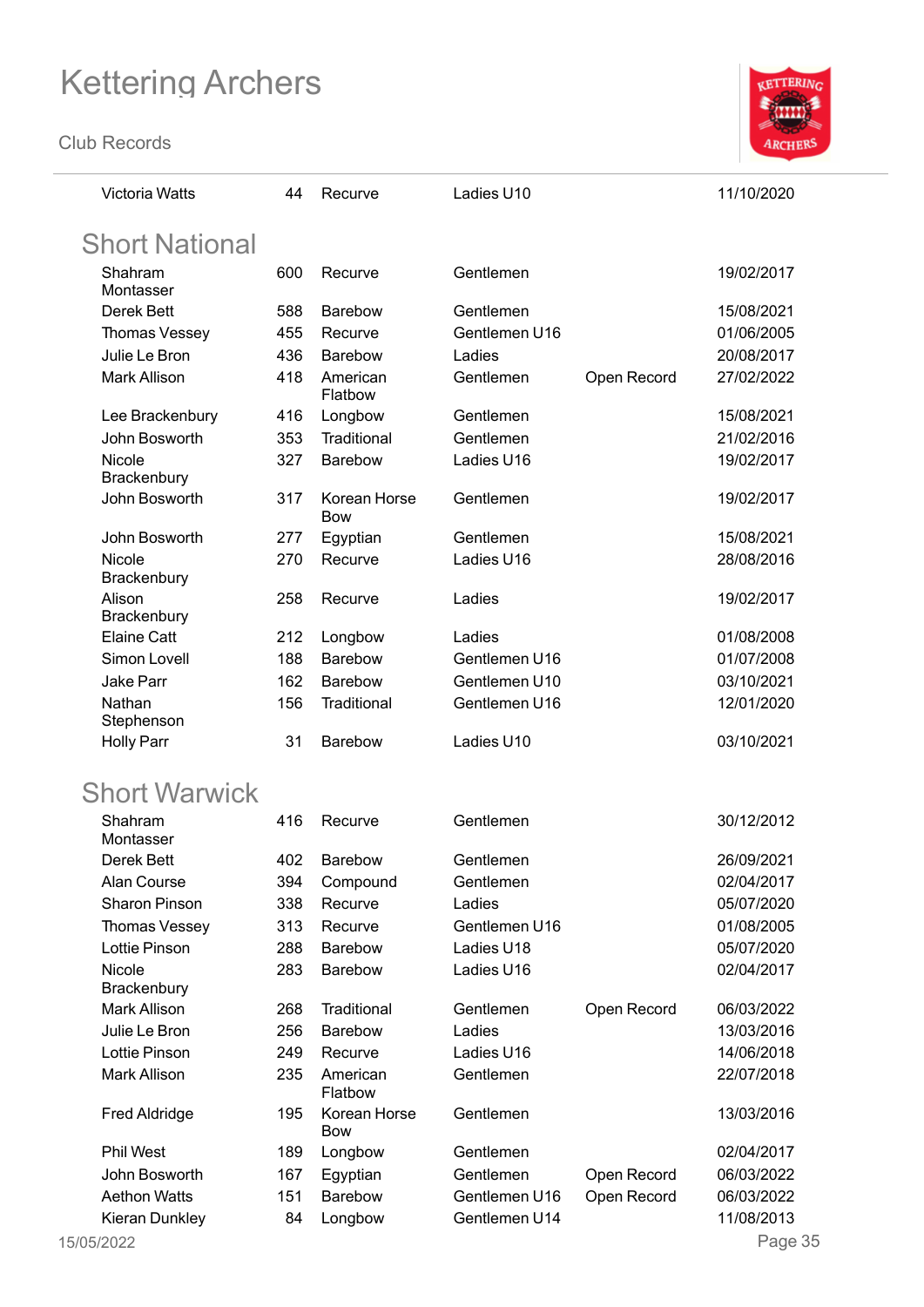

| <b>Toby Eppey</b>             | 71  | Korean Horse<br>Bow        | Gentlemen U18 | Open Record | 06/03/2022 |
|-------------------------------|-----|----------------------------|---------------|-------------|------------|
| Nathan<br>Stephenson          | 28  | Longbow                    | Gentlemen U16 |             | 18/08/2018 |
|                               |     |                            |               |             |            |
| <b>Short Warwick - Double</b> |     |                            |               |             |            |
| <b>Derek Bett</b>             | 802 | <b>Barebow</b>             | Gentlemen     |             | 27/09/2021 |
| <b>Vladut Sbera</b>           | 752 | Recurve                    | Gentlemen     | Open Record | 06/03/2022 |
| <b>Nicole</b><br>Brackenbury  | 538 | Barebow                    | Ladies U16    |             | 02/04/2017 |
| Julie Le Bron                 | 506 | <b>Barebow</b>             | Ladies        |             | 27/09/2021 |
| <b>Mark Allison</b>           | 470 | American<br>Flatbow        | Gentlemen     |             | 22/07/2018 |
| <b>Mark Allison</b>           | 463 | Traditional                | Gentlemen     | Open Record | 06/03/2022 |
| John Bosworth                 | 442 | Korean Horse<br><b>Bow</b> | Gentlemen     |             | 02/04/2017 |
| Nicole<br>Brackenbury         | 353 | Recurve                    | Ladies U16    |             | 04/09/2016 |
| John Bosworth                 | 294 | Egyptian                   | Gentlemen     |             | 27/09/2021 |
| <b>Aethon Watts</b>           | 263 | <b>Barebow</b>             | Gentlemen U16 | Open Record | 06/03/2022 |
| <b>Toby Eppey</b>             | 117 | Korean Horse<br><b>Bow</b> | Gentlemen U18 | Open Record | 06/03/2022 |
| Alison<br>Brackenbury         | 111 | Recurve                    | Ladies        |             | 05/06/2016 |
| <b>Short Windsor</b>          |     |                            |               |             |            |
| Thomas Vessey                 | 685 | Recurve                    | Gentlemen U16 |             | 01/07/2005 |
| Mark Shepherd                 | 326 | <b>Barebow</b>             | Gentlemen U16 |             | 01/07/2004 |
|                               |     |                            |               |             |            |
| Sky Shoot                     |     |                            |               |             |            |
| John Bosworth                 | 138 | American<br>Flatbow        | Gentlemen     |             | 30/08/2015 |
| Alan Haynes                   | 126 | <b>Barebow</b>             | Gentlemen     |             | 30/08/2015 |
| Derek Bett                    | 124 | Recurve                    | Gentlemen     |             | 15/06/2008 |
| <b>Henry Sherrey</b>          | 124 | Longbow                    | Gentlemen     |             | 30/08/2015 |
| John Bosworth                 | 117 | Korean Horse<br><b>Bow</b> | Gentlemen     |             | 08/06/2014 |
| Scott Dunn                    | 109 | Longbow                    | Gentlemen U16 |             | 21/07/2013 |
| C Hammond                     | 73  | Recurve                    | Ladies        |             | 22/07/2012 |
| Julie Le Bron                 | 72  | Barebow                    | Ladies        |             | 03/07/2016 |
| Snowman                       |     |                            |               |             |            |
| Lee Barratt                   | 332 | Compound                   | Gentlemen     |             | 14/12/2018 |
| Rebecca Fox                   | 332 | Recurve                    | Ladies        |             | 14/12/2018 |
| Lee Brackenbury               | 315 | Recurve                    | Gentlemen     |             | 14/12/2018 |
| Dominic Wilks                 | 259 | Barebow                    | Gentlemen     |             | 17/01/2020 |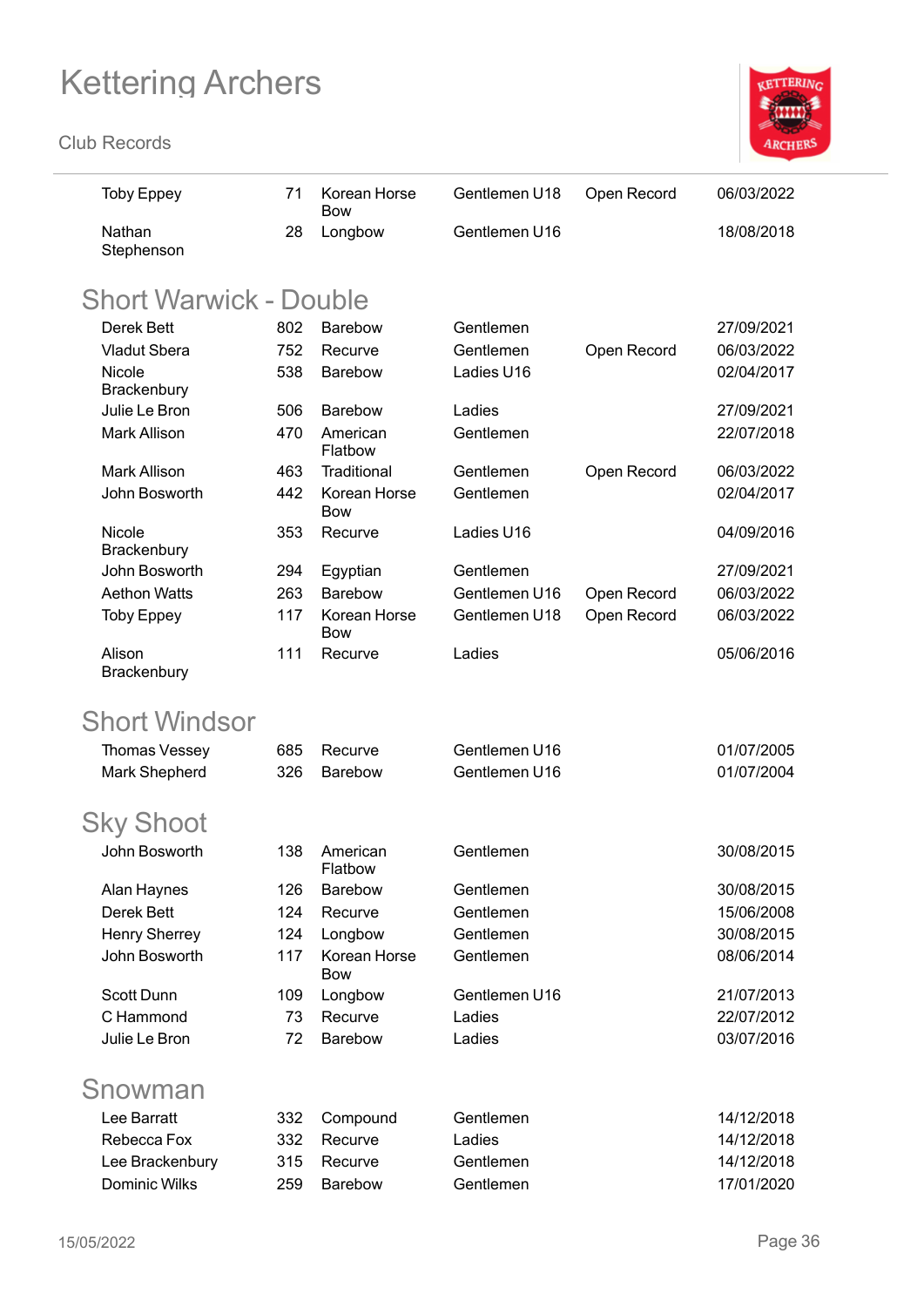

| <b>Mark Allison</b>       | 223 | Korean Horse<br><b>Bow</b> | Gentlemen     |             | 14/12/2018 |
|---------------------------|-----|----------------------------|---------------|-------------|------------|
| Roger Edmunds             | 197 | American<br>Flatbow        | Gentlemen     |             | 17/01/2020 |
| Mark Allison              | 194 | Traditional                | Gentlemen     | Open Record | 03/12/2021 |
| <b>Cheryl Wilks</b>       | 190 | Barebow                    | Ladies        |             | 17/01/2020 |
| Roger Edmunds             | 188 | Longbow                    | Gentlemen     | Open Record | 03/12/2021 |
| Lottie Pinson             | 167 | <b>Barebow</b>             | Ladies U16    |             | 14/12/2018 |
| Lee Brackenbury           | 159 | Egyptian                   | Gentlemen     | Open Record | 12/12/2020 |
| Polly Woodings            | 128 | Recurve                    | Ladies U16    |             | 14/12/2018 |
| <b>Aethon Watts</b>       | 125 | Recurve                    | Gentlemen U14 |             | 17/01/2020 |
| Joshua<br><b>Dohnalek</b> | 125 | Recurve                    | Gentlemen U16 |             | 14/12/2018 |
| Victoria Watts            | 116 | <b>Barebow</b>             | Ladies U10    | Open Record | 03/12/2021 |
| <b>Toby Eppey</b>         | 93  | Barebow                    | Gentlemen U16 | Open Record | 03/12/2021 |
| Nathan<br>Stephenson      | 60  | Korean Horse<br><b>Bow</b> | Gentlemen U16 |             | 14/12/2018 |
| Daisy-Ann Davis           | 59  | Barebow                    | Ladies U18    | Open Record | 03/12/2021 |
| <b>St George</b>          |     |                            |               |             |            |
| Shahram<br>Montasser      | 838 | Recurve                    | Gentlemen     |             | 13/05/2018 |
| Derek Bett                | 692 | <b>Barebow</b>             | Gentlemen     | Open Record | 08/05/2022 |
| John Bosworth             | 262 | American<br>Flatbow        | Gentlemen     |             | 23/04/2017 |
| Derek Bett                | 233 | Longbow                    | Gentlemen     |             | 01/05/2002 |
| <b>Fred Aldridge</b>      | 207 | Compound                   | Gentlemen     |             | 23/04/2017 |
| <b>St Nicholas</b>        |     |                            |               |             |            |
| Shahram<br>Montasser      | 744 | Recurve                    | Gentlemen     |             | 20/11/2016 |
| Derek Bett                | 702 | Barebow                    | Gentlemen     |             | 22/12/2013 |
| <b>Sharon Pinson</b>      | 673 | Recurve                    | Ladies        |             | 15/12/2019 |
| Julie Le Bron             | 640 | Barebow                    | Ladies        |             | 17/12/2017 |
| Lee Brackenbury           | 606 | Longbow                    | Gentlemen     |             | 15/12/2019 |
| Michael Le Bron           | 537 | American<br>Flatbow        | Gentlemen     |             | 21/12/2014 |
| Nicole<br>Brackenbury     | 494 | Recurve                    | Ladies U16    |             | 18/12/2016 |
| <b>Fred Aldridge</b>      | 479 | Korean Horse<br><b>Bow</b> | Gentlemen     |             | 21/12/2014 |
| Nicole<br>Brackenbury     | 439 | Barebow                    | Ladies U16    |             | 17/12/2017 |
| <b>Aethon Watts</b>       | 405 | Barebow                    | Gentlemen U16 | Open Record | 19/12/2021 |
| Michael Tartaglia         | 397 | Traditional                | Gentlemen     |             | 18/12/2016 |
| Thomas Vessey             | 326 | Recurve                    | Gentlemen U14 |             | 01/12/2003 |
| Nathan<br>Stephenson      | 193 | Longbow                    | Gentlemen U16 |             | 15/12/2019 |
| Victoria Watts            | 142 | Barebow                    | Ladies U10    |             | 05/09/2021 |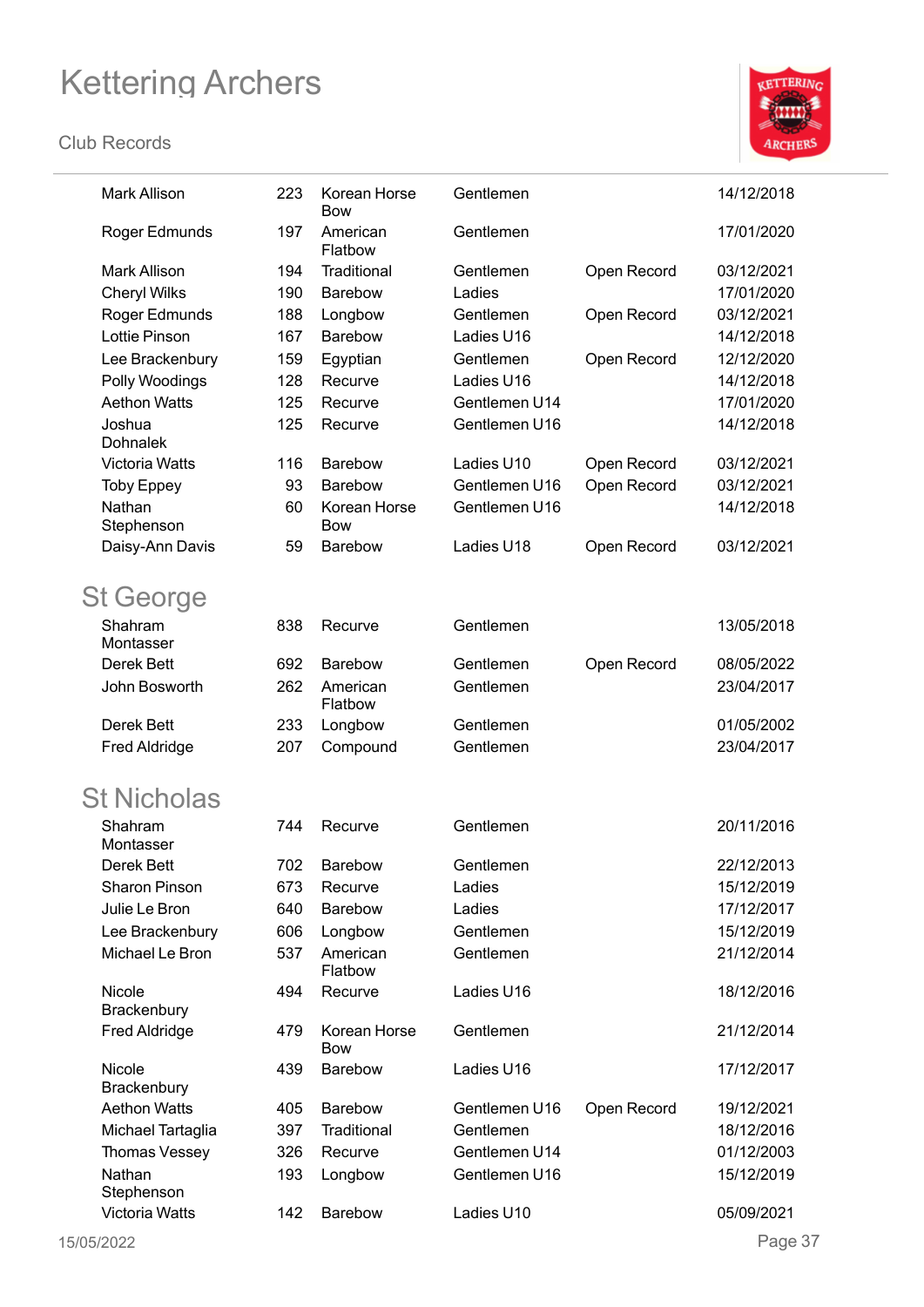

| Chris Dunn<br><b>Jake Parr</b> | 138<br>97 | Barebow<br>Barebow         | Gentlemen U14<br>Gentlemen U10 |             | 09/12/2012<br>20/12/2020 |
|--------------------------------|-----------|----------------------------|--------------------------------|-------------|--------------------------|
|                                |           |                            |                                |             |                          |
| <b>Stafford</b>                |           |                            |                                |             |                          |
| Shahram<br>Montasser           | 647       | Recurve                    | Gentlemen                      |             | 01/03/2011               |
| <b>Derek Bett</b>              | 627       | <b>Barebow</b>             | Gentlemen                      |             | 16/12/2018               |
| Angela Bray                    | 441       | <b>Barebow</b>             | Ladies                         |             | 01/03/2011               |
| <b>Todd Burlington</b>         | 139       | Recurve                    | Gentlemen U18                  |             | 11/03/2011               |
| Nicola Bosworth                | 105       | Recurve                    | Ladies                         |             | 11/03/2011               |
| <b>Fred Aldridge</b>           | 104       | Longbow                    | Gentlemen                      |             | 11/03/2011               |
| John Bosworth                  | 104       | American<br>Flatbow        | Gentlemen                      |             | 11/03/2011               |
| Stag                           |           |                            |                                |             |                          |
| <b>Mark Allison</b>            | 182       | Barebow                    | Gentlemen                      |             | 17/10/2021               |
| John Bosworth                  | 158       | American                   | Gentlemen                      |             | 17/10/2021               |
|                                |           | Flatbow                    |                                |             |                          |
| <b>Ray Watts</b>               | 143       | Recurve                    | Gentlemen                      |             | 17/10/2021               |
| Sandra Allison                 | 94        | <b>Barebow</b>             | Ladies                         |             | 17/10/2021               |
| Michael Tartaglia              | 20        | Traditional                | Gentlemen                      |             | 17/10/2021               |
| Star                           |           |                            |                                |             |                          |
| Alan Course                    | 355       | Compound                   | Gentlemen                      |             | 14/03/2014               |
| Shahram                        | 334       | Recurve                    | Gentlemen                      |             | 15/03/2013               |
| Montasser<br>Nicola Thrower    | 310       | Recurve                    | Ladies                         |             | 15/03/2013               |
| <b>Dominic Wilks</b>           | 280       | Barebow                    | Gentlemen                      | Open Record | 25/03/2022               |
| Angela Bray                    | 253       | Barebow                    | Ladies                         |             | 08/04/2016               |
| <b>Mark Allison</b>            | 249       | Traditional                | Gentlemen                      | Open Record | 25/03/2022               |
| Kieran Dunkley                 | 233       | Recurve                    | Gentlemen U18                  |             | 08/04/2011               |
| Roger Edmunds                  | 223       | Longbow                    | Gentlemen                      |             | 17/04/2021               |
| Lee Brackenbury                | 216       | American                   | Gentlemen                      |             | 23/02/2018               |
|                                |           | Flatbow                    |                                |             |                          |
| Mark Allison                   | 212       | Korean Horse<br><b>Bow</b> | Gentlemen                      |             | 23/02/2018               |
| <b>Daniel Mills</b>            | 194       | Recurve                    | Gentlemen U12                  |             | 08/04/2016               |
| Joshua<br><b>Dohnalek</b>      | 185       | Recurve                    | Gentlemen U16                  |             | 23/02/2018               |
| Lottie Pinson                  | 181       | Barebow                    | Ladies U16                     |             | 22/02/2019               |
| John Bosworth                  | 156       | Egyptian                   | Gentlemen                      | Open Record | 25/03/2022               |
| <b>Jake Parr</b>               | 140       | Barebow                    | Gentlemen U12                  | Open Record | 25/03/2022               |
| Nathan<br>Stephenson           | 140       | Recurve                    | Gentlemen U14                  |             | 23/02/2018               |
| Scott Dunn                     | 138       | Longbow                    | Gentlemen U16                  |             | 14/03/2014               |
| <b>Alex Barratt</b>            | 137       | Barebow                    | Gentlemen U18                  |             | 08/04/2016               |
|                                |           |                            |                                |             |                          |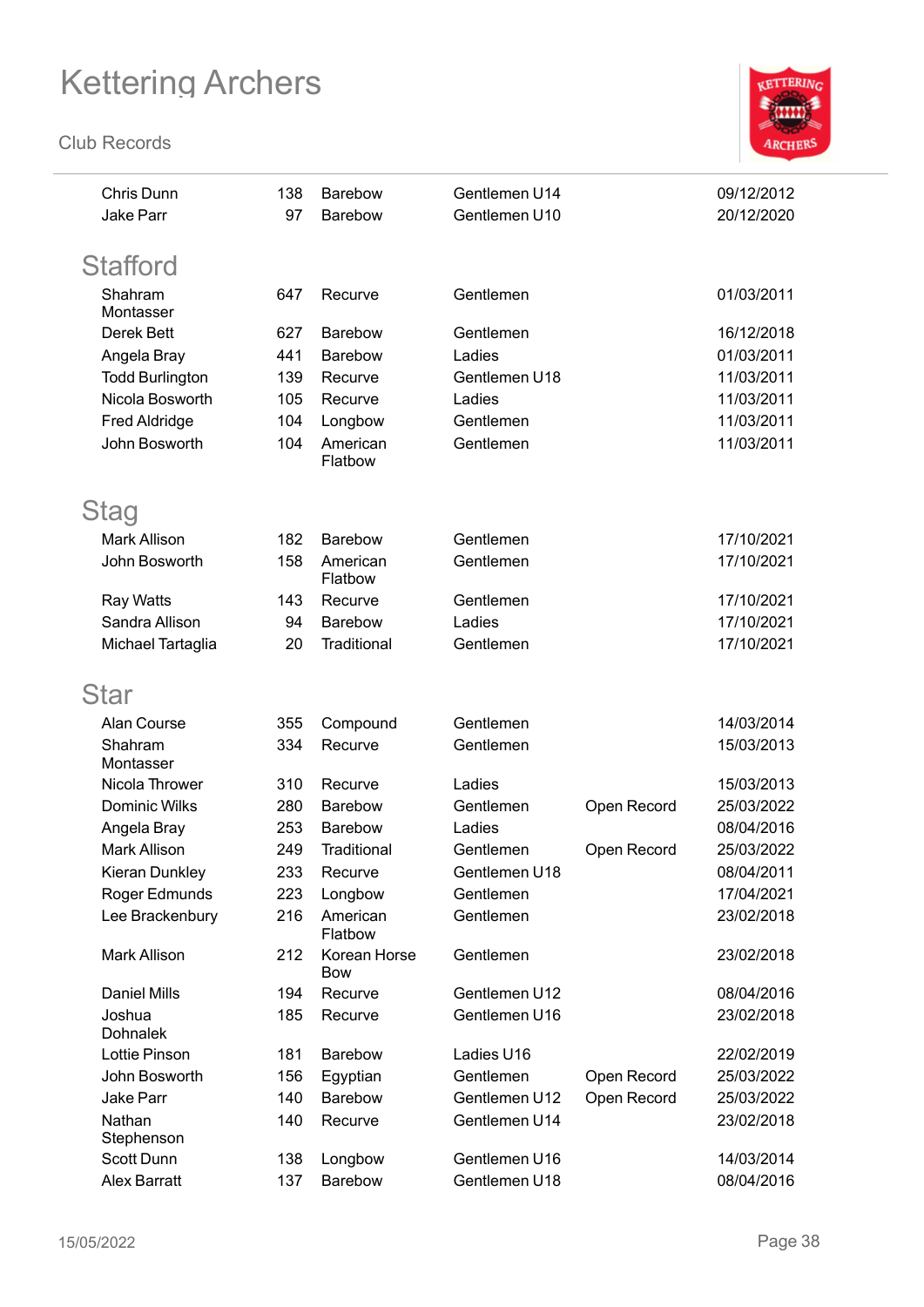#### **Club Records**



| Nathan<br>Stephenson  | 135 | Korean Horse<br><b>Bow</b> | Gentlemen U16 |             | 22/02/2019 |
|-----------------------|-----|----------------------------|---------------|-------------|------------|
| <b>Sydney Perrin</b>  | 131 | Recurve                    | Ladies U13    |             | 07/04/2017 |
| Lucia Willson         | 123 | <b>Barebow</b>             | Ladies U10    | Open Record | 25/03/2022 |
| Daisy-Ann Davis       | 120 | Barebow                    | Ladies U18    | Open Record | 25/03/2022 |
| <b>Kieran Dunkley</b> | 102 | Longbow                    | Gentlemen U14 |             | 14/03/2014 |
| Polly Woodings        | 85  | Recurve                    | Ladies U16    |             | 22/02/2019 |
| <b>Aethon Watts</b>   | 81  | Barebow                    | Gentlemen U16 | Open Record | 25/03/2022 |
| <b>Toby Eppey</b>     | 75  | Korean Horse<br><b>Bow</b> | Gentlemen U18 | Open Record | 25/03/2022 |
| <b>Stratford</b>      |     |                            |               |             |            |
| Alan Course           | 235 | Compound                   | Gentlemen     |             | 13/03/2015 |
| Shahram               | 223 | Recurve                    | Gentlemen     |             | 13/03/2015 |
| Montasser             |     |                            |               |             |            |
| Lizzie Cantopher      | 218 | Recurve                    | Ladies        |             | 08/03/2013 |
| <b>Derek Bett</b>     | 204 | <b>Barebow</b>             | Gentlemen     |             | 13/03/2015 |
| Julie Le Bron         | 182 | Barebow                    | Ladies        |             | 09/03/2018 |
| <b>Mark Allison</b>   | 161 | Traditional                | Gentlemen     | Open Record | 11/03/2022 |
| Kieran Dunkley        | 153 | Recurve                    | Gentlemen U16 |             | 13/03/2015 |
| Kayleigh<br>Dunkley   | 149 | Barebow                    | Ladies U18    |             | 08/03/2013 |
| Glyn Jones            | 143 | American<br>Flatbow        | Gentlemen     |             | 03/03/2017 |
| Lee Brackenbury       | 143 | Longbow                    | Gentlemen     |             | 15/03/2019 |
| <b>Mark Allison</b>   | 130 | Korean Horse<br><b>Bow</b> | Gentlemen     |             | 03/03/2017 |
| Lee Brackenbury       | 117 | Egyptian                   | Gentlemen     | Open Record | 10/04/2021 |
| Oscar Goodchild       | 112 | Recurve                    | Gentlemen U14 |             | 13/03/2015 |
| <b>Daniel Mills</b>   | 111 | Recurve                    | Gentlemen U12 |             | 04/03/2016 |
| <b>Aethon Watts</b>   | 87  | Barebow                    | Gentlemen U16 | Open Record | 11/03/2022 |
| Nathan<br>Stephenson  | 86  | Traditional                | Gentlemen U16 |             | 06/03/2020 |
| <b>Holly Parr</b>     | 71  | <b>Barebow</b>             | Ladies U10    | Open Record | 11/03/2022 |
| Nathan<br>Stephenson  | 66  | Korean Horse<br><b>Bow</b> | Gentlemen U16 |             | 15/03/2019 |
| Nicole<br>Brackenbury | 54  | American<br>Flatbow        | Ladies U18    |             | 09/03/2018 |
| Daniel Simpson        | 52  | <b>Barebow</b>             | Gentlemen U12 | Open Record | 11/03/2022 |
| Jasmine Forsyth       | 50  | Barebow                    | Ladies U16    | Open Record | 11/03/2022 |
| <b>Toby Eppey</b>     | 37  | Korean Horse<br><b>Bow</b> | Gentlemen U18 | Open Record | 11/03/2022 |
| <b>Kieran Dunkley</b> | 31  | Longbow                    | Gentlemen U14 |             | 08/03/2013 |
| Victoria Watts        | 28  | Recurve                    | Ladies U10    |             | 10/04/2021 |
| Scott Dunn            | 22  | Longbow                    | Gentlemen U16 |             | 08/03/2013 |
|                       |     |                            |               |             |            |

#### **Sunstroke** Shahram Montasser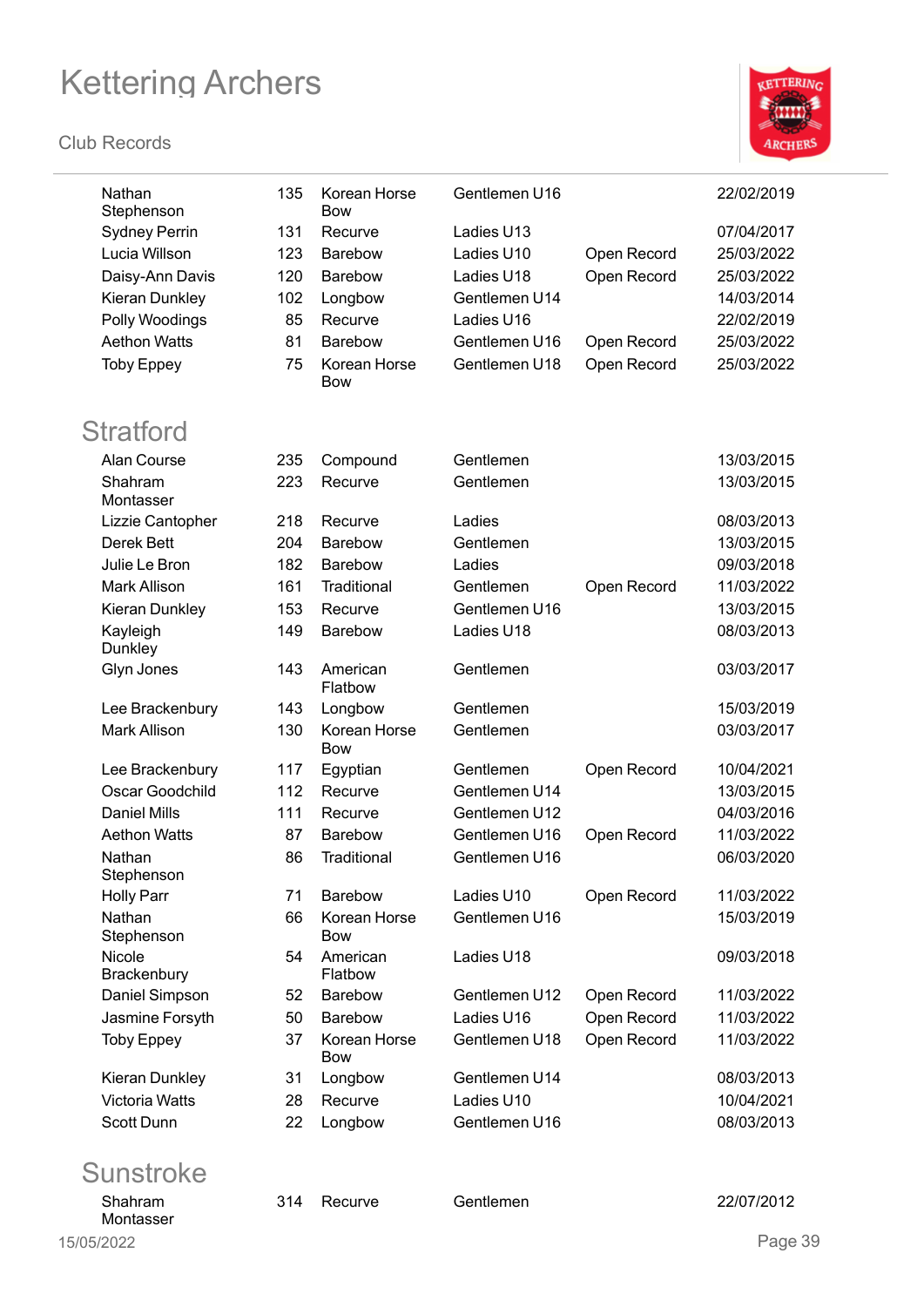

| Derek Bett<br>Nicola Thrower | 308<br>268 | <b>Barebow</b><br>Recurve  | Gentlemen<br>Ladies |             | 22/07/2012<br>21/07/2013 |
|------------------------------|------------|----------------------------|---------------------|-------------|--------------------------|
|                              |            |                            |                     |             |                          |
| Julie Le Bron                | 262        | <b>Barebow</b>             | Ladies              |             | 28/06/2015               |
| John Bosworth                | 192        | American<br>Flatbow        | Gentlemen           |             | 28/06/2015               |
| <b>Scott Dunn</b>            | 160        | Longbow                    | Gentlemen U16       |             | 21/07/2013               |
| Chris Dunn                   | 159        | Longbow                    | Gentlemen           |             | 21/07/2013               |
| <b>Geoff Holmes</b>          | 120        | Korean Horse<br><b>Bow</b> | Gentlemen           |             | 21/07/2013               |
| Valentine                    |            |                            |                     |             |                          |
| James Mason                  | 240        | Compound                   | Gentlemen           |             | 13/02/2015               |
| Lizzie Cantopher             | 230        | Recurve                    | Ladies              |             | 15/02/2013               |
| <b>Michael Thrower</b>       | 218        | Recurve                    | Gentlemen           |             | 14/02/2014               |
| <b>Dominic Wilks</b>         | 204        | <b>Barebow</b>             | Gentlemen           |             | 14/02/2020               |
| Julie Le Bron                | 190        | Barebow                    | Ladies              |             | 10/02/2017               |
| Damien Le Bron               | 174        | Traditional                | Gentlemen           |             | 10/02/2017               |
| <b>Daniel Mills</b>          | 174        | Recurve                    | Gentlemen U12       |             | 12/02/2016               |
| <b>Todd Burlington</b>       | 173        | Recurve                    | Gentlemen U18       |             | 11/02/2011               |
| Roger Edmunds                | 171        | Longbow                    | Gentlemen           | Open Record | 11/02/2022               |
| Glyn Jones                   | 170        | American                   | Gentlemen           |             | 10/02/2017               |
|                              |            | Flatbow                    |                     |             |                          |
| <b>Lottie Pinson</b>         | 164        | Barebow                    | Ladies U16          |             | 14/02/2020               |
| <b>Mark Allison</b>          | 164        | Korean Horse<br><b>Bow</b> | Gentlemen           |             | 14/02/2020               |
| George Sansone               | 149        | Recurve                    | Gentlemen U16       |             | 12/02/2016               |
| Kayleigh<br>Dunkley          | 145        | Korean Horse<br><b>Bow</b> | Ladies              | Open Record | 11/02/2022               |
| Nathan<br>Stephenson         | 142        | Traditional                | Gentlemen U16       |             | 14/02/2020               |
| Victoria Watts               | 134        | <b>Barebow</b>             | Ladies U10          | Open Record | 11/02/2022               |
| Joshua<br><b>Dohnalek</b>    | 132        | Recurve                    | Gentlemen U14       |             | 12/02/2016               |
| <b>Aethon Watts</b>          | 130        | <b>Barebow</b>             | Gentlemen U16       | Open Record | 11/02/2022               |
| Nicole<br>Brackenbury        | 121        | Recurve                    | Ladies U16          |             | 10/02/2017               |
| Oscar Goodchild              | 119        | Barebow                    | Gentlemen U14       |             | 13/02/2015               |
| Kayleigh<br>Dunkley          | 114        | Compound                   | Ladies U18          |             | 14/02/2014               |
| Kieran Dunkley               | 108        | Longbow                    | Gentlemen U14       |             | 14/02/2014               |
| Daniel Simpson               | 103        | <b>Barebow</b>             | Gentlemen U12       | Open Record | 11/02/2022               |
| John Bosworth                | 102        | Egyptian                   | Gentlemen           | Open Record | 11/02/2022               |
| Nathan<br>Stephenson         | 96         | Korean Horse<br><b>Bow</b> | Gentlemen U16       |             | 08/02/2019               |
| Nicole<br>Brackenbury        | 94         | American<br>Flatbow        | Ladies              |             | 14/02/2020               |
| Leah Densham                 | 56         | Barebow                    | Ladies U13          |             | 13/02/2015               |
| Kayleigh<br>Dunkley          | 51         | Compound                   | Ladies U14          |             | 12/02/2010               |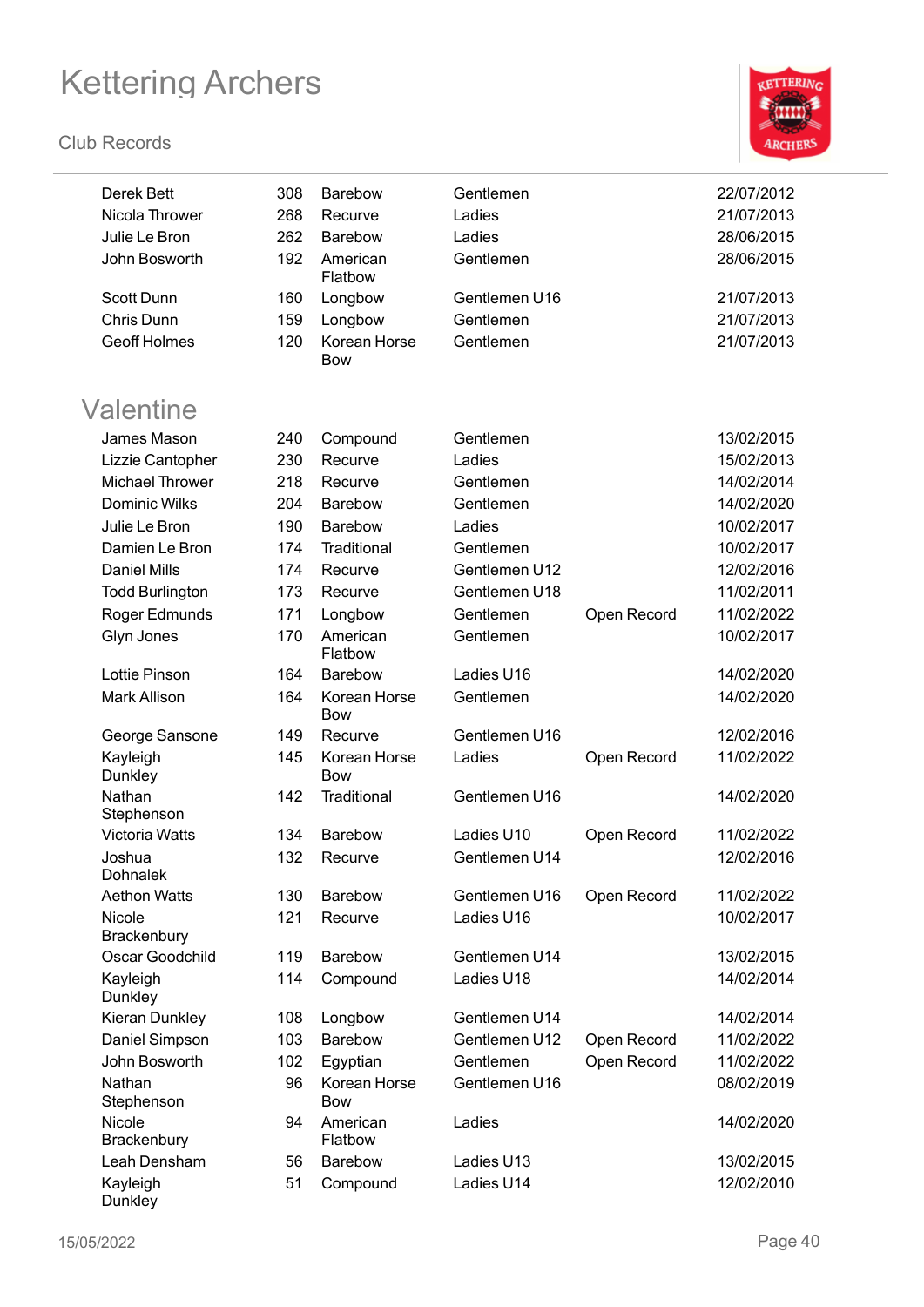

| <b>Kieran Dunkley</b>        | 40   | <b>Barebow</b>             | Gentlemen U10 |             | 12/02/2010 |
|------------------------------|------|----------------------------|---------------|-------------|------------|
| <b>Valentine 120</b>         |      |                            |               |             |            |
| <b>Mark Allison</b>          | 160  | <b>Barebow</b>             | Gentlemen     |             | 16/02/2020 |
| <b>Sharon Pinson</b>         | 116  | <b>Barebow</b>             | Ladies        |             | 16/02/2020 |
| Roger Edmunds                | 115  | Recurve                    | Gentlemen     |             | 15/02/2015 |
| John Bosworth                | 81   | American<br>Flatbow        | Gentlemen     |             | 15/02/2015 |
| <b>Fred Aldridge</b>         | 67   | Korean Horse<br><b>Bow</b> | Gentlemen     |             | 16/02/2014 |
| John Bosworth                | 57   | Traditional                | Gentlemen     |             | 17/02/2019 |
| David Burnett                | 38   | Longbow                    | Gentlemen     |             | 17/02/2013 |
| Hannah<br>Hammond            | 26   | Longbow                    | Ladies        | Open Record | 13/02/2022 |
| <b>Emily Jones</b>           | 18   | Barebow                    | Ladies U18    |             | 15/02/2015 |
| Vegas (Triple Face)          |      |                            |               |             |            |
| Ken Bolton                   | 547  | Recurve                    | Gentlemen     |             | 01/11/1993 |
| <b>Phil West</b>             | 531  | Compound                   | Gentlemen     |             | 02/03/2001 |
| Derek Bett                   | 505  | Barebow                    | Gentlemen     |             | 30/12/2018 |
| Susie Corke                  | 460  | Recurve                    | Ladies        |             | 01/03/2001 |
| <b>Eddie Corke</b>           | 397  | Recurve                    | Gentlemen U16 |             | 01/01/2002 |
| <b>Mark Allison</b>          | 261  | Korean Horse<br><b>Bow</b> | Gentlemen     |             | 12/04/2019 |
| Julie Le Bron                | 253  | Barebow                    | Ladies        |             | 29/01/2017 |
| <b>Lottie Pinson</b>         | 220  | Barebow                    | Ladies U16    |             | 12/04/2019 |
| John Bosworth                | 213  | American<br>Flatbow        | Gentlemen     |             | 29/01/2017 |
| John Bosworth                | 198  | Traditional                | Gentlemen     |             | 12/04/2019 |
| Roger Edmunds                | 167  | Longbow                    | Gentlemen     |             | 12/04/2019 |
| Polly Woodings               | 84   | Recurve                    | Ladies U16    |             | 12/04/2019 |
| <b>Sarah Daniels</b>         | 81   | Longbow                    | Ladies        |             | 12/04/2019 |
| <b>WA 1440 Gents</b>         |      |                            |               |             |            |
| Shahram<br>Montasser         | 1232 | Recurve                    | Gentlemen     |             | 12/10/2014 |
| Derek Bett                   | 1106 | <b>Barebow</b>             | Gentlemen     |             | 13/05/2019 |
| Lee Brackenbury              | 526  | Longbow                    | Gentlemen     |             | 14/07/2019 |
| WA 1440 Ladies               |      |                            |               |             |            |
| Sharon Pinson                | 916  | Recurve                    | Ladies        |             | 13/05/2019 |
| Julie Le Bron                | 612  | <b>Barebow</b>             | Ladies        |             | 06/08/2017 |
| <b>WA 1440 Masters Gents</b> |      |                            |               |             |            |
| <b>Fred Aldridge</b>         | 370  | Korean Horse<br><b>Bow</b> | Gentlemen     |             | 03/05/2015 |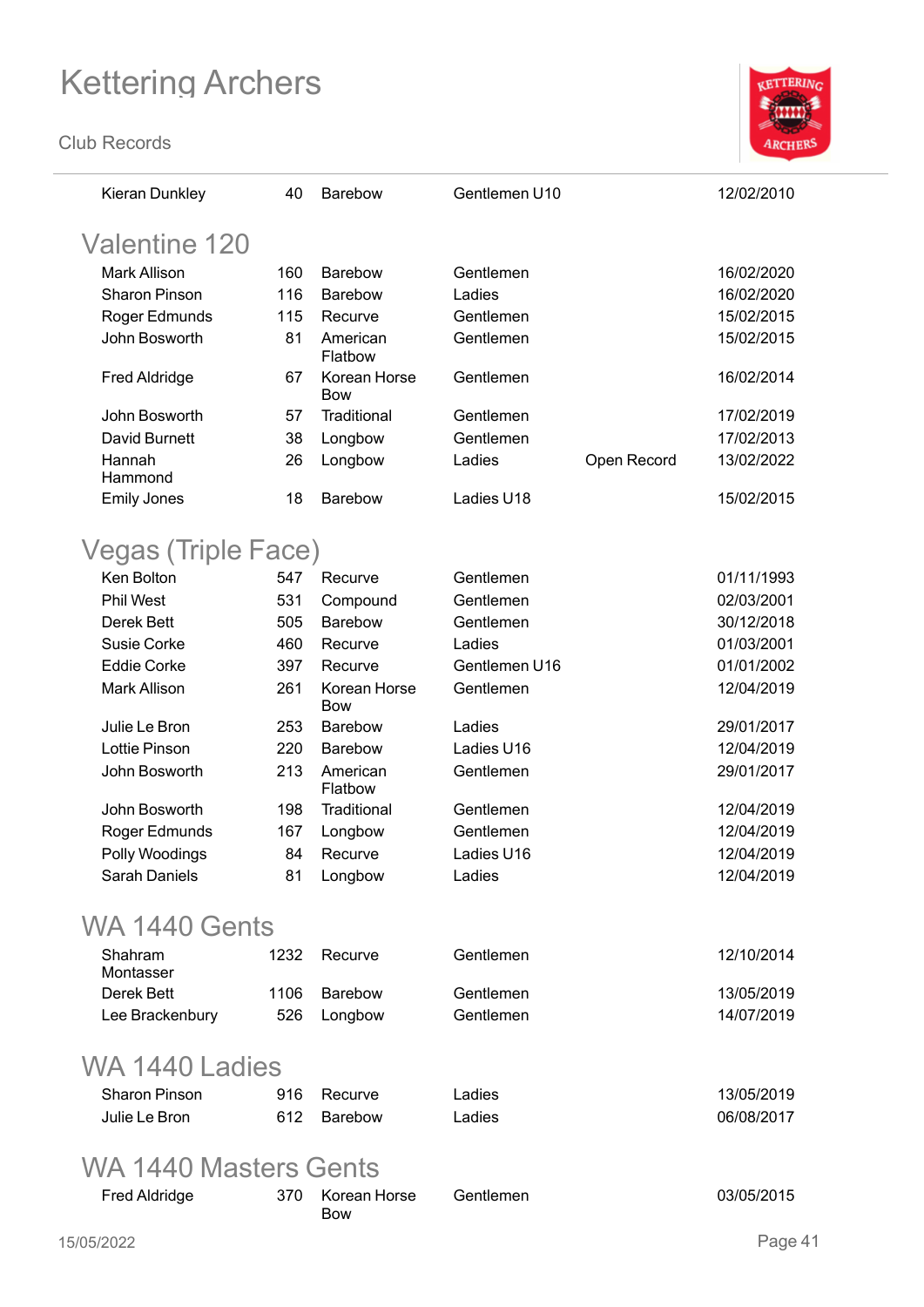

| WA 18m                      |            |                            |                     |            |
|-----------------------------|------------|----------------------------|---------------------|------------|
| Shahram                     | 528        | Recurve                    | Gentlemen           | 17/02/2019 |
| Montasser                   |            |                            |                     |            |
| Derek Bett                  | 521        | <b>Barebow</b>             | Gentlemen           | 08/12/2013 |
| Pat Jones                   | 470        | Recurve                    | Ladies              | 17/02/2019 |
| Julie Le Bron               | 406        | <b>Barebow</b>             | Ladies              | 19/02/2017 |
| <b>Fred Aldridge</b>        | 240        | Korean Horse<br><b>Bow</b> | Gentlemen           | 19/02/2017 |
| WA 18m - Double             |            |                            |                     |            |
| Derek Bett                  | 975        | <b>Barebow</b>             | Gentlemen           | 31/01/2010 |
| <b>Fred Aldridge</b>        | 418        | Korean Horse<br><b>Bow</b> | Gentlemen           | 22/02/2015 |
| Sandra Allison              | 309        | Barebow                    | Ladies              | 24/02/2019 |
| WA 18m (Triple Face)        |            |                            |                     |            |
| Shahram                     | 527        | Recurve                    | Gentlemen           | 16/11/2014 |
| Montasser                   |            |                            |                     |            |
| <b>WA 30m</b>               |            |                            |                     |            |
|                             |            | <b>Barebow</b>             |                     | 31/07/2016 |
| Derek Bett<br>Julie Le Bron | 296<br>245 | <b>Barebow</b>             | Gentlemen<br>Ladies | 31/07/2016 |
| Nicole                      | 149        | Recurve                    | Ladies U16          | 31/07/2016 |
| Brackenbury                 |            |                            |                     |            |
| WA 30m - Double             |            |                            |                     |            |
| Derek Bett                  | 611        | <b>Barebow</b>             | Gentlemen           | 31/07/2016 |
| Julie Le Bron               | 484        | <b>Barebow</b>             | Ladies              | 31/07/2016 |
| <b>Nicole</b>               | 332        | Recurve                    | Ladies U16          | 31/07/2016 |
| <b>Brackenbury</b>          |            |                            |                     |            |
| <b>WA 50m</b>               |            |                            |                     |            |
| Lee Brackenbury             | 546        | <b>Barebow</b>             | Gentlemen           | 26/09/2021 |
| <b>Cheryl Wilks</b>         | 379        | Barebow                    | Ladies              | 26/09/2021 |
| <b>WA 720</b>               |            |                            |                     |            |
| Shahram<br>Montasser        | 598        | Recurve                    | Gentlemen           | 08/07/2018 |
| Chris Mason                 | 583        | Compound                   | Gentlemen           | 15/04/2012 |
| Derek Bett                  | 531        | <b>Barebow</b>             | Gentlemen           | 16/09/2012 |
| <b>Sharon Pinson</b>        | 393        | Recurve                    | Ladies              | 02/06/2019 |
| Lee Brackenbury             | 322        | Longbow                    | Gentlemen           | 02/06/2019 |
| Julie Le Bron               | 219        | Barebow                    | Ladies              | 11/06/2017 |
|                             |            |                            |                     |            |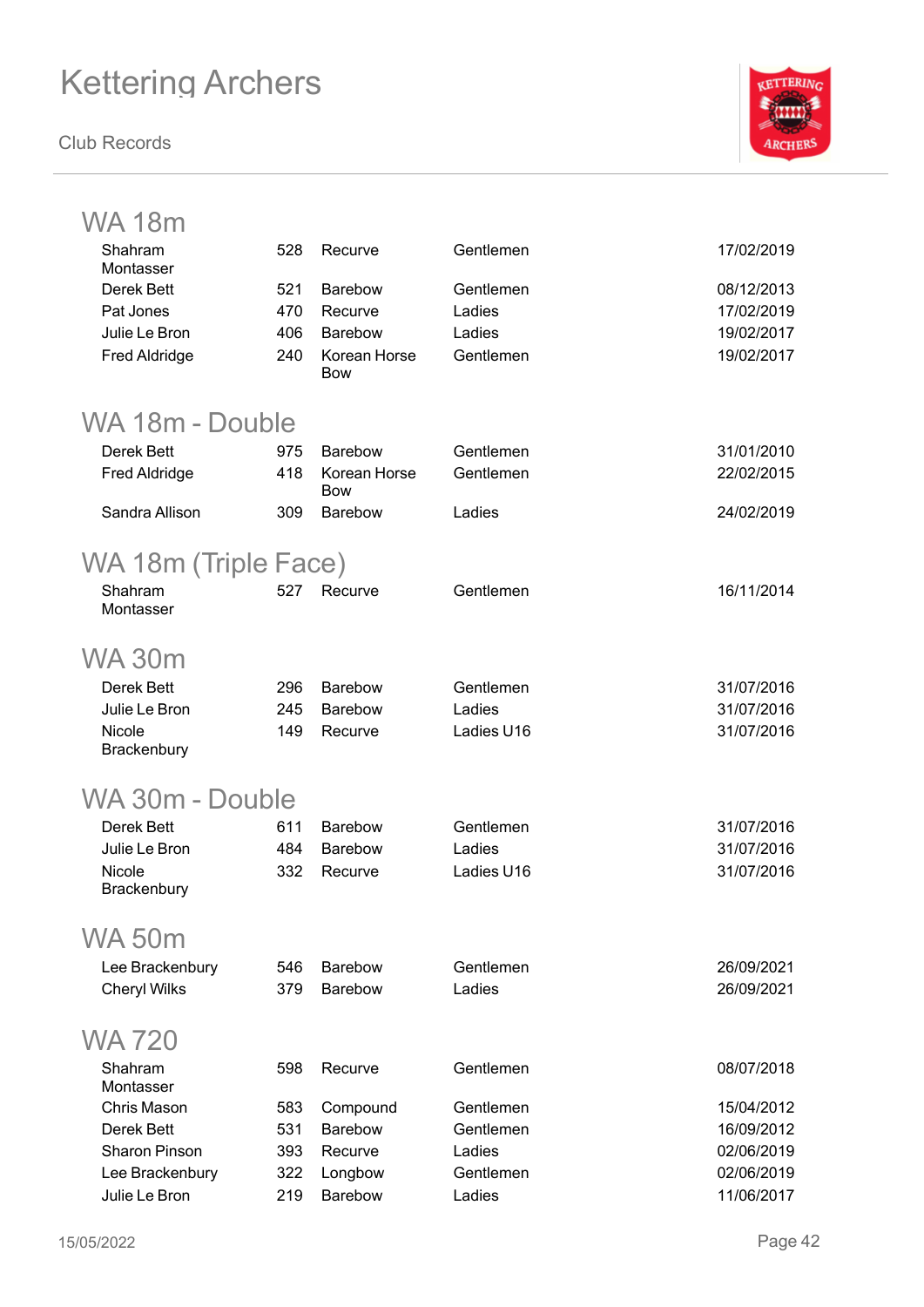#### **Club Records**



| <b>Fred Aldridge</b>    | 195  | Korean Horse<br><b>Bow</b> | Gentlemen     |             | 21/06/2015 |
|-------------------------|------|----------------------------|---------------|-------------|------------|
| John Bosworth           | 183  | American<br>Flatbow        | Gentlemen     |             | 21/06/2015 |
| John Bosworth           | 163  | Traditional                | Gentlemen     |             | 10/06/2018 |
| Nicole<br>Brackenbury   | 133  | Barebow                    | Ladies U16    |             | 11/06/2017 |
| WA 720 - Double         |      |                            |               |             |            |
| Shahram<br>Montasser    | 1174 | Recurve                    | Gentlemen     |             | 08/07/2018 |
| Derek Bett              | 1048 | <b>Barebow</b>             | Gentlemen     |             | 16/09/2012 |
| John Bosworth           | 246  | American<br>Flatbow        | Gentlemen     |             | 08/07/2018 |
| Warwick                 |      |                            |               |             |            |
| Chris Mason             | 418  | Compound                   | Gentlemen     |             | 05/07/2009 |
| Shahram<br>Montasser    | 408  | Recurve                    | Gentlemen     |             | 18/08/2018 |
| Derek Bett              | 380  | Barebow                    | Gentlemen     |             | 30/03/2014 |
| <b>Sharon Pinson</b>    | 352  | Recurve                    | Ladies        |             | 12/07/2020 |
| Emma McHarg             | 279  | Recurve                    | Ladies U18    |             | 01/06/2010 |
| Julie Le Bron           | 262  | Barebow                    | Ladies        |             | 05/07/2016 |
| Lee Brackenbury         | 262  | Longbow                    | Gentlemen     |             | 06/06/2021 |
| Thomas Vessey           | 241  | Recurve                    | Gentlemen U16 |             | 01/07/2005 |
| Michael Le Bron         | 204  | Traditional                | Gentlemen     |             | 17/09/2017 |
| <b>Lottie Pinson</b>    | 201  | <b>Barebow</b>             | Ladies U16    |             | 11/11/2018 |
| John Bosworth           | 198  | Korean Horse<br><b>Bow</b> | Gentlemen     |             | 16/11/2014 |
| Roger Edmunds           | 196  | American<br>Flatbow        | Gentlemen     |             | 06/06/2021 |
| Sharon Pinson           | 116  | American<br>Flatbow        | Ladies        |             | 06/06/2021 |
| Nathan<br>Stephenson    | 115  | Barebow                    | Gentlemen U16 |             | 16/07/2018 |
| Cheryl Cook             | 95   | Compound                   | Ladies        | Open Record | 01/05/2022 |
| <b>Elaine Catt</b>      | 88   | Longbow                    | Ladies        |             | 01/07/2009 |
| Scott Dunn              | 84   | Longbow                    | Gentlemen U16 |             | 01/08/2013 |
| <b>Trivena Fleckney</b> | 79   | Traditional                | Ladies        |             | 06/06/2021 |
|                         |      |                            |               |             |            |

### Warwick - Double

| Michael Thrower | 794 | Recurve     | Gentlemen | 17/11/2013 |
|-----------------|-----|-------------|-----------|------------|
| Derek Bett      | 731 | Barebow     | Gentlemen | 18/11/2012 |
| Nicola Thrower  | 664 | Recurve     | Ladies    | 17/11/2013 |
| Julie Le Bron   | 544 | Barebow     | Ladies    | 17/09/2017 |
| Lee Brackenbury | 509 | Longbow     | Gentlemen | 06/06/2021 |
| Michael Le Bron | 406 | Traditional | Gentlemen | 17/09/2017 |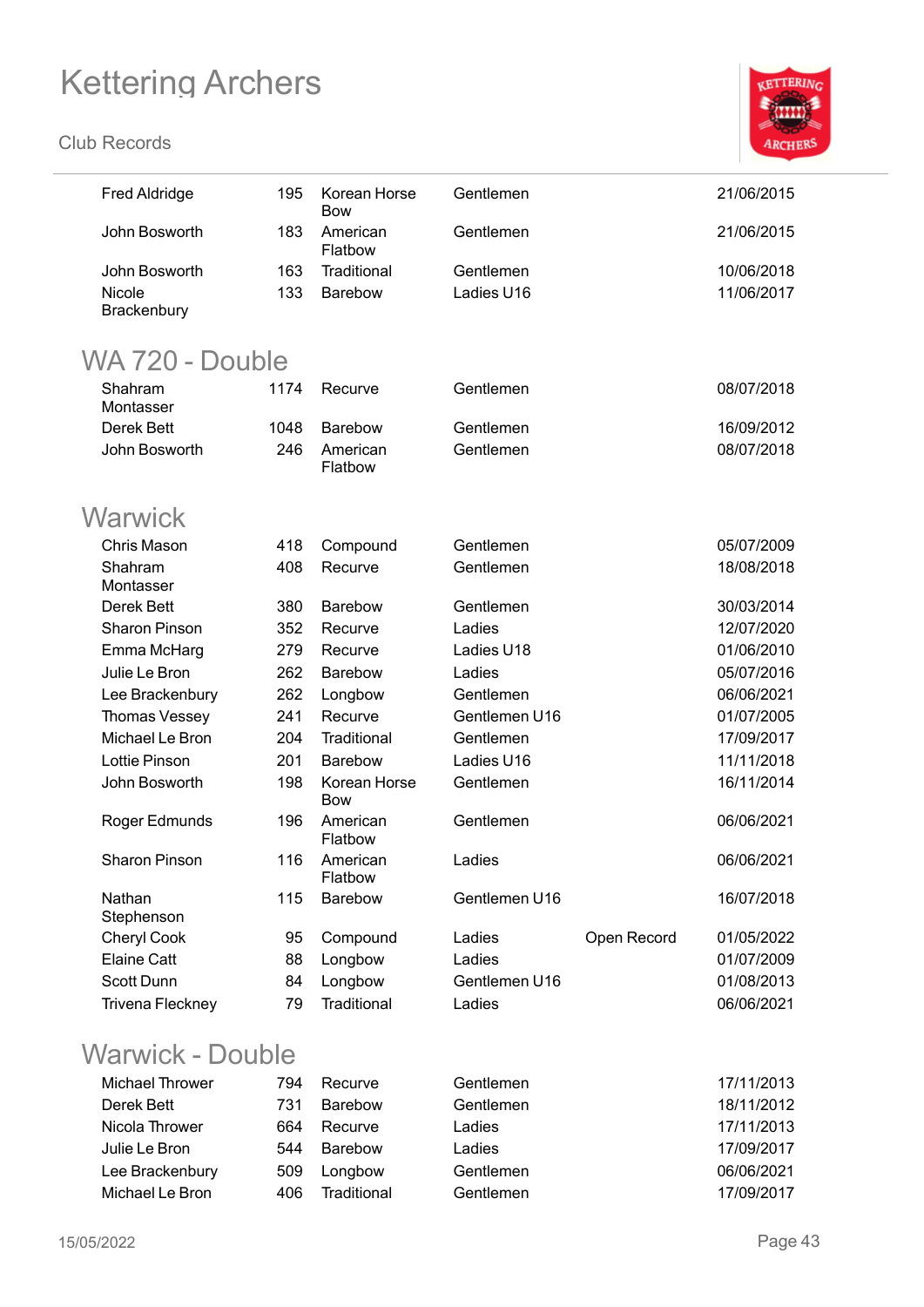

| Michael Le Bron         | 393 | American<br>Flatbow        | Gentlemen     | 16/11/2014 |
|-------------------------|-----|----------------------------|---------------|------------|
| John Bosworth           | 373 | Korean Horse<br><b>Bow</b> | Gentlemen     | 16/11/2014 |
| <b>Trivena Fleckney</b> | 138 | Traditional                | Ladies        | 06/06/2021 |
| Warwick - Triple        |     |                            |               |            |
| Julie Le Bron           | 807 | <b>Barebow</b>             | Ladies        | 17/09/2017 |
| Michael Le Bron         | 617 | Traditional                | Gentlemen     | 17/09/2017 |
| Alan Haynes             | 490 | Barebow                    | Gentlemen     | 17/09/2017 |
| John Bosworth           | 480 | American<br>Flatbow        | Gentlemen     | 17/09/2017 |
| Western                 |     |                            |               |            |
| Shahram<br>Montasser    | 802 | Recurve                    | Gentlemen     | 01/07/2018 |
| Derek Bett              | 746 | <b>Barebow</b>             | Gentlemen     | 29/08/2021 |
| Susie Corke             | 720 | Recurve                    | Ladies        | 01/08/2000 |
| Alan Course             | 705 | Compound                   | Gentlemen     | 16/03/2014 |
| Lee Brackenbury         | 557 | Longbow                    | Gentlemen     | 07/07/2019 |
| Thomas Vessey           | 473 | Recurve                    | Gentlemen U16 | 01/03/2005 |
| Julie Le Bron           | 453 | Barebow                    | Ladies        | 16/07/2017 |
| John Bosworth           | 335 | Traditional                | Gentlemen     | 07/07/2019 |
| <b>Fred Aldridge</b>    | 316 | Korean Horse<br><b>Bow</b> | Gentlemen     | 16/03/2014 |
| John Bosworth           | 277 | American<br>Flatbow        | Gentlemen     | 24/05/2015 |
| <b>Elaine Catt</b>      | 167 | Longbow                    | Ladies        | 01/06/2008 |
| Seb Bishop              | 112 | Longbow                    | Gentlemen U18 | 01/03/2005 |
| Mark Shepherd           | 82  | Barebow                    | Gentlemen U16 | 01/03/2005 |
| Windsor                 |     |                            |               |            |
| Shahram<br>Montasser    | 910 | Recurve                    | Gentlemen     | 19/10/2014 |
| <b>Michael Thrower</b>  | 894 | Compound                   | Gentlemen     | 19/10/2014 |
| Derek Bett              | 870 | Barebow                    | Gentlemen     | 06/10/2013 |
| <b>Eddie Corke</b>      | 854 | Recurve                    | Gentlemen U16 | 01/06/2003 |
| Aileen Dowson           | 850 | Recurve                    | Ladies        | 01/07/2000 |
| Lee Brackenbury         | 648 | Longbow                    | Gentlemen     | 20/10/2019 |
| Julie Le Bron           | 577 | Barebow                    | Ladies        | 22/10/2017 |
| John Bosworth           | 419 | Traditional                | Gentlemen     | 20/10/2019 |
| Michael Le Bron         | 419 | American<br>Flatbow        | Gentlemen     | 19/10/2014 |
| John Bosworth           | 410 | Korean Horse<br><b>Bow</b> | Gentlemen     | 22/10/2017 |
| <b>Emma Truter</b>      | 354 | Recurve                    | Ladies U14    | 18/10/2015 |
| John Bosworth           | 281 | Egyptian                   | Gentlemen     | 31/10/2021 |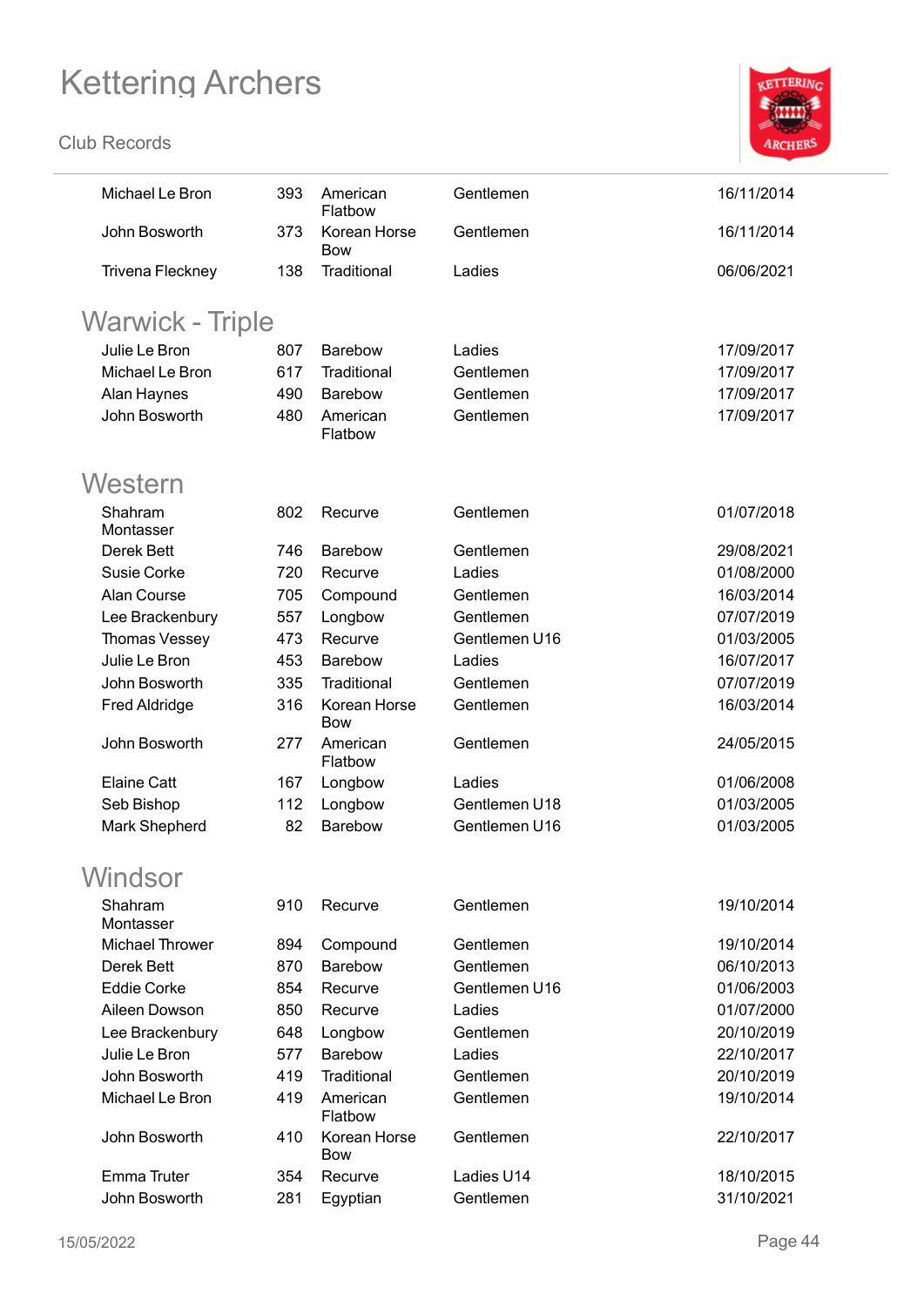

| <b>Elaine Catt</b>     | 266 | Longbow                    | Ladies        |             | 01/07/2006 |
|------------------------|-----|----------------------------|---------------|-------------|------------|
| Nathan<br>Stephenson   | 140 | <b>Barebow</b>             | Gentlemen U14 |             | 22/10/2017 |
| Sam Castle             | 97  | Longbow                    | Gentlemen U16 |             | 01/07/2004 |
| Wolf                   |     |                            |               |             |            |
| John Bosworth          | 151 | Traditional                | Gentlemen     |             | 12/09/2021 |
| <b>Ray Watts</b>       | 132 | Recurve                    | Gentlemen     |             | 12/09/2021 |
| <b>Mark Allison</b>    | 124 | American<br>Flatbow        | Gentlemen     |             | 12/09/2021 |
| Lee Brackenbury        | 107 | Barebow                    | Gentlemen     |             | 12/09/2021 |
| John Lewin             | 84  | Longbow                    | Gentlemen     |             | 12/09/2021 |
| Sandra Allison         | 71  | <b>Barebow</b>             | Ladies        |             | 12/09/2021 |
| <b>Cheryl Wilks</b>    | 57  | American<br>Flatbow        | Ladies        |             | 12/09/2021 |
| Worcester              |     |                            |               |             |            |
| <b>Derek Bett</b>      | 295 | Compound                   | Gentlemen     |             | 07/03/1993 |
| Aileen Dowson          | 282 | Recurve                    | Ladies        |             | 01/01/2000 |
| Derek Bett             | 281 | Recurve                    | Gentlemen     |             | 08/12/1991 |
| <b>Dominic Wilks</b>   | 266 | <b>Barebow</b>             | Gentlemen     | Open Record | 28/01/2022 |
| Kayleigh<br>Dunkley    | 244 | Compound                   | Ladies U18    |             | 12/10/2014 |
| Julie Le Bron          | 231 | <b>Barebow</b>             | Ladies        |             | 05/02/2017 |
| Thomas Vessey          | 228 | Recurve                    | Gentlemen U16 |             | 01/02/2005 |
| <b>Todd Burlington</b> | 224 | Recurve                    | Gentlemen U18 |             | 21/01/2011 |
| Emma McHarg            | 210 | Recurve                    | Ladies U18    |             | 01/01/2010 |
| Kayleigh<br>Dunkley    | 195 | Barebow                    | Ladies U18    |             | 14/10/2012 |
| <b>Mark Allison</b>    | 177 | Traditional                | Gentlemen     | Open Record | 28/01/2022 |
| Kayleigh<br>Dunkley    | 161 | <b>Barebow</b>             | Ladies U16    |             | 01/01/2011 |
| Lee Brackenbury        | 159 | Longbow                    | Gentlemen     |             | 31/01/2020 |
| John Bosworth          | 147 | American<br>Flatbow        | Gentlemen     |             | 05/02/2017 |
| Nicole<br>Brackenbury  | 131 | American<br>Flatbow        | Ladies U16    |             | 08/10/2017 |
| <b>Mark Allison</b>    | 125 | Korean Horse<br><b>Bow</b> | Gentlemen     |             | 31/01/2020 |
| Simon Lovell           | 122 | <b>Barebow</b>             | Gentlemen U16 |             | 30/01/2009 |
| Seb Bishop             | 98  | Longbow                    | Gentlemen U18 |             | 01/01/2006 |
| Nathan<br>Stephenson   | 82  | Traditional                | Gentlemen U16 |             | 31/01/2020 |
| Kayleigh<br>Dunkley    | 81  | Korean Horse<br><b>Bow</b> | Ladies        | Open Record | 28/01/2022 |
| <b>Aethon Watts</b>    | 79  | Recurve                    | Gentlemen U14 |             | 31/01/2020 |
| Kieran Dunkley         | 77  | <b>Barebow</b>             | Gentlemen U18 |             | 21/01/2011 |
| Lucia Willson          | 74  | <b>Barebow</b>             | Ladies U10    | Open Record | 28/01/2022 |
| Jake Parr              | 64  | Barebow                    | Gentlemen U12 | Open Record | 28/01/2022 |
| 15/05/2022             |     |                            |               |             | Page 45    |